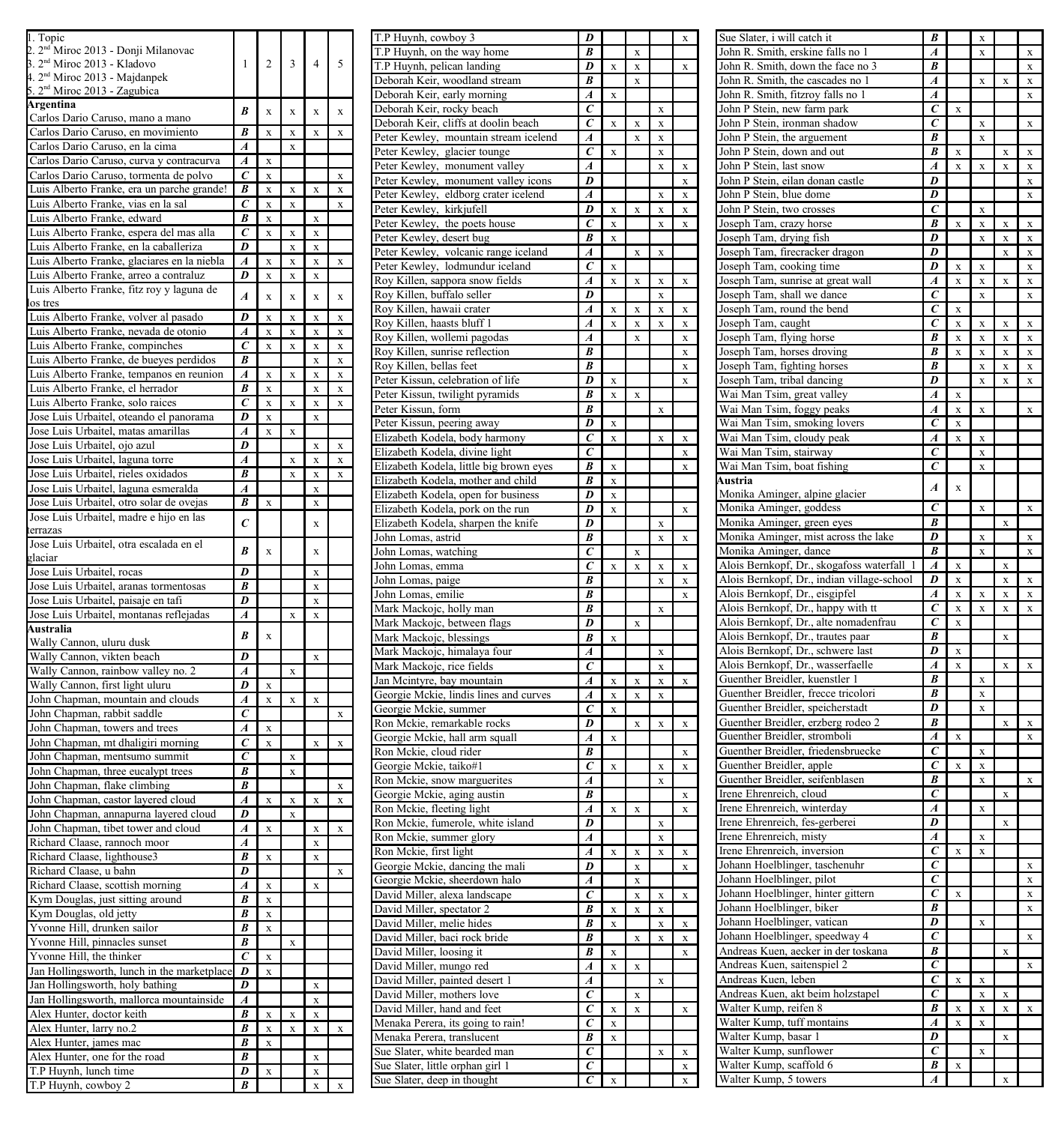| Walter Kump, landscape 14                                                                           | 4                |                         | x         |             |             |
|-----------------------------------------------------------------------------------------------------|------------------|-------------------------|-----------|-------------|-------------|
| Manfred Lang, wasser.                                                                               | $\epsilon$       | x                       |           |             |             |
|                                                                                                     | $\boldsymbol{A}$ |                         |           |             | x           |
| Manfred Lang, casse deserte                                                                         |                  |                         | X         | X           |             |
| Manfred Lang, up abd down                                                                           | D                | x                       |           |             |             |
| Manfred Lang, sandfjord                                                                             | $\boldsymbol{A}$ |                         | X         |             | $\bf{x}$    |
| Theo Streitfelder, langkofel                                                                        | Ā                | x                       | X         | x           |             |
| Theo Streitfelder, tanzpose                                                                         | $\epsilon$       |                         | x         |             |             |
| Theo Streitfelder, zebras                                                                           | B                |                         | x         |             |             |
| Theo Streitfelder, dying swan                                                                       | B                | x                       | x         |             |             |
| Theo Streitfelder, wettersturz                                                                      | $\overline{A}$   | $\overline{\mathbf{x}}$ | x         | x           |             |
|                                                                                                     |                  |                         |           |             |             |
| Stefan Stuppnig, storm                                                                              | $\boldsymbol{A}$ |                         |           | x           |             |
| Bahrain                                                                                             | B                |                         |           | x           |             |
| Sayed Ahmed Almosawi, iraqi woman                                                                   |                  |                         |           |             |             |
| Sayed Ahmed Almosawi, chains                                                                        | B                | X                       |           | X           | X           |
| Sayed Ahmed Almosawi, bahrain22                                                                     | B                | x                       | x         | x           | x           |
| Sayed Ahmed Almosawi, traditional                                                                   |                  |                         |           |             |             |
| cooking                                                                                             | D                |                         |           | x           | x           |
|                                                                                                     | $\overline{B}$   |                         |           |             |             |
| Sayed Ahmed Almosawi, bahrain04                                                                     |                  | x                       | x         | $\mathbf x$ | $\mathbf x$ |
| Sayed Ahmed Almosawi, green woman                                                                   | D                | X                       | X         |             |             |
| Sayed Ahmed Almosawi, green sadness                                                                 | D                | X                       | X         | X           | x           |
| Sayed Ahmed Almosawi, bedouin arabs                                                                 | D                | X                       |           |             |             |
|                                                                                                     | C                |                         |           |             |             |
| Sayed Ahmed Almosawi, sponsor sheep                                                                 |                  | X                       |           | X           | X           |
| Sayed Ahmed Almosawi, poor                                                                          | C                | X                       |           | X           |             |
| Sayed Ahmed Almosawi, bahrain23b                                                                    | $\epsilon$       | $\bar{x}$               |           | x           | x           |
| Saeed Dhahi, i read the qoran                                                                       | D                | $\bar{x}$               | x         |             |             |
| Saeed Dhahi, grief candles                                                                          | D                | $\bar{x}$               |           |             |             |
|                                                                                                     | D                | x                       | x         | $\bar{x}$   | $\bar{x}$   |
| Saeed Dhahi, golden man                                                                             |                  |                         |           |             |             |
| Saeed Dhahi, zainab                                                                                 | $\overline{c}$   | X                       | x         | x           | x           |
| Saeed Dhahi, work in warm light                                                                     | Ĉ                | $\bar{x}$               | x         | x           |             |
| Saeed Dhahi, light in to heart                                                                      | $\overline{c}$   | $\bar{x}$               | x         |             |             |
| Saeed Dhahi, children prison                                                                        | $\epsilon$       | $\bar{x}$               |           |             |             |
| Saeed Dhahi, live alone                                                                             | B                |                         |           | x           | x           |
|                                                                                                     |                  |                         |           |             |             |
| Saeed Dhahi, noor optical                                                                           | D                | x                       |           | x           |             |
| Saeed Dhahi, cycling desert-01                                                                      | $\overline{B}$   |                         |           |             | x           |
| <b>Bangladesh</b>                                                                                   |                  |                         |           |             |             |
| Shabbir Ferdous, life in the rail lines                                                             | B                | $\overline{\mathbf{x}}$ | $\bar{x}$ | $\bar{x}$   | $\bf x$     |
| Shabbir Ferdous, leather man                                                                        | $\overline{c}$   | $\overline{\mathbf{x}}$ | x         | $\bar{x}$   | $\bar{x}$   |
|                                                                                                     | $\overline{B}$   |                         |           |             |             |
| Shabbir Ferdous, life under the sun                                                                 |                  |                         |           |             | x           |
| Shabbir Ferdous, family bond                                                                        | B                | x                       | x         | x           | x           |
| Shabbir Ferdous, monsoon                                                                            | B                | x                       | x         | x           | x           |
| Shabbir Ferdous, the bridge                                                                         | D                | $\bar{x}$               | X         | X           | x           |
| Shabbir Ferdous, rush hour                                                                          | D                | $\overline{\mathbf{x}}$ | x         | x           | x           |
| Shabbir Ferdous, in mother's arm                                                                    | $\overline{D}$   | $\overline{\mathbf{x}}$ |           | x           | x           |
|                                                                                                     |                  |                         | x         |             |             |
| Shabbir Ferdous, runaway                                                                            | $\overline{c}$   |                         | x         |             |             |
| Shabbir Ferdous, million little dreams                                                              | $\overline{D}$   | x                       | X         | $\bar{x}$   | $\bar{x}$   |
| Shabbir Ferdous, journey by boat                                                                    | $\overline{c}$   | X                       |           |             |             |
| Shabbir Ferdous, returning home                                                                     | $\overline{c}$   |                         | X         | X           | x           |
|                                                                                                     | $\boldsymbol{A}$ |                         | x         |             |             |
| Mohammed Rimon, friendship with cloud.                                                              |                  | X                       |           | X           | X           |
| Mohammed Rimon, old man in bhutan                                                                   | $\epsilon$       | X                       |           | X           |             |
| Mohammed Rimon, begger is station.                                                                  | $\bar{c}$        | X                       |           | x           | $\bf{x}$    |
| Mohammed Rimon, last train.                                                                         | B                |                         |           |             | x           |
|                                                                                                     | $\overline{B}$   |                         |           |             | x           |
| Mohammed Rimon, go for it.<br>Mohammed Rimon, little monk.                                          | $\overline{B}$   | X                       | X         | x           |             |
|                                                                                                     |                  |                         |           |             |             |
| Mohammed Rimon, poster seller                                                                       | $\overline{B}$   | X                       | X         | x           | x           |
| Mohammed Rimon, fasting devotion                                                                    | D                | X                       | X         | X           | X           |
| Mohammed Rimon, pegions in bakthapur.                                                               | D                | x                       |           |             |             |
| Belgium                                                                                             |                  |                         |           |             |             |
| Jozef Aerts, on a bench                                                                             |                  |                         |           | x           |             |
|                                                                                                     | $\epsilon$       |                         |           |             |             |
|                                                                                                     |                  |                         |           |             |             |
|                                                                                                     | $\boldsymbol{A}$ |                         |           |             |             |
| hris Discart, black                                                                                 | $\overline{c}$   | $\bar{x}$               | x         |             |             |
|                                                                                                     | $\overline{R}$   |                         |           |             | x           |
|                                                                                                     | $\overline{D}$   |                         | X         |             | X           |
| Chris Discart, schim<br>Chris Discart, indifference                                                 |                  |                         |           |             |             |
|                                                                                                     | B                | $\bar{x}$               | X         |             | x           |
| Thris Discart, de bank en de meeuw<br>Thris Discart, silhouet                                       | D                |                         |           |             | X           |
| hris Discart, arrival                                                                               | D                |                         | X         |             | x           |
|                                                                                                     | $\epsilon$       | x                       |           |             | X           |
| hris Discart, unhappy                                                                               | $\epsilon$       | $\bar{x}$               |           |             | x           |
| hris Discart, himba child                                                                           |                  |                         |           |             |             |
| Philippe Meeus, raymond                                                                             | $\epsilon$       | $\bar{x}$               | x         | x           |             |
|                                                                                                     | B                |                         | X         |             |             |
| Philippe Meeus, le banc rut<br>Francis Nicoll, ice age                                              | $\overline{A}$   | X                       | X         | $\bar{x}$   | X           |
|                                                                                                     | D                | X                       |           |             |             |
|                                                                                                     | C                |                         |           |             |             |
| Francis Nicoll, briksdalsbreen 3<br>Francis Nicoll, strong wowan                                    |                  | X                       |           |             |             |
| Jozef Aerts, more ochre-brown towers<br>Francis Nicoll, a maree basse 3<br>Francis Nicoll, oksana 4 | A<br>$\epsilon$  |                         | X         | X<br>X      | X<br>X      |

| Francis Nicoll, kim 3                              | $\epsilon$               |                         | X           |                         |           |
|----------------------------------------------------|--------------------------|-------------------------|-------------|-------------------------|-----------|
|                                                    | $\epsilon$               |                         | X           | X                       |           |
| Francis Nicoll, eve 4                              |                          |                         |             |                         |           |
| Francis Nicoll, naima with candles                 | B                        |                         | x           |                         |           |
| Francis Nicoll, eclaboussures                      | B                        | x                       | x           | x                       | x         |
|                                                    |                          |                         |             |                         |           |
| Francis Nicoll, reparation des filets              | D                        | X                       |             |                         |           |
| Francis Nicoll, lac des lofoten                    | A                        |                         |             |                         | x         |
|                                                    |                          |                         |             |                         |           |
| women in india 2013<br>Eugene Ponsaerts,           | $\epsilon$               |                         | $\mathbf x$ |                         |           |
| 166bw)                                             |                          |                         |             |                         |           |
|                                                    |                          |                         |             |                         |           |
| Eugene Ponsaerts, india 2013 (7)                   | $\epsilon$               | $\mathbf x$             |             |                         |           |
| Eugene Ponsaerts, taj mahal                        | D                        |                         | X           |                         |           |
|                                                    | D                        |                         |             |                         |           |
| Eugene Ponsaerts, cremation                        |                          |                         | x           |                         |           |
| Eugene Ponsaerts, street in india                  | $\epsilon$               | x                       |             |                         |           |
|                                                    |                          |                         |             |                         |           |
| Claude Simon, enfants de dorze                     | D                        | X                       |             |                         | X         |
| Claude Simon, arrivee a dorze sous la pluie        | D                        | X                       |             |                         |           |
|                                                    |                          |                         |             |                         |           |
| Claude Simon, nu a la main                         | Ć                        |                         |             |                         | X         |
| Claude Simon, landscape in eyes                    | Ċ                        |                         |             |                         | X         |
|                                                    | B                        |                         |             |                         |           |
| Claude Simon, relax                                |                          |                         |             |                         | X         |
| Claude Simon, chanteuses de timkat                 | Ċ                        |                         |             |                         | X         |
|                                                    |                          |                         |             |                         |           |
| Claude Simon, montagnes en ethiopie                | A                        |                         |             | x                       |           |
| Bosnia and Herzegovina                             |                          |                         |             |                         |           |
|                                                    | B                        | $\bar{x}$               |             |                         |           |
| Milorad Kascelan, billiards 1                      |                          |                         |             |                         |           |
| Milorad Kascelan, fishing 8                        | B                        | X                       |             |                         |           |
|                                                    |                          |                         |             |                         |           |
| Milorad Kascelan, better this than that way        | B                        | $\bar{x}$               |             | $\bar{x}$               | $\bar{x}$ |
|                                                    |                          |                         |             |                         |           |
|                                                    | D                        |                         |             |                         |           |
| Milorad Kascelan, roofs ns-1                       |                          |                         | X           |                         |           |
| Milorad Kascelan, survival 03                      | Á                        |                         | X           |                         |           |
|                                                    |                          |                         |             |                         |           |
| Milorad Kascelan, pathway 8                        | D                        | X                       | x           | X                       |           |
| Milorad Kascelan, roads mist 27                    | A                        |                         |             | X                       | X         |
|                                                    |                          |                         |             |                         |           |
| Milorad Kascelan, stoker 3                         | $\epsilon$               | X                       | X           | X                       |           |
| Milorad Kascelan, shepherd 07                      | $\overline{\epsilon}$    | X                       | X           | X                       |           |
|                                                    |                          |                         |             |                         |           |
| Milorad Kascelan, ana 1                            | Ć                        |                         |             | X                       |           |
| Milorad Kascelan, down stairs - triptych           | $\overline{B}$           |                         | x           |                         | X         |
|                                                    |                          |                         |             |                         |           |
| Dragan Prole, mystical morning 3                   | $\overline{A}$           | X                       |             |                         | X         |
|                                                    | D                        |                         |             |                         |           |
| Dragan Prole, master mountain                      |                          | X                       |             |                         | X         |
| Dragan Prole, alpe 5                               | $\boldsymbol{A}$         |                         | X           | X                       | X         |
|                                                    |                          |                         |             |                         |           |
| Dragan Prole, piano concerto 4                     | C                        | $\overline{\mathbf{x}}$ |             |                         | X         |
| Dragan Prole, shepherd life                        | A                        | X                       | X           |                         |           |
|                                                    | B                        |                         |             |                         |           |
| Dragan Prole, lady and cyclists                    |                          |                         |             |                         | x         |
| Dragan Prole, shepherd life 7                      | $\epsilon$               |                         | x           |                         |           |
|                                                    |                          |                         |             |                         |           |
| Dragan Prole, once upon a time                     | D                        |                         | X           | X                       |           |
| Dragan Prole, man with shadow                      | Ċ                        |                         | X           |                         |           |
|                                                    |                          |                         |             |                         |           |
| Dragan Prole, rafting 16                           | B                        |                         | X           |                         | X         |
| Dragan Prole, cumurana 11a                         | Ċ                        | $\bar{x}$               | x           |                         |           |
|                                                    |                          |                         |             |                         |           |
| Dragan Prole, bread with seven crusts              | D                        |                         |             | x                       |           |
| Dragan Prole, step                                 | B                        | $\bar{x}$               | x           |                         | x         |
|                                                    |                          |                         |             |                         |           |
| Dragan Prole, ramsko lake                          | A                        | x                       | x           | x                       | x         |
| Dragan Prole, shadow play 11                       | B                        | x                       |             |                         |           |
|                                                    |                          |                         |             |                         |           |
| Dragan Prole, na drini cuprija 5                   | D                        |                         | x           | x                       |           |
| Canada                                             |                          |                         |             |                         |           |
|                                                    | $\overline{A}$           | $\bar{x}$               | $\bar{x}$   | $\bar{x}$               |           |
| Dany Chan, yellowstone landscape                   |                          |                         |             |                         |           |
| Wendi Donaldson, giraffes                          | $\overline{c}$           |                         |             | $\overline{\mathbf{x}}$ |           |
| Wendi Donaldson, country roads                     | $\epsilon$               | x                       |             |                         |           |
|                                                    |                          |                         |             |                         |           |
| Wendi Donaldson, creeping fig                      | ē                        | $\bar{x}$               |             | Ÿ                       |           |
| Phillip Kwan, majestic sunrise                     | $\overline{A}$           | $\overline{\mathbf{x}}$ | x           | x                       |           |
|                                                    |                          |                         |             |                         |           |
| Phillip Kwan, cheetah at rock                      | $\overline{c}$           |                         |             |                         | X         |
| Phillip Kwan, white-tailed eagle and crane         | $\overline{\mathcal{B}}$ | x                       | x           | x                       | X         |
|                                                    |                          |                         |             |                         |           |
| Phillip Kwan, bagan                                | $\overline{c}$           |                         | x           |                         |           |
| Phillip Kwan, osprey with bass                     | $\overline{B}$           | $\bar{x}$               |             |                         | x         |
|                                                    |                          |                         |             |                         |           |
| Phillip Kwan, egrets fighting                      | ĉ                        | X                       | x           |                         | X         |
| Phillip Kwan, monk at corridor                     | D                        | X                       | X           |                         |           |
|                                                    |                          |                         |             |                         |           |
| Phillip Kwan, snow monkey pair                     | $\overline{B}$           |                         |             | X                       | X         |
| Phillip Kwan, leopard walking                      | $\overline{B}$           | X                       | X           | X                       | X         |
|                                                    |                          |                         |             |                         |           |
| Phillip Kwan, horseshoe bend with bush             | A                        | x                       | x           | x                       | x         |
|                                                    | A                        | x                       | x           | x                       | x         |
| Phillip Kwan, down the wave                        |                          |                         |             |                         |           |
| Phillip Kwan, morning walk                         | D                        | X                       | X           |                         |           |
|                                                    |                          |                         |             |                         |           |
| Phillip Kwan, hunt,s mesa at sunset                | A                        |                         |             |                         | X         |
| Phillip Kwan, wildebeest chaos                     | Ć                        |                         | X           | X                       | X         |
|                                                    | B                        |                         |             |                         |           |
| Yung Niem, aurora appearing over yk                |                          | X                       | X           | X                       | X         |
| Yung Niem, joyless                                 |                          |                         |             |                         |           |
|                                                    | B                        |                         | X           |                         |           |
|                                                    |                          |                         |             |                         |           |
| Yung Niem, bringing the steer to the ground        | B                        |                         | x           | x                       | x         |
|                                                    | B                        |                         | x           | X                       |           |
| Yung Niem, desperate rider                         |                          |                         |             |                         |           |
| Kc Tam, go! go! go!                                | B                        |                         |             | X                       | X         |
|                                                    | B                        | X                       | X           | X                       | X         |
| Kc Tam, full strength<br>Kc Tam, against the waves | B                        |                         | X           |                         |           |

| Kc Tam, struggling                                    | B                       |                         | X           | X |             |
|-------------------------------------------------------|-------------------------|-------------------------|-------------|---|-------------|
| Chile                                                 | $\boldsymbol{A}$        | x                       |             | x |             |
| Gonzalo Padilla, altiplano                            |                         |                         |             |   |             |
| Gonzalo Padilla, cerro castillo                       | $\overline{A}$          |                         |             | X |             |
| Gonzalo Padilla, carretera austral                    | $\boldsymbol{A}$        |                         |             | X |             |
| Gonzalo Padilla, abuelita                             | $\overline{c}$          | x                       |             |   |             |
| Gonzalo Padilla, montasas                             | ċ                       |                         | x           | x |             |
| Gonzalo Padilla, desnudo rocas                        | $\epsilon$              |                         |             | X |             |
| Gonzalo Padilla, chanaral                             | B                       |                         |             | x |             |
| China                                                 | Ċ                       | $\bar{x}$               |             |   |             |
| Yuanhang Chen, in front of the door                   |                         |                         |             |   |             |
| Jinghui Chen, cloud bay                               | $\overline{A}$          | x                       |             |   |             |
| Lisong Chen, anticipation                             | D                       |                         |             | x |             |
| Yuanhang Chen, harvest season                         | B                       |                         |             | x |             |
| Jinghui Chen, country lanes                           | C                       | $\bar{x}$               |             |   |             |
| Lisong Chen, spring                                   | B                       |                         |             |   | x           |
| Jinghui Chen, siguniangshan                           | Ä                       | X                       |             |   | X           |
| Lisong Chen, blooming                                 | D                       |                         |             |   | X           |
| Jinghui Chen, grazing                                 | $\epsilon$              |                         |             | X | X           |
| Jinghui Chen, township autumn                         | D                       |                         |             | X |             |
| Jinghui Chen, small rural scenery                     | B                       |                         |             | X | X           |
| Jinghui Chen, home on the sea                         | D                       |                         | X           | X | X           |
| Lisong Chen, modern strong                            | D                       | X                       |             |   |             |
| Jinghui Chen, desert trip                             | D                       |                         |             | X | $\bar{x}$   |
|                                                       |                         |                         |             |   |             |
| Lisong Chen, anglers                                  | C                       | X                       |             |   |             |
| Lisong Chen, prelude of storm                         | C                       | X                       |             |   |             |
| Yuanhang Chen, stare                                  | $\overline{c}$          | $\bar{x}$               |             |   |             |
| Lisong Chen, morning fishing in dongjiang             | B                       | $\bar{x}$               | $\bar{x}$   | x | $\bar{x}$   |
| river                                                 |                         |                         |             |   |             |
| Jianhua Dong, litter football stars                   | $\epsilon$              |                         |             |   | $\mathbf x$ |
| Jianhua Dong, sister and brother                      | B                       |                         |             | x |             |
| Xuedong Du, monks                                     | $\overline{D}$          |                         |             |   | x           |
| Xuedong Du, hillside                                  | A                       | $\overline{\mathbf{x}}$ | $\bf{x}$    | x | x           |
| Xuedong Du, autumn pasture                            | C                       | X                       |             |   | x           |
| Xuedong Du, fantastic shadow                          | D                       |                         | $\bar{x}$   |   | x           |
| Xuedong Du, mountain                                  | Á                       |                         |             | x |             |
| Xuedong Du, prayer flags                              | D                       |                         | $\mathbf x$ |   | x           |
| Xuedong Du, lava                                      | A                       |                         |             | x |             |
| Xuedong Du, family                                    | B                       |                         |             | x | x           |
| Xuedong Du, golden village                            | D                       |                         |             | x |             |
|                                                       | $\epsilon$              |                         |             |   | x           |
| Xuedong Du, toddler                                   | $\epsilon$              |                         |             |   | x           |
| Xuedong Du, line                                      |                         |                         | X           |   |             |
| Xuedong Du, fog                                       | A                       | X                       |             |   |             |
| Peng Li, lhasa street                                 | $\epsilon$              | X                       |             |   |             |
| Peng Li, tibetanpilgrimsontheroad 5                   | C                       | X                       |             |   | X           |
| Peng Li, autumn plateau                               | B                       |                         | X           | X |             |
| Peng Li, cooking 2                                    | D                       |                         |             |   | X           |
| Peng Li, snow mountain 2                              | A                       |                         |             | X | X           |
| Peng Li, plateau temple                               | D                       | X                       |             |   |             |
| Peng Li, highland spring 1                            | Ā                       | X                       | X           | X |             |
| Peng Li, tibetan people 5                             | D                       | X                       |             | X | X           |
| Peng Li, highland spring 3                            | A                       |                         |             | X |             |
| Peng Li, lama chanting 2                              | $\epsilon$              |                         |             | X |             |
| Jiang Liu, harvest of flax                            | B                       | X                       | X           | X | X           |
| Jiang Liu, lake tai sailing                           | B                       | X                       | X           |   | X           |
|                                                       | c                       |                         |             |   | $\bar{x}$   |
| Jiang Liu, city life                                  | B                       | X                       | X           |   |             |
| Jiang Liu, autumn gains                               |                         |                         | X           |   |             |
| Baoli Lou, bashang scenery 1                          | A                       | x                       | $\bar{x}$   | x |             |
| Baoli Lou, herdsman 1                                 | $\overline{c}$          |                         |             | x |             |
| Baoli Lou, autumn                                     | $\overline{B}$          |                         | $\bar{x}$   |   |             |
| Baoli Lou, dew under                                  | B                       |                         | X           |   |             |
| Baoli Lou, red maple leaf                             | R                       |                         | X           |   |             |
| Baoli Lou, bashang scenery 4                          | $\overline{A}$          |                         |             | x |             |
| Baoli Lou, groom                                      | $\overline{\mathbf{D}}$ | X                       |             |   |             |
| Baoli Lou, bashang scenery                            | A                       | X                       |             | X |             |
| Baoli Lou, bashang scenery 2                          | A                       | X                       |             | x |             |
| Baoli Lou, in the fog                                 | ē                       | X                       |             | x |             |
| Enkai Ma, fishing back                                | $\overline{c}$          | X                       | $\bar{x}$   |   |             |
| nkai Ma, snow mountain fog                            | A                       |                         | x           |   |             |
| Enkai Ma, dragon boat race                            | D                       | $\bar{x}$               | x           |   |             |
| Enkai Ma, the fog of huangshan                        | A                       | X                       | x           |   | x           |
|                                                       | D                       |                         |             |   |             |
| Enkai Ma, dragon dance in snowing                     |                         | X                       |             |   |             |
| Enkai Ma, hani women in the fog<br>Enkai Ma, shepherd | Ċ                       | X                       | X           |   | X           |
|                                                       | B                       |                         |             | X | X           |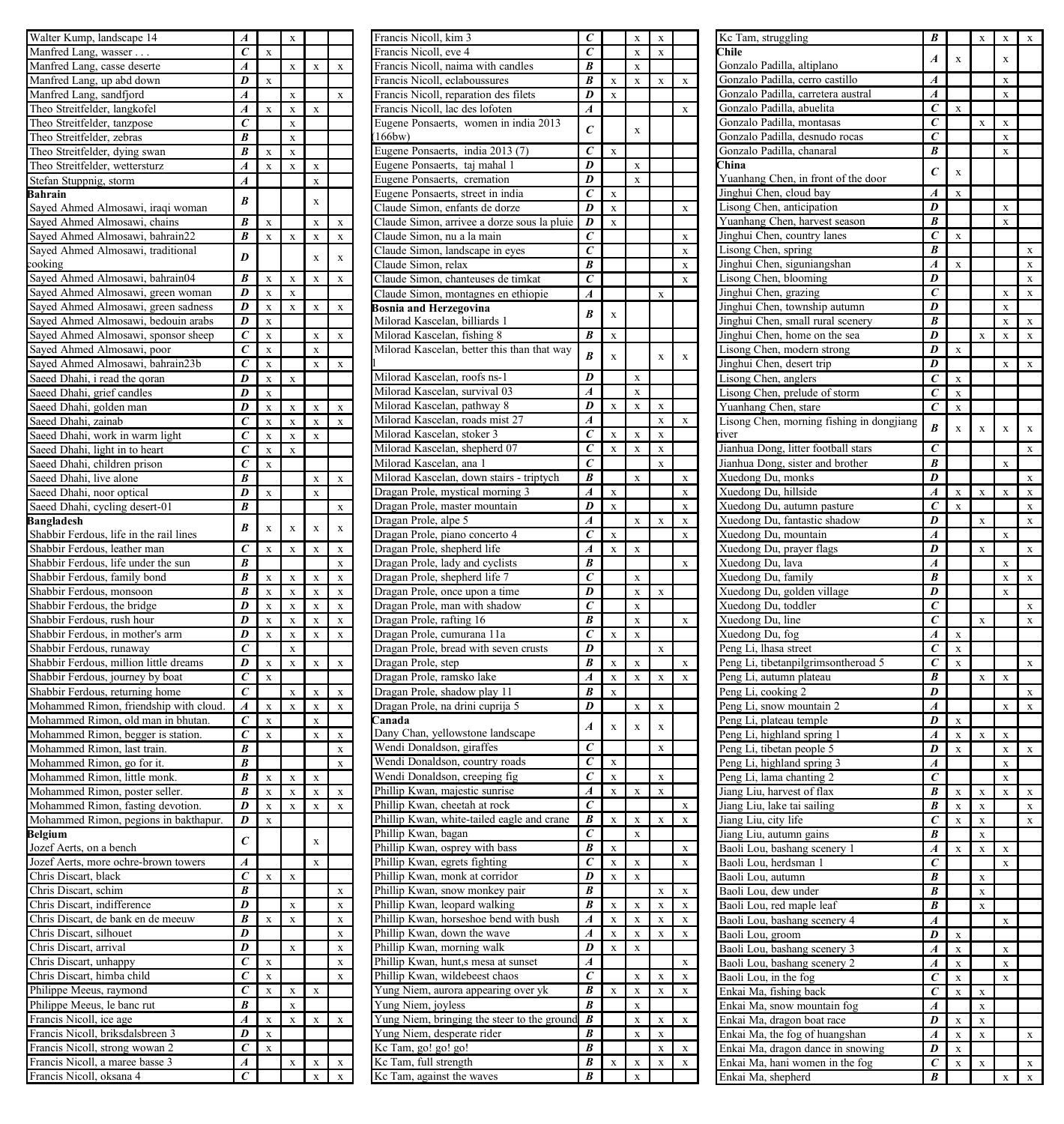| Enkai Ma, shanghai nanpu bridge night        | $\epsilon$            |              |   |           |   |
|----------------------------------------------|-----------------------|--------------|---|-----------|---|
| Enkai Ma, majestic hills                     | Á                     |              | X | X         | X |
|                                              |                       |              |   |           |   |
| Enkai Ma, chinese mt. huangshan cloud sea    | A                     |              | X | X         | X |
| Enkai Ma, the farmer and cattle              | $\epsilon$            |              | X |           |   |
| Enkai Ma, beach                              | $\overline{D}$        |              | X |           |   |
| Jinming Pan, cloud cover red land            | $\overline{B}$        |              |   |           | X |
| Jinming Pan, on the train                    | D                     | X            | X | X         | X |
| Jinming Pan, yunhe terrace in the morning    | $\overline{A}$        | X            |   |           | X |
|                                              | B                     |              |   |           |   |
| Jinming Pan, zebra crossing                  |                       |              |   |           | X |
| Li Qiu, he put people                        | $\overline{B}$        |              |   | X         |   |
| Li Qiu, silence of the valley                | $\boldsymbol{A}$      | X            |   |           |   |
| Li Qiu, autumn song                          | A                     |              |   | X         |   |
|                                              |                       |              |   |           |   |
| Li Qiu, autumn in october                    | A                     | X            |   | X         | X |
| Yongchang Shi, happiness                     | $\epsilon$            | x            |   |           | X |
| Yongchang Shi, work in the slatern           | B                     | X            | X | X         | X |
| Yongchang Shi, families on the sea           | B                     |              | x | X         |   |
| Yongchang Shi, banyan tree                   | $\epsilon$            |              |   |           | X |
|                                              |                       |              |   |           |   |
| Zhiguo Song, arkin wild 1                    | B                     |              |   |           | x |
| Zhiguo Song, sunrise meri                    | A                     | x            |   |           | x |
| Zhiguo Song, snow drifting sand              | $\epsilon$            |              |   |           | x |
| Zhiguo Song, the shepherdess                 | $\overline{c}$        |              |   | x         |   |
|                                              |                       |              |   |           |   |
| Zhiguo Song, the first snow                  | B                     |              | x | x         |   |
| Zhiguo Song, late autumn 1                   | B                     |              |   | x         |   |
| Yi Wan, shaving                              | $\overline{c}$        |              |   | x         |   |
| Yi Wan, cuddle                               | D                     |              |   | x         | x |
|                                              |                       |              |   |           | Ÿ |
| Yi Wan, desert territory no.2                | D                     |              |   |           |   |
| Yi Wan, tianshan light and shadow 6          | $\overline{A}$        | x            |   | $\bar{x}$ |   |
| Yi Wan, tianshan light and shadow 2          | $\overline{A}$        |              |   | $\bar{x}$ |   |
| Yi Wan, grandpa and grandson                 | $\overline{c}$        | X            |   | X         |   |
| Yi Wan, tianshan light and shadow 8          | A                     | X            |   | x         |   |
|                                              |                       |              |   |           |   |
| Li Wang, standing in desert                  | Á                     |              |   | x         |   |
| Li Wang, fishing on li river                 | D                     | x            | x | x         |   |
| Li Wang, red rocks                           | A                     | $\mathbf{x}$ | X |           | x |
| Li Wang, mountain top                        | $\overline{A}$        | X            | X | x         | Ÿ |
|                                              |                       |              |   |           |   |
| Li Wang, mount in zhangjiajie                | $\overline{A}$        | X            | X | X         |   |
| Li Wang, summer palace in snow               | $\overline{c}$        |              |   | X         |   |
| Li Wang, tideland sunset                     | B                     |              |   | X         |   |
|                                              |                       |              |   |           |   |
|                                              |                       |              |   |           |   |
| Li Wang, hong kong night                     | B                     |              |   |           | X |
| Li Wang, tending sheep                       | D                     |              | x | x         |   |
|                                              | B                     |              | x |           |   |
| Wang, autumn in ejina-1                      |                       |              |   |           |   |
| Wang, morning light                          | D                     | x            |   |           |   |
| Dacai Xie, journey and sunset                | $\overline{B}$        | x            |   |           | x |
| Dacai Xie, battle for the goal               | B                     |              | X | X         | X |
| Dacai                                        | C                     | x            |   | X         | X |
| Xie, no tears when crying                    |                       |              |   |           |   |
| Xie, back herding from silver world<br>Dacai | D                     |              |   |           | X |
| Dacai Xie, antarctic glacier                 | D                     | x            |   | X         | X |
| Dacai Xie, winter herd                       | C                     | x            | x | x         | x |
| Dacai Xie, shepherd in golden autumn         | D                     |              |   | X         | x |
|                                              |                       |              |   |           | x |
| Xie, attractive morning<br>Dacai             | C                     | X            |   | X         |   |
| Xie, morning work<br>Dacai                   | D                     |              |   |           | X |
| Dacai Xie, blessing                          | B                     |              |   |           | X |
| Dacai Xie, back home late                    | B                     | X            |   | X         | X |
| Guirong Zhan, fishing fire in lijiang river  | c                     | X            |   |           |   |
|                                              | B                     |              | X | X         |   |
| Guirong Zhan, deep autumn                    |                       |              |   |           |   |
| Guirong Zhan, golden autumn                  | B                     |              |   | X         |   |
| Jianhua Zhang, offshore sport meeting        | B                     |              |   |           | X |
| Zhongmin Zhang, harvest                      | B                     |              |   | X         |   |
| Jianhua Zhang, childhood and the sea         | B                     | X            | x |           | X |
|                                              |                       |              |   |           |   |
| Zhongmin Zhang, morning fishing in           | B                     |              |   | X         | x |
| dongjiang river                              |                       |              |   |           |   |
| Jianhua Zhang, untrammelled                  | $\overline{B}$        | X            | X | x         | x |
| Zhongmin Zhang, herd in snow land            | C                     | X            | X | X         | X |
| Guangqi Zhang, shangri-la                    | $\epsilon$            | X            |   | X         |   |
|                                              | Ć                     | X            |   |           | X |
| Zhongmin Zhang, different thought            | Ć                     |              |   |           |   |
| Guangqi Zhang, rime island                   |                       | X            |   |           |   |
| Guangqi Zhang, bend ghat                     | $\epsilon$            | X            |   |           |   |
| Guangqi Zhang, lost in thought               | $\epsilon$            |              |   |           | X |
| Guangqi Zhang, wave rock                     | $\overline{B}$        |              |   |           | X |
|                                              | B                     |              |   |           |   |
| Guangqi Zhang, nnamjagbarwa mountain         |                       | X            |   |           |   |
| Jianhua Zhang, morning sailing               | $\overline{\epsilon}$ | X            | X |           | X |
| Xiaoli Zhang, nepal holi festival            | C                     | X            |   |           | X |
| Jianhua Zhang, flowers in full bloom         | B                     |              |   | X         |   |
| Croatia<br>Biljana Knebl, blizzard           | B                     | X            | X | X         |   |

| Biljana Knebl, red rocks                                                   |                          |           |           |          |                         |
|----------------------------------------------------------------------------|--------------------------|-----------|-----------|----------|-------------------------|
| Biljana Knebl, moving                                                      | $\epsilon$               | x         | x         |          |                         |
| Biljana Knebl, red bridge-2                                                | D                        | x         |           |          |                         |
|                                                                            | B                        |           |           |          |                         |
| Biljana Knebl, winter in the city                                          |                          | x         |           | x        |                         |
| Biljana Knebl, grey hills                                                  | A                        | x         |           | x        |                         |
| Biljana Knebl, foggy mountain                                              | A                        | x         |           |          | $\overline{\mathbf{x}}$ |
|                                                                            |                          |           |           |          |                         |
| Biljana Knebl, positive-negative                                           | C                        |           | X         |          |                         |
| Zoran Makarovic, zakarye 3                                                 | C                        |           | x         |          | X                       |
| Zoran Makarovic, zakarye 2                                                 | C                        | x         |           | X        |                         |
|                                                                            | C                        |           |           |          |                         |
| Zoran Makarovic, zakarye 1                                                 |                          |           | x         | X        | x                       |
| Zoran Makarovic, snow walk                                                 | B                        | X         |           |          |                         |
| Zoran Makarovic, threat                                                    | B                        |           | X         | X        |                         |
|                                                                            |                          |           |           |          |                         |
| Zoran Makarovic, his horse 3                                               | $\epsilon$               |           | X         | X        |                         |
| Zoran Makarovic, shepherd of baranya 2                                     | B                        |           |           | X        |                         |
|                                                                            | $\epsilon$               | X         |           |          | X                       |
| Darija Sesto, veprinac, a courtyard.jpg                                    |                          |           |           |          |                         |
| Darija Sesto, the stone gate in zagreb.jpg                                 | $\epsilon$               | X         | x         |          |                         |
| Darija Sesto, paris, de fance.jpg                                          | D                        |           |           |          | X                       |
|                                                                            |                          |           |           |          |                         |
| Darija Sesto, a drops1.jpg                                                 | B                        |           | X         |          |                         |
| Darija Sesto, triptih.jpg                                                  | C                        |           | x         |          |                         |
| Darija Sesto, dancers in the field.jpg                                     | с                        |           | X         |          | X                       |
|                                                                            |                          |           |           |          |                         |
| Cyprus<br>Andreas L Andreou, world news                                    | $\epsilon$               |           | $\bar{x}$ | $\bf{x}$ |                         |
|                                                                            |                          |           |           |          |                         |
|                                                                            | B                        |           |           |          | x                       |
| Andreas L Andreou, sky direction                                           |                          |           |           |          |                         |
| Lenia Oratou Ioannidou, moscow                                             | D                        |           |           |          | x                       |
| Lenia Oratou Ioannidou, snowfield                                          | Á                        | X         | x         | X        | x                       |
|                                                                            |                          |           |           |          |                         |
| Lenia Oratou Ioannidou, underground                                        | D                        |           |           |          | X                       |
| Lenia Oratou Ioannidou, foggy weather                                      | B                        |           | X         |          | X                       |
| Lenia Oratou Ioannidou, pretty girl in                                     |                          |           |           |          |                         |
|                                                                            | B                        |           |           | $\bf{x}$ |                         |
| yellow                                                                     |                          |           |           |          |                         |
| Lenia Oratou Ioannidou, bicyclist                                          | B                        |           | x         |          | X                       |
|                                                                            | D                        | X         |           |          |                         |
| Paris Pierides, cuba car                                                   |                          |           |           |          |                         |
| Paris Pierides, innocence                                                  | Ċ                        | X         |           |          |                         |
| Paris Pierides, the magic of the galaxy                                    | B                        | X         |           |          |                         |
|                                                                            |                          |           |           |          |                         |
| Denmark                                                                    | $\epsilon$               | $\bar{x}$ |           |          |                         |
| Leif Alveen, what is that?                                                 |                          |           |           |          |                         |
| Leif Alveen, plumes                                                        | $\overline{\epsilon}$    | x         | x         | X        | X                       |
|                                                                            |                          |           |           |          |                         |
| Leif Alveen, looking to the skies                                          | Ć                        | X         |           |          | X                       |
| Leif Alveen, berlin ship house                                             | Ć                        |           |           |          | X                       |
| Leif Alveen, the old coachbuilder                                          | B                        |           |           |          |                         |
|                                                                            |                          | x         |           | X        |                         |
|                                                                            |                          |           |           |          | X                       |
|                                                                            | $\overline{\mathcal{B}}$ | X         | X         | X        |                         |
| Leif Alveen, jet between buildings                                         |                          |           |           |          |                         |
| Leif Alveen, Pu'u o'o lava flow                                            | A                        | X         | X         | X        | X                       |
| Leif Alveen, nighttime kilauea volcano                                     | $\boldsymbol{A}$         | X         | X         |          | X                       |
|                                                                            |                          |           |           |          |                         |
| Finn Larsen, windowscorner                                                 | $\epsilon$               | X         | X         |          |                         |
| Ole Suszkiewicz, sim ones place                                            | $\epsilon$               | X         | x         |          | x                       |
| Ole Suszkiewicz, bodo before snow                                          | A                        |           |           | X        |                         |
|                                                                            |                          |           |           |          |                         |
| Ole Suszkiewicz, cold evening                                              | B                        | X         |           |          |                         |
| Ole Suszkiewicz, looking down                                              | D                        | x         |           |          | x                       |
|                                                                            | $\epsilon$               | x         | x         | x        | X                       |
| Ole Suszkiewicz, 3 watches                                                 |                          |           |           |          |                         |
| Ole Suszkiewicz, green house                                               | B                        |           | X         |          |                         |
| Ole Suszkiewicz, trees and runner                                          | $\overline{c}$           | x         | X         | X        | x                       |
|                                                                            | $\overline{c}$           |           | x         | x        |                         |
| Ole Suszkiewicz, old farm                                                  |                          |           |           |          |                         |
| Finland                                                                    | D                        | $\bar{x}$ |           |          |                         |
| Timo Ahonpaa, humble people                                                |                          |           |           |          |                         |
|                                                                            | $\overline{B}$           |           |           |          |                         |
| Timo Ahonpaa, spring morning                                               |                          |           |           | x        |                         |
| Timo Ahonpaa, forest lake                                                  | B                        |           |           |          | x                       |
| Tapio Autelo, snow plaza                                                   | $\epsilon$               | x         |           |          |                         |
|                                                                            |                          |           |           |          |                         |
| Tapio Autelo, shadow and his dog                                           | $\overline{c}$           | x         |           |          | x                       |
| Tapio Autelo, clean                                                        | $\overline{B}$           | x         |           |          |                         |
|                                                                            | $\overline{D}$           |           |           |          | X                       |
| Tapio Autelo, mama calls                                                   |                          |           |           |          |                         |
| Tapio Autelo, girl and doves                                               | $\overline{\mathit{D}}$  |           |           |          | X                       |
| Tapio Autelo, bootblack                                                    | $\overline{D}$           |           |           |          | X                       |
|                                                                            | $\overline{\mathit{D}}$  |           |           |          |                         |
| Tapio Autelo, beach                                                        |                          |           |           |          | X                       |
| Tapio Autelo, ama dablam                                                   | A                        |           | x         | x        |                         |
| Petri Damsten, no hero                                                     | $\epsilon$               |           | X         |          |                         |
|                                                                            |                          |           |           |          |                         |
| Petri Damsten, bright summer day bw                                        | C                        |           | X         |          | X                       |
|                                                                            | $\epsilon$               |           | x         |          | x                       |
| Petri Damsten, upward                                                      |                          | X         |           |          |                         |
| Petri Damsten, fighter                                                     | B                        |           | X         |          |                         |
| Petri Damsten, joker                                                       | B                        |           | X         |          |                         |
|                                                                            | C                        |           | X         | X        | X                       |
| Kristian Frantz, cliff with bathtub                                        |                          |           |           |          |                         |
| Kristian Frantz, icy dawn                                                  | B                        |           |           | x        | X                       |
| Kristian Frantz, ice formation 1                                           | B                        |           |           |          | X                       |
|                                                                            | c                        |           |           |          |                         |
| Kristian Frantz, reflecting                                                |                          |           |           | X        |                         |
| Kristian Frantz, cliffs at dusk 3<br>Kristian Frantz, raippaluoto bridge 1 | B<br>í                   |           | X         | X        | X<br>X                  |

| Kristian Frantz, grass in fog                           | с                     |                         | X           |          | X           |
|---------------------------------------------------------|-----------------------|-------------------------|-------------|----------|-------------|
| Eero Hauta-Aho, foggy pond                              | D                     |                         | X           |          |             |
| Eero Hauta-Aho, washing the beak                        | $\overline{\epsilon}$ |                         | X           |          |             |
| Eero Hauta-Aho, spring and frogs 2                      | C                     |                         |             |          | x           |
| Eero Hauta-Aho, sunrise 4c                              | B                     | X                       |             | X        | X           |
| Eero Hauta-Aho, short runway                            | B                     | X                       | X           | X        | X           |
| Eero Hauta-Aho, grasses 4                               | B                     |                         | $\bar{x}$   |          | x           |
| Eero Hauta-Aho, taking photos in                        |                       |                         |             |          |             |
| auttasaari                                              | D                     | $\overline{\mathbf{x}}$ |             |          |             |
| Eero Hauta-Aho, capreolus capreolus                     | B                     |                         |             | x        | $\mathbf x$ |
|                                                         | D                     |                         |             |          |             |
| Eero Hauta-Aho, red winter morning                      |                       |                         |             | x        |             |
| Eero Hauta-Aho, from the cold                           | D                     | X                       | X           |          |             |
| Veijo Kantele, on fence                                 | Ć                     | X                       |             |          |             |
| Veijo Kantele, foggy lake                               | Ċ                     | X                       |             |          |             |
| Veijo Kantele, hairy kiss                               | B                     | X                       |             | $\bf{x}$ | X           |
| Veijo Kantele, towards factory                          | B                     | X                       | X           | $\bf{x}$ |             |
| Veijo Kantele, bright winter day                        | B                     |                         |             | X        |             |
| Veijo Kantele, morning walk                             | D                     |                         | $\mathbf X$ |          |             |
| Veijo Kantele, old men                                  | D                     | $\bar{x}$               |             |          |             |
| Veijo Kantele, past master                              | C                     | X                       |             | x        |             |
| Markku Kedrin, round and straight                       | C                     |                         |             |          | X           |
| Markku Kedrin, ice rim                                  | C                     | X                       |             |          | x           |
| Markku Kedrin, red and white                            | D                     | $\bar{x}$               |             |          |             |
| Markku Kedrin, speedy girl                              | B                     | $\bar{x}$               | $\bar{x}$   |          | $\bar{x}$   |
|                                                         | R                     | X                       |             |          |             |
| Markku Kedrin, serious people in snowfall               |                       |                         |             |          |             |
| Sami Kontto, mountains1                                 | $\overline{A}$<br>C   |                         | x           | x        |             |
| Sami Kontto, old men in young body                      |                       | X                       | X           |          |             |
| Sami Kontto, scream                                     | Ċ                     | X                       | x           |          | $\mathbf x$ |
| Sami Kontto, new life3                                  | $\overline{c}$        | X                       | X           |          |             |
| Sami Kontto, eys                                        | B                     | X                       |             | X        |             |
| Sami Kontto, dubai lights                               | D                     |                         | X           |          |             |
| Sami Kontto, teenage                                    | $\boldsymbol{B}$      |                         | X           | X        |             |
| Sami Kontto, clouds                                     | D                     | X                       | X           | x        | X           |
| Sami Kontto, dubai night                                | D                     |                         | X           |          |             |
| Sami Kontto, old town                                   | D                     |                         | X           |          |             |
| Sami Kontto, mountains2                                 | Ā                     | X                       | X           | x        | X           |
| Pentti Mansukoski, anxiety                              | Ċ                     |                         |             |          | x           |
| Pentti Mansukoski, structures                           | Ċ                     |                         | X           |          | X           |
| Pentti Mansukoski, walk in the snow                     | Ć                     | X                       | X           |          |             |
|                                                         | $\overline{R}$        |                         |             |          |             |
| Pentti Mansukoski, freezing                             | R                     |                         |             |          | X           |
| Pentti Mansukoski, crack                                |                       | X                       | X           |          |             |
| Pentti Mansukoski, skaters                              | D                     | X                       | X           |          |             |
| Jarmo Mantykangas, smoggy kummiistone                   | $\epsilon$            |                         |             |          | X           |
| Jarmo Mantykangas, peanut fighters                      | $\overline{B}$        | X                       |             | X        | X           |
| Jarmo Mantykangas, secret bike photo                    | D                     |                         |             | X        |             |
| Jarmo Mantykangas, moonlight river                      | D                     |                         | X           | $\bf{x}$ |             |
| Jarmo Mantykangas, ahjarvi and northen                  |                       |                         |             |          |             |
| lights                                                  | D                     |                         | $\bf x$     |          | $\bar{x}$   |
| Eetu Mustonen, archway of an abandoned                  |                       |                         |             |          |             |
| nonastary                                               | $\epsilon$            |                         | X           |          |             |
| Eetu Mustonen, modern tuscany                           | D                     | X                       |             |          |             |
| Eetu Mustonen, clown                                    | B                     |                         | X           |          |             |
| Eetu Mustonen, firenze                                  | D                     | X                       |             |          |             |
| Eetu Mustonen, tuscany 5                                | A                     | X                       |             |          |             |
| Eetu Mustonen, tourist                                  | C                     |                         |             |          |             |
|                                                         |                       |                         | X           |          |             |
| Eetu Mustonen, transition                               | C                     |                         | X           |          |             |
| Eetu Mustonen, grin 2                                   | $\epsilon$            |                         | X           |          |             |
| Seppo Rintala, twilight 3                               | A                     |                         |             |          | x           |
| Seppo Rintala, lapland 2                                | D                     |                         |             |          | x           |
| Seppo Rintala, kaamos 5                                 | $\overline{A}$        | $\bar{x}$               |             | x        |             |
| Seppo Rintala, foggy wildmark 6                         | $\overline{A}$        |                         | X           | X        |             |
| Seppo Rintala, swans 4753                               | $\overline{c}$        | X                       | X           |          | x           |
| Seppo Rintala, 11 cranes 3                              | $\overline{c}$        | X                       | X           |          |             |
| Seppo Rintala, 5 cranes 2                               | $\bar{c}$             |                         | X           |          |             |
| Seppo Rintala, 12 cranes 2                              | B                     |                         | X           |          |             |
| Riitta Sauramo, old turkish men                         | $\overline{c}$        | x                       |             |          |             |
|                                                         | B                     |                         |             |          | x           |
| Antti Seppala, bird girl                                |                       | $\bar{x}$               |             |          |             |
| Antti Seppala, night sky                                | A                     |                         |             |          | x           |
| Antti Seppala, train is gone                            | D                     | X                       |             |          |             |
| Antti Seppala, on the beach                             | B                     | X                       | x           |          |             |
| Antti Seppala, winter was<br>03                         | R                     |                         |             | X        |             |
| Antti Seppala, eggs                                     | $\epsilon$            |                         | X           |          |             |
|                                                         |                       |                         |             |          |             |
| Antti Seppala, the windows<br>Kirsi Tolvanen, workday 2 | Ċ<br>D                | $\bf{x}$                |             |          | X           |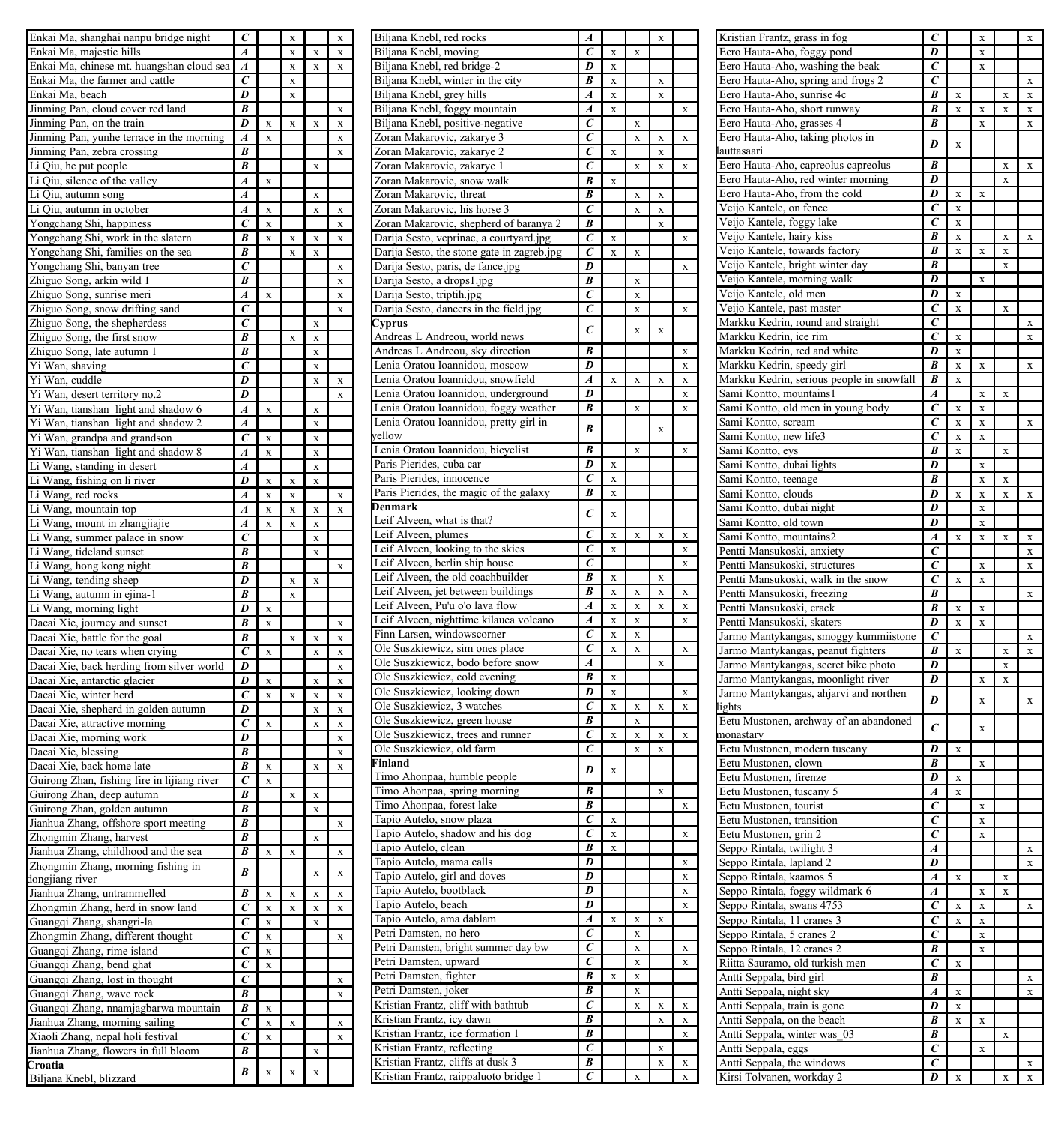| Kirsi Tolvanen, still frozen                                  | Á                     | x                       |           | x         | x         |
|---------------------------------------------------------------|-----------------------|-------------------------|-----------|-----------|-----------|
| Kirsi Tolvanen, rusty                                         | A                     |                         |           | X         |           |
| Kirsi Tolvanen, his business                                  | C                     |                         | X         |           |           |
| Timo Vaahtera, myself                                         | C                     | $\bar{x}$               | $\bf{x}$  |           |           |
|                                                               |                       |                         |           |           |           |
| Timo Vaahtera, cat behind the window                          | C                     |                         |           |           | X         |
| France                                                        | B                     |                         |           |           | x         |
| Jean Claude Bacle, heron and catfish                          |                       |                         |           |           |           |
| Jean Claude Bacle, jokulsarlon                                | $\overline{B}$        |                         |           | x         | $\bf x$   |
| Jean Claude Bacle, volcan eteint                              | A                     | X                       | $\bf x$   | x         | $\bf x$   |
| Jean Claude Bacle, mer de glace                               | A                     | X                       | X         | X         | X         |
|                                                               | Á                     | x                       |           |           |           |
| Jean Claude Bacle, lac checroui                               |                       |                         | X         | X         | X         |
| Jean Claude Bacle, lac d arpy                                 | $\boldsymbol{A}$      |                         | X         | X         | X         |
| Jean Claude Bacle, femme du thar                              | D                     |                         | X         |           |           |
| Jean Claude Bacle, among the camel                            | D                     | $\bar{x}$               |           | X         |           |
| Michel Cambornac, loupe s kronowski                           | $\overline{A}$        |                         |           | x         |           |
| Michel Cambornac, le gardien                                  | D                     | x                       | x         | $\bar{x}$ | $\bar{x}$ |
|                                                               | $\epsilon$            |                         |           |           |           |
| Michel Cambornac, regard                                      |                       |                         | x         |           | x         |
| Marc Chambre, meije et rateau                                 | Ā                     | X                       |           |           |           |
| Marc Chambre, vignes et neige                                 | Ċ                     | x                       | x         | x         | x         |
| Marc Chambre, bauges et neige                                 | A                     | x                       | x         | x         | x         |
| Marc Chambre, chignin 4                                       | Ċ                     |                         | x         | x         | x         |
|                                                               |                       |                         |           |           |           |
| Marc Chambre, chignin en hiver                                | $\overline{c}$        |                         |           | x         |           |
| Marc Chambre, teintures au maroc                              | D                     |                         |           | x         |           |
| Marc Chambre, paysage de chartreuse                           | $\overline{A}$        | x                       | x         | Ÿ         |           |
| Gerard Chatenet, peyto lake(banff nat park)                   | $\overline{A}$        |                         | x         |           | x         |
| Gerard Chatenet, vaux castle                                  | $\overline{c}$        |                         | x         |           |           |
|                                                               |                       |                         |           |           |           |
| Gerard Chatenet, dolomite mountain 01                         | $\overline{A}$        | x                       | x         | X         |           |
| Gerard Chatenet, Melite e orangee                             | B                     |                         |           | x         | x         |
| Gerard Chatenet, agalychnis callidryas 1                      | B                     | $\overline{\mathbf{x}}$ |           |           | x         |
| Gerard Chatenet, takakkaw falls(parc de                       |                       |                         |           |           |           |
| yoho-ca)                                                      | $\overline{A}$        | $\overline{\mathbf{x}}$ | $\bar{x}$ | $\bar{x}$ | $\bar{x}$ |
| Roger Jourdain, at the bottom of lengai                       | A                     | x                       | x         | $\bar{x}$ |           |
|                                                               |                       |                         |           |           |           |
| Roger Jourdain, snow blower                                   | C                     |                         | x         |           | $\bar{x}$ |
| Roger Jourdain, rain in brittany                              | $\overline{c}$        |                         |           |           | x         |
| Roger Jourdain, couple of bikers                              | Ċ                     | X                       |           |           | x         |
| Roger Jourdain, the prez                                      | B                     | x                       |           | x         |           |
| Roger Jourdain, sabrina and othello                           | B                     |                         |           |           | x         |
|                                                               |                       |                         |           |           |           |
| Roger Jourdain, gaia and sarah horsing                        | B                     |                         |           |           | x         |
| Roger Jourdain, powel lake arche                              | $\overline{A}$        | x                       | x         | x         | x         |
| Roger Jourdain, sowing in india                               | $\overline{D}$        | X                       | x         | X         | x         |
| Roger Jourdain, lake inle ficher 02                           | $\overline{D}$        | x                       |           | X         |           |
| Roger Jourdain, sossusvlei mineral                            | A                     | x                       | x         | x         | x         |
|                                                               |                       |                         |           |           |           |
| Roger Jourdain, fog in the namib                              | A                     | X                       | X         |           | X         |
| Roger Jourdain, the pain of maxence                           | $\epsilon$            | X                       |           |           |           |
| Raymond Le Berre, nature                                      | R                     |                         | x         | x         | x         |
| Raymond Le Berre, fly                                         | B                     | x                       | x         |           | x         |
| Raymond Le Berre, veto                                        | $\overline{\epsilon}$ | X                       | X         |           |           |
|                                                               |                       |                         |           |           |           |
| Raymond Le Berre, vestimentaire                               | $\overline{\epsilon}$ |                         | X         |           |           |
| Jose Manuel Pires Dias, historia de lisboa                    | D                     | $\bar{x}$               | X         |           |           |
| #11                                                           |                       |                         |           |           |           |
| Jose Manuel Pires Dias, liberte                               | A                     |                         | x         | x         |           |
| Jose Manuel Pires Dias, cohabitation                          | $\epsilon$            |                         |           |           | x         |
|                                                               | R                     |                         |           |           |           |
| Jose Manuel Pires Dias, a l'ombre de sa vie                   |                       |                         | X         |           |           |
| Jose Manuel Pires Dias, le poids du temps                     | B                     |                         | X         | x         |           |
| Jose Manuel Pires Dias, historia de lisboa                    | D                     | $\overline{\mathbf{x}}$ | $\bar{x}$ |           |           |
| #09                                                           |                       |                         |           |           |           |
| Jose Manuel Pires Dias, cascade du tarn                       | $\overline{A}$        |                         | x         | $\bar{x}$ | x         |
| Guy B Samoyault, pic de countende                             | $\overline{A}$        |                         | X         | x         |           |
|                                                               |                       |                         |           |           |           |
| Guy B Samoyault, jackson lake and tetons                      | A                     | x                       |           |           |           |
| Guy B Samoyault, derviches 5                                  | B                     |                         |           | x         | x         |
| Guy B Samoyault, emmanuelle 1                                 | B                     |                         |           |           | x         |
| Bouillon Sandrine, le lac                                     | $\overline{R}$        |                         |           |           | x         |
| Bouillon Sandrine, joie de vivre                              | $\overline{c}$        | x                       |           |           |           |
| Anne Sargeant, le cairn                                       | $\boldsymbol{A}$      |                         |           |           |           |
|                                                               |                       | X                       | X         | X         |           |
| Anne Sargeant, zabrinski point - premiere                     | A                     |                         |           | x         |           |
| lumiere                                                       |                       |                         |           |           |           |
| Anne Sargeant, abrivade camarguaise                           | $\overline{c}$        | x                       |           |           |           |
| Anne Sargeant, solitude a st gervais                          | $\tilde{c}$           | X                       |           |           |           |
| Anne Sargeant, poissons de pondichery                         | ĉ                     | X                       |           |           |           |
| Anne Sargeant, riviere salee                                  |                       | X                       |           |           |           |
|                                                               |                       |                         |           |           |           |
|                                                               | $\bar{c}$             |                         |           |           |           |
| Anne Sargeant, montagnes sculptees                            | $\boldsymbol{A}$      |                         |           | x         |           |
|                                                               |                       |                         |           |           |           |
|                                                               | $\overline{A}$        | $\bar{x}$               | x         | $\bf x$   | $\bf{x}$  |
| Germany<br>Joe Aichner, dark spirit<br>Joe Aichner, old chair | $\overline{c}$        | $\bf{x}$                |           | x         |           |

| $\overline{A}$                                                                                                | $\bf{x}$                |           | x         | x         | Joe Aichner, ghost town                                 | A                       | X                       | x                       | x           |               |
|---------------------------------------------------------------------------------------------------------------|-------------------------|-----------|-----------|-----------|---------------------------------------------------------|-------------------------|-------------------------|-------------------------|-------------|---------------|
| $\overline{A}$                                                                                                |                         |           | x         |           | Joe Aichner, fringed shawl                              | B                       |                         | x                       | $\bf x$     |               |
| $\overline{c}$                                                                                                |                         | X         |           |           | Joe Aichner, corsett                                    | $\epsilon$              |                         | X                       | X           |               |
| $\epsilon$                                                                                                    | X                       | $\bf{x}$  |           |           | Joe Aichner, yellow stone                               | B                       |                         | X                       | X           |               |
|                                                                                                               |                         |           |           |           |                                                         |                         |                         |                         |             |               |
| $\epsilon$                                                                                                    |                         |           |           | X         | Joe Aichner, nice view                                  | $\epsilon$              |                         |                         | $\bf{x}$    |               |
| B                                                                                                             |                         |           |           | $\bf x$   | Joe Aichner, sacre ceur                                 | D                       | X                       | X                       |             |               |
|                                                                                                               |                         |           |           |           | Joe Aichner, feel good                                  | Ċ                       |                         | x                       | x           | $\bf x$       |
| B                                                                                                             |                         |           | X         | X         | Joe Aichner, pavillon                                   | B                       | x                       | x                       | x           |               |
|                                                                                                               |                         |           |           |           |                                                         |                         |                         |                         |             |               |
| $\overline{A}$                                                                                                | X                       | X         | X         | X         | Joe Aichner, impressive                                 | D                       |                         | x                       |             |               |
| $\boldsymbol{A}$                                                                                              | X                       | X         | X         | X         | Joe Aichner, monumental                                 | Á                       | x                       | x                       | x           | $\bf{x}$      |
| $\overline{A}$                                                                                                | $\bar{x}$               | x         | x         | x         | Joe Aichner, new face                                   | D                       |                         | x                       |             |               |
| $\overline{A}$                                                                                                |                         | x         | x         | x         | Joe Aichner, dramatic clouds                            | Á                       | x                       | x                       | $\bar{x}$   | x             |
| D                                                                                                             |                         |           |           |           |                                                         |                         |                         |                         |             |               |
|                                                                                                               |                         | x         |           |           | Werner Baumann, herbstblues                             | Ċ                       | x                       |                         |             |               |
| D                                                                                                             | $\bar{x}$               |           | x         |           | Werner Baumann, tv tower                                | $\overline{c}$          |                         | $\mathbf x$             |             | x             |
| $\overline{A}$                                                                                                |                         |           | x         |           | Christina Baumann, way out                              | $\overline{c}$          |                         |                         | $\mathbf x$ |               |
| D                                                                                                             | $\overline{\mathbf{x}}$ | $\bar{x}$ | $\bar{x}$ | $\bar{x}$ | Christina Baumann, round tower                          | $\overline{c}$          |                         | $\mathbf{x}$            |             |               |
|                                                                                                               |                         |           |           |           |                                                         |                         |                         |                         |             |               |
| $\overline{c}$                                                                                                |                         | x         |           | $\bar{x}$ | Gerhard Boehm, anna                                     | $\overline{c}$          | X                       |                         |             |               |
| $\overline{A}$                                                                                                | $\overline{\mathbf{x}}$ |           |           |           | Gerhard Boehm, storm                                    | $\overline{c}$          | X                       |                         |             |               |
| $\overline{c}$                                                                                                | X                       | X         | X         | X         | Gerhard Boehm, nebel                                    | $\overline{\epsilon}$   | X                       | X                       | X           |               |
| $\overline{A}$                                                                                                | $\bar{x}$               | X         | X         | X         | Gerhard Boehm, yellowstone<br>3                         | D                       |                         | X                       |             |               |
|                                                                                                               |                         |           |           |           |                                                         |                         |                         |                         |             |               |
| $\overline{c}$                                                                                                |                         | x         | x         | x         | Gerhard Boehm, santa maria<br>$\overline{4}$            | D                       |                         | x                       |             |               |
| $\overline{c}$                                                                                                |                         |           | x         |           | Gerhard Boehm, mesa<br>arch                             | A                       |                         | x                       |             |               |
| $\overline{D}$                                                                                                |                         |           | X         |           | Gerhard Boehm, double arch                              | A                       |                         | X                       | $\bf{x}$    |               |
| A                                                                                                             | $\bar{x}$               | X         | X         |           |                                                         | D                       | x                       |                         | x           |               |
|                                                                                                               |                         |           |           |           | Gerhard Boehm, glacier                                  |                         |                         | X                       |             |               |
| A                                                                                                             |                         | X         |           | X         | Gerhard Boehm, bryce canyon                             | A                       |                         | x                       | x           |               |
| $\overline{c}$                                                                                                |                         | x         |           |           | Monika Buchmann, belem                                  | $\epsilon$              |                         |                         | x           |               |
| A                                                                                                             | $\bar{x}$               | x         | x         |           | Monika Buchmann, teneriffa                              | Á                       | x                       | x                       | x           |               |
| B                                                                                                             |                         |           | x         | $\bf x$   |                                                         | B                       |                         |                         |             |               |
|                                                                                                               |                         |           |           |           | Monika Buchmann, princess                               |                         |                         | x                       | x           | x             |
| B                                                                                                             | X                       |           |           | $\bf x$   | Monika Buchmann, encounter                              | D                       |                         |                         | x           |               |
|                                                                                                               |                         |           |           |           | Monika Buchmann, centre pompidou                        | B                       |                         |                         |             | X             |
| A                                                                                                             | x                       | x         | x         | x         | Monika Buchmann, dubai in the morning                   | D                       |                         | X                       |             |               |
| $\overline{A}$                                                                                                | X                       | x         | X         |           |                                                         | c                       |                         |                         |             |               |
|                                                                                                               |                         |           |           |           | Monika Buchmann, home in prag                           |                         |                         |                         | X           |               |
| $\overline{c}$                                                                                                |                         | X         |           | x         | Monika Buchmann, imam                                   | Ċ                       | X                       |                         | X           | X             |
| $\overline{c}$                                                                                                |                         |           |           | X         | Monika Buchmann, couple im oman                         | Ċ                       |                         | X                       |             | X             |
| $\overline{\epsilon}$                                                                                         | $\bar{x}$               |           |           | X         | Ekkehard Dr. Roemmelt, laub                             | B                       |                         |                         |             | X             |
| B                                                                                                             | $\bar{x}$               |           | X         |           |                                                         | $\overline{\mathit{D}}$ |                         |                         |             |               |
|                                                                                                               |                         |           |           |           | Ekkehard Dr. Roemmelt, ventura                          |                         | X                       |                         |             |               |
| B                                                                                                             |                         |           |           | X         | Ekkehard Dr. Roemmelt, ulfas                            | $\boldsymbol{A}$        |                         |                         | X           |               |
| B                                                                                                             |                         |           |           | X         | Ekkehard Dr. Roemmelt, friedensbruecke                  | D                       |                         | X                       |             |               |
| $\overline{A}$                                                                                                | $\bar{x}$               | x         | x         | x         | Ekkehard Dr. Roemmelt, singer                           | $\epsilon$              |                         | X                       |             |               |
| D                                                                                                             | X                       | x         | x         | x         |                                                         |                         |                         |                         |             |               |
|                                                                                                               |                         |           |           |           | Ekkehard Dr. Roemmelt, herbst                           | B                       | $\mathbf x$             |                         |             |               |
| D                                                                                                             | X                       |           | x         |           | Ekkehard Dr. Roemmelt, start                            | B                       | $\mathbf x$             |                         |             | X             |
| $\overline{A}$                                                                                                | X                       | X         | x         | x         | Paul E, take a break                                    | $\overline{\epsilon}$   |                         | $\mathbf x$             |             |               |
| Ā                                                                                                             | X                       | X         |           | x         | Paul E, where will she go?                              | D                       |                         |                         |             | X             |
| $\overline{c}$                                                                                                | X                       |           |           |           |                                                         | C                       |                         |                         |             |               |
|                                                                                                               |                         |           |           |           | Joachim Hafner, im schnee                               |                         |                         |                         |             | $\bf{x}$      |
| B                                                                                                             |                         |           |           |           | Joachim Hafner, im fels                                 |                         |                         |                         |             |               |
|                                                                                                               |                         | X         | X         | X         |                                                         | B                       |                         |                         | $\bf{x}$    |               |
|                                                                                                               | X                       | X         | X         | X         |                                                         | B                       | x                       | $\bar{x}$               |             | $\bf{x}$      |
| $\overline{B}$                                                                                                |                         |           |           |           | Marianne Hoffmann, hundeverbot                          |                         |                         |                         |             |               |
| $\overline{c}$                                                                                                | X                       | X         |           |           | Marianne Hoffmann, crete 2                              | D                       |                         |                         | x           |               |
| $\overline{c}$                                                                                                |                         | X         |           |           | Marianne Hoffmann, der blick                            | Ċ                       | x                       |                         |             |               |
|                                                                                                               |                         |           |           |           | Peter Jung, blue boats2                                 | D                       |                         | x                       |             |               |
|                                                                                                               | $\bar{x}$               | X         |           |           |                                                         | Á                       |                         |                         | $\bar{x}$   |               |
|                                                                                                               |                         |           | X         |           | Peter Jung, berg                                        |                         |                         |                         |             |               |
|                                                                                                               |                         | X         |           |           | Peter Jung, aufstieg                                    | $\epsilon$              | x                       | $\overline{\mathbf{x}}$ |             |               |
|                                                                                                               |                         |           |           | X         | Juergen Kipper, prag                                    | D                       |                         |                         | $\bar{x}$   |               |
|                                                                                                               |                         | x         |           |           | Juergen Kipper, ortler group                            | Á                       | $\overline{\mathbf{x}}$ |                         | $\bar{x}$   | x             |
|                                                                                                               |                         | X         | X         |           |                                                         | $\overline{B}$          |                         |                         |             |               |
|                                                                                                               |                         |           |           |           | Juergen Kipper, owl in flight                           |                         |                         | X                       |             |               |
| D<br>$\overline{A}$<br>$\overline{c}$<br>B<br>$\overline{B}$<br>D                                             | $\bar{x}$               | X         |           |           | Manfred Kluger, sunset glow 4                           | $\overline{A}$          | X                       |                         |             | X             |
|                                                                                                               |                         |           |           |           | Manfred Kluger, mountainlight 1                         | A                       | X                       | $\overline{\mathbf{x}}$ | X           | X             |
| $\overline{A}$                                                                                                |                         | X         | X         | X         | Manfred Kluger, last light                              | A                       | X                       | X                       | X           | x             |
|                                                                                                               |                         | X         | X         |           |                                                         |                         |                         |                         |             |               |
|                                                                                                               |                         |           |           |           | Manfred Kluger, annapurna                               | A                       | X                       | X                       |             | x             |
|                                                                                                               | X                       | X         |           |           | Manfred Kluger, old trade                               | D                       |                         |                         | x           | x             |
| $\overline{A}$<br>$\overline{A}$<br>$\overline{B}$                                                            |                         |           | $\bf{x}$  | X         | Manfred Kluger, meditative 1                            | D                       | X                       | X                       | X           | x             |
| B                                                                                                             |                         |           |           | X         |                                                         | D                       | x                       | x                       |             |               |
| $\overline{B}$                                                                                                |                         |           |           | X         | Manfred Kluger, modern times 1                          |                         |                         |                         |             |               |
|                                                                                                               |                         |           |           |           | Manfred Kluger, haute couture 1                         | B                       |                         |                         | $\bf x$     |               |
| $\overline{c}$                                                                                                | X                       |           |           |           | Manfred Kluger, mystic 4                                | B                       | x                       |                         |             |               |
|                                                                                                               | X                       | X         | X         |           | Manfred Kluger, meditative 2                            | B                       |                         | X                       | $\bf{x}$    |               |
|                                                                                                               |                         |           |           |           |                                                         | B                       | x                       | x                       | x           | x             |
|                                                                                                               |                         |           | X         |           | Manfred Kluger, peacock dance 1                         |                         |                         |                         |             |               |
|                                                                                                               | X                       |           |           |           | Achim Koepf, arctic art 190                             | A                       | x                       | X                       | X           | X             |
|                                                                                                               |                         |           |           |           | Achim Koepf, natalia 61                                 | Ċ                       |                         | $\mathbf x$             | x           | $\mathbf x$   |
|                                                                                                               | X                       |           |           |           | Achim Koepf, antarctic art 83                           | Ā                       | X                       | X                       | X           |               |
|                                                                                                               | X                       |           |           |           |                                                         | c                       |                         | X                       | X           |               |
|                                                                                                               | X                       |           |           |           | Achim Koepf, julia 40                                   |                         |                         |                         |             |               |
|                                                                                                               |                         |           | x         |           | Achim Koepf, julia 12                                   | c                       |                         | X                       | X           |               |
| $\overline{A}$<br>A<br>$\overline{c}$<br>$\overline{c}$<br>$\overline{c}$<br>$\overline{c}$<br>$\overline{A}$ |                         |           |           |           | Achim Koepf, polar lights 9                             | B                       | X                       | X                       | X           |               |
| $\boldsymbol{A}$                                                                                              | X                       | X         | X         | X         | Achim Koepf, natalia 58                                 | B                       |                         | X                       | X           | X             |
|                                                                                                               |                         |           |           |           |                                                         | D                       |                         |                         |             |               |
| $\overline{c}$                                                                                                | x                       |           | X         |           | Achim Koepf, polar lights 51<br>Achim Koepf, natalia 19 | B                       | X                       | $\bar{x}$               | $\bf x$     | $\bf{x}$<br>X |

| Achim Koepf, polar lights 302                                                                                                                                              | 4                | X         | X           | X         | X           |
|----------------------------------------------------------------------------------------------------------------------------------------------------------------------------|------------------|-----------|-------------|-----------|-------------|
| Achim Koepf, nord norge 66                                                                                                                                                 | $\overline{D}$   |           | X           |           |             |
|                                                                                                                                                                            |                  |           |             |           |             |
| Achim Koepf, polar lights 247                                                                                                                                              | A                | x         | X           | x         | X           |
| Thomas Ley, black light<br>Thomas Ley, black light                                                                                                                         | B                |           | X           | X         |             |
|                                                                                                                                                                            | B                |           | X           |           |             |
| Thomas Ley, tjalda<br>$\mathbf{1}$                                                                                                                                         | B                |           | x           | x         |             |
|                                                                                                                                                                            | R                |           |             |           |             |
| Thomas Ley, puder shooting 1                                                                                                                                               |                  |           | x           | x         |             |
| Volker Meinberg, kane basin greenland<br>3                                                                                                                                 | $\overline{A}$   |           | X           |           |             |
| Volker Meinberg, norwegian coastline 23                                                                                                                                    | $\overline{A}$   |           |             |           | X           |
| Volker Meinberg, whalers bay antarctica 6                                                                                                                                  | $\overline{D}$   | X         |             |           |             |
| Volker Meinberg, cargo 2                                                                                                                                                   | D                | X         |             |           | X           |
|                                                                                                                                                                            |                  |           |             |           |             |
| Gunther Riehle, flowers kuril 2                                                                                                                                            | B                |           |             | X         |             |
| Gunther Riehle, harp seal pup looking into                                                                                                                                 | C                | X         | X           | x         | X           |
| cam 2                                                                                                                                                                      |                  |           |             |           |             |
| Gunther Riehle, racetrack 4                                                                                                                                                | D                |           | X           |           |             |
| Gunther Riehle, big ben and kings v2                                                                                                                                       | p                | X         | X           | X         | X           |
|                                                                                                                                                                            |                  |           |             |           |             |
| Gunther Riehle, racetrack 5                                                                                                                                                | $\boldsymbol{A}$ | X         | x           | x         |             |
| Gunther Riehle, girraween boulders 3                                                                                                                                       | $\boldsymbol{A}$ |           |             | x         |             |
| Gunther Riehle, sgi seascape bw                                                                                                                                            | $\epsilon$       | x         |             |           |             |
| Gunther Riehle, girraween boulders close                                                                                                                                   |                  |           |             |           |             |
|                                                                                                                                                                            | $\boldsymbol{A}$ | $\bar{x}$ |             | x         |             |
| ıp                                                                                                                                                                         |                  |           |             |           |             |
| Gunther Riehle, harp seal pup freshly born                                                                                                                                 | $\epsilon$       |           |             |           |             |
|                                                                                                                                                                            |                  | $\bar{x}$ |             |           | x           |
| Gunther Riehle, iceberg landscape 3                                                                                                                                        | D                | x         | $\mathbf x$ |           |             |
|                                                                                                                                                                            |                  |           |             |           |             |
| Gunther Riehle, swirl landscape bw                                                                                                                                         | $\epsilon$       | x         |             | x         | x           |
| Gunther Riehle, 2 auklets in flight                                                                                                                                        | B                | x         | x           |           | x           |
| Heiko Roemisch, piles six 0595                                                                                                                                             | B                |           | x           |           | x           |
| Heiko Roemisch, mare and sky sail 8211                                                                                                                                     | $\overline{B}$   | x         | x           | $\bar{x}$ | x           |
|                                                                                                                                                                            |                  |           |             |           |             |
| Heiko Roemisch, light on storage city 8329                                                                                                                                 | D                | x         |             |           |             |
| Heiko Roemisch, south view 1668                                                                                                                                            | $\overline{A}$   | X         | X           | X         | X           |
| Heiko Roemisch, green fields with farm 04                                                                                                                                  | D                | $\bar{x}$ |             |           |             |
| Heiko Roemisch, slipping mole in fog 322                                                                                                                                   | $\overline{c}$   | X         | X           | x         | X           |
|                                                                                                                                                                            | $\epsilon$       |           |             |           |             |
| Heiko Roemisch, piezmoor m                                                                                                                                                 |                  | x         | X           |           |             |
| Heiko Roemisch, flooded poplars 5236                                                                                                                                       | C                | X         | X           |           | X           |
| Heiko Roemisch, red nails 7007 c                                                                                                                                           | B                |           | X           |           |             |
|                                                                                                                                                                            | A                |           |             | X         |             |
| Joachim Schmitt, klausbachtal                                                                                                                                              |                  |           |             |           |             |
| Joachim Schmitt, muehlsturzhorn                                                                                                                                            | $\overline{A}$   |           |             | X         | $\bf{x}$    |
| Joachim Schmitt, zick zack linien                                                                                                                                          | $\epsilon$       |           | x           |           |             |
| Joachim Schmitt, raquila                                                                                                                                                   | C                | X         | x           |           | x           |
| Joachim Schmitt, stabhochsprung herren 1                                                                                                                                   | B                | X         | X           | x         | X           |
| Greece                                                                                                                                                                     |                  |           |             |           |             |
|                                                                                                                                                                            | $\boldsymbol{A}$ |           | $\bar{x}$   | $\bf{x}$  |             |
| Kostas Chalkiadakis, landscape 2                                                                                                                                           |                  |           |             |           |             |
| Kostas Chalkiadakis, landscape 1                                                                                                                                           | A                |           | x           | x         |             |
| Kostas Chalkiadakis, xiao long bao seller                                                                                                                                  | C                | X         |             |           |             |
| Kostas Chalkiadakis, after the storm                                                                                                                                       | $\boldsymbol{A}$ |           | X           | X         | X           |
|                                                                                                                                                                            |                  |           |             |           |             |
| Kostas Chalkiadakis, the letter                                                                                                                                            | C                | X         |             |           |             |
|                                                                                                                                                                            |                  |           |             | X         | X           |
| Kostas Chalkiadakis, my home nr2                                                                                                                                           | $\overline{B}$   | X         |             |           |             |
|                                                                                                                                                                            |                  |           |             |           |             |
| Kostas Chalkiadakis, street barber                                                                                                                                         | $\epsilon$       |           |             | X         |             |
| Kostas Chalkiadakis, mr m                                                                                                                                                  | B                | x         |             | X         | X           |
| Kostas Chalkiadakis, milking nr2                                                                                                                                           | B                |           | X           | x         | X           |
| Kostas Chalkiadakis, shepherd nr 7                                                                                                                                         | D                | x         | x           | $\bar{x}$ | $\mathbf x$ |
| Kostas Chalkiadakis, freeze time                                                                                                                                           | B                |           | x           |           |             |
|                                                                                                                                                                            |                  |           |             |           |             |
| Kostas Chalkiadakis, morning light 1                                                                                                                                       | $\overline{A}$   | x         | x           | x         |             |
| Manolis Koutsakis, red 2                                                                                                                                                   | D                |           | x           | x         | x           |
| Manolis Koutsakis, time of tea                                                                                                                                             | D                | x         |             |           |             |
|                                                                                                                                                                            |                  |           |             | x         |             |
| Manolis Koutsakis, kappadokia 1                                                                                                                                            | $\overline{A}$   | X         |             |           |             |
| Manolis Koutsakis, laundry                                                                                                                                                 | B                |           |             |           | X           |
| Manolis Koutsakis, elderly                                                                                                                                                 | $\overline{B}$   | x         | x           | x         |             |
| Manolis Koutsakis, antonia 1                                                                                                                                               | $\boldsymbol{B}$ |           |             | X         | X           |
|                                                                                                                                                                            | D                |           |             |           | X           |
| Dimitrios Toussimis, syros island                                                                                                                                          |                  |           |             |           |             |
|                                                                                                                                                                            | $\boldsymbol{A}$ |           |             | X         |             |
|                                                                                                                                                                            | B                |           |             |           | X           |
|                                                                                                                                                                            |                  |           |             |           |             |
| Dimitrios Toussimis, <i>Systematical</i> Committies Toussimis, meteora rocks 01<br>Dimitrios Toussimis, composition<br>Dimitrios Toussimis, wedding ceremony at<br>narocco | D                |           |             |           | $\bar{x}$   |
|                                                                                                                                                                            |                  |           |             |           |             |
| <b>Hong Kong</b>                                                                                                                                                           | C                | x         |             |           |             |
| H.W. Chan, sisters talk                                                                                                                                                    |                  |           |             |           |             |
| H.W. Chan, keep out                                                                                                                                                        | $\overline{B}$   |           | X           | X         | X           |
| H.W. Chan, raincoat 2                                                                                                                                                      | $\overline{B}$   | X         |             |           |             |
|                                                                                                                                                                            |                  |           |             |           |             |
|                                                                                                                                                                            | B                | X         | X           | X         | X           |
| H.W. Chan, crane in morning fog<br>H.W. Chan, crane in morning fog<br>han, camel fair 4                                                                                    | D                | X         |             |           |             |
|                                                                                                                                                                            | B                | X         | x           | x         | x           |
|                                                                                                                                                                            | D                | X         |             |           |             |
| H.W. Chan, norning of fishing village<br>H.W. Chan, morning of fishing village                                                                                             | D                |           |             |           | X           |
| H.W. Chan, identical direction<br>H.W. Chan, the sunlight that will be lost                                                                                                | c                |           | X           | X         | X           |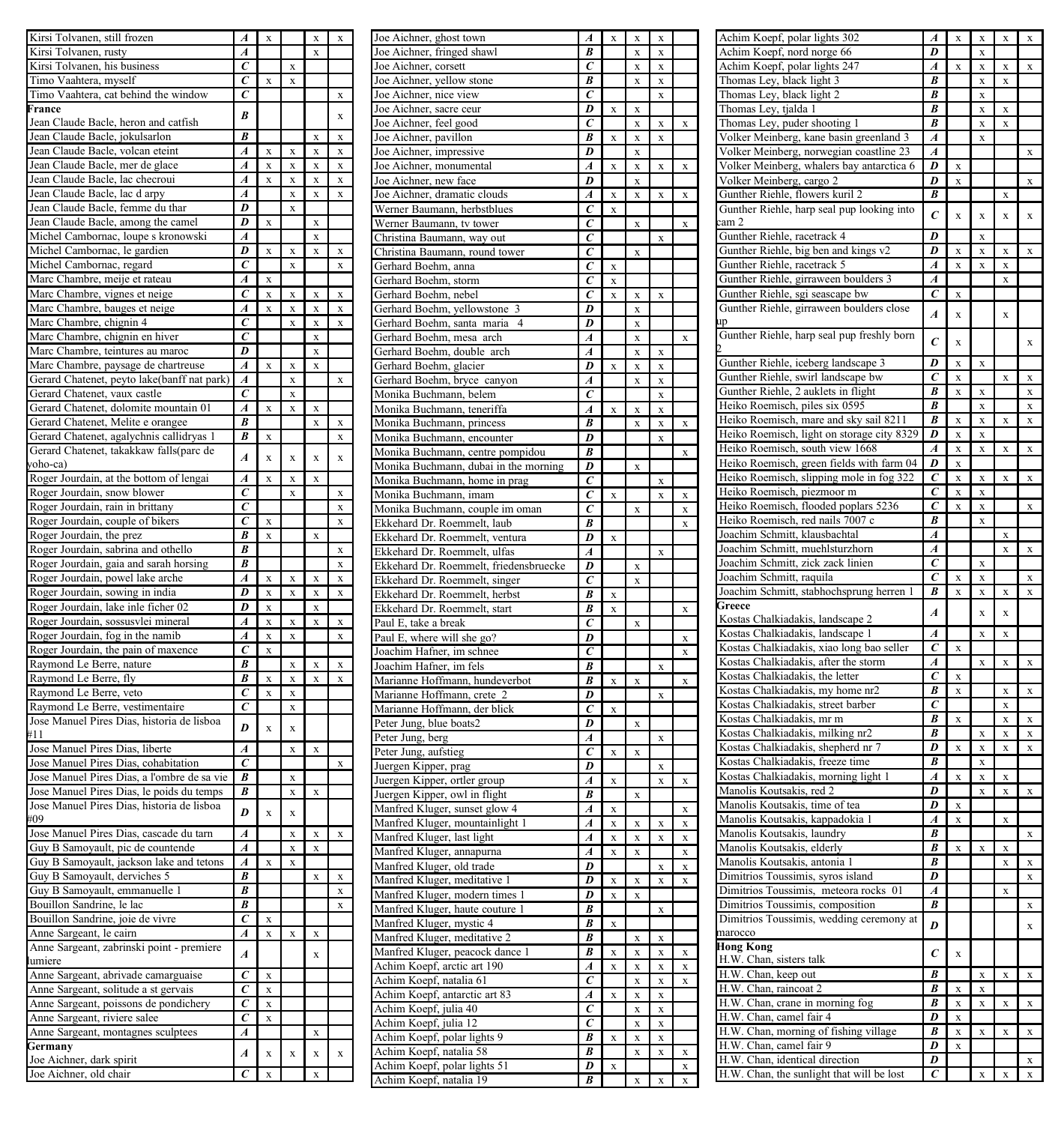| H.W. Chan, brooder                                  | $\epsilon$              | X        | X |   |           |
|-----------------------------------------------------|-------------------------|----------|---|---|-----------|
|                                                     | R                       |          |   |   |           |
| Ming-Fat, Fat Chen, fishes worker                   |                         | X        | X | X | X         |
| Ming-Fat, Fat Chen, fire cracker dragon             | $\overline{B}$          |          |   | X | X         |
| Ming-Fat, Fat Chen, duck farmer                     | $\overline{\mathit{D}}$ |          |   |   |           |
|                                                     |                         |          | X | X | X         |
| Ming-Fat, Fat Chen, budda decoration                | D                       |          |   | X |           |
|                                                     | $\epsilon$              |          | X |   | X         |
| Ming-Fat, Fat Chen, sisters                         |                         |          |   |   |           |
| Ming-Fat, Fat Chen, paper workers 02                | Ć                       |          | X | X |           |
|                                                     | $\epsilon$              |          |   |   |           |
| Ming-Fat, Fat Chen, fishes worker 02                |                         | X        | X |   |           |
| Ming-Fat, Fat Chen, cult                            | $\epsilon$              | X        | X |   | X         |
|                                                     | $\overline{B}$          |          |   |   |           |
| Ming-Fat, Fat Chen, wooden sheets                   |                         |          |   | X | X         |
| Ming-Fat, Fat Chen, misty lighting                  | B                       |          |   | X | X         |
|                                                     |                         |          |   |   |           |
| Chi Hung Cheung, egret fight                        | B                       | X        | X | X | X         |
| Chi Hung Cheung, ngchun sunset                      | A                       |          |   |   | X         |
|                                                     |                         |          |   |   |           |
| Chi Hung Cheung, flamingo love                      | $\epsilon$              |          | x |   |           |
| Chi Hung Cheung, chicken fight 2                    | $\epsilon$              | $\bf{x}$ |   |   |           |
|                                                     |                         |          |   |   |           |
| Chi Hung Cheung, guilin story 3                     | D                       | X        |   | X | X         |
| Chi Hung Cheung, egret fight 2                      | C                       |          | X |   | X         |
|                                                     |                         |          |   |   |           |
| Chi Hung Cheung, guilin story 2                     | D                       | X        | x | x | X         |
| Chi Hung Cheung, kingfisher fight                   | B                       | X        | X | X | X         |
|                                                     |                         |          |   |   |           |
| Chi Hung Cheung, travel fire cracker                | D                       |          |   | X |           |
| Chi Hung Cheung, chicken fight                      | B                       | x        | x | x | x         |
|                                                     |                         |          |   |   |           |
| Chi Hung Cheung, guilin story                       | D                       | X        | X | X | X         |
|                                                     | B                       |          |   |   |           |
| Chi Hung Cheung, egret feeding                      |                         | X        | X | X | X         |
| Chi Hung Cheung, egret feeding 2                    | C                       | X        | x | X | X         |
|                                                     |                         |          |   |   |           |
| Ming Lai Chung, himba children                      | D                       | x        |   | x |           |
| Ming Lai Chung, event in pushkar                    | D                       | x        |   | x |           |
|                                                     | D                       |          |   |   |           |
| Ming Lai Chung, damara dance                        |                         | x        |   |   | x         |
| Ming Lai Chung, mountain landscape                  | $\overline{A}$          | x        |   |   |           |
|                                                     |                         |          |   |   |           |
| Ming Lai Chung, matherhon                           | A                       | x        |   | x | x         |
| Yau Ming Charles Ho, seaweeds farm                  | B                       |          |   | x |           |
|                                                     | B                       |          |   |   |           |
| Henry Ho, duck herding in maze                      |                         | x        | x |   | x         |
| Yau Ming Charles Ho, net repairing                  | B                       |          | X | x | x         |
|                                                     |                         |          |   |   |           |
| Henry Ho, morning fishing                           | D                       |          | X | X | x         |
| Yau Ming Charles Ho, floating houses                | D                       | x        |   | X |           |
|                                                     |                         |          |   |   |           |
| Henry Ho, meandering stream                         | $\overline{A}$          |          |   | x | $\bar{x}$ |
| Henry Ho, run baby run                              | $\epsilon$              |          | x | x | x         |
|                                                     |                         |          |   |   |           |
| Yau Ming Charles Ho, fish nets                      | $\overline{c}$          |          | x |   |           |
| Henry Ho, pious novice monk                         | D                       | x        |   |   |           |
|                                                     |                         |          |   |   |           |
| Henry Ho, life amidst pollution                     | $\overline{c}$          |          | x | x | x         |
| Yau Ming Charles Ho, candles light prayers          | $\overline{B}$          |          | X | X | X         |
|                                                     |                         |          |   |   |           |
| Henry Ho, keep burning                              | $\overline{\mathit{D}}$ |          | X | x |           |
| Henry Ho, herding symphony                          | $\overline{c}$          | x        |   | x | $\bar{x}$ |
|                                                     |                         |          |   |   |           |
| Yau Ming Charles Ho, partners                       | $\overline{D}$          | x        | x |   | X         |
| Henry Ho, set sail                                  | $\overline{c}$          |          | X | x | X         |
|                                                     |                         |          |   |   |           |
|                                                     | B                       |          | X | x | x         |
|                                                     | $\overline{B}$          |          | x |   |           |
| Henry Ho, toiling gold                              |                         |          |   |   |           |
| Yau Ming Charles Ho, life is simple                 |                         |          |   |   |           |
|                                                     | A                       |          | X |   |           |
| Henry Ho, green wanderlust                          |                         | x        |   | x | X         |
| Henry Ho, ready to catch                            | B                       | X        |   | X | X         |
|                                                     | D                       | X        |   | X | X         |
| Yau Ming Charles Ho, a farmer house                 |                         |          |   |   |           |
| Henry Ho, serene reflection                         | $\boldsymbol{A}$        |          | X | x |           |
| Yau Ming Charles Ho, autumn approach                | $\boldsymbol{A}$        | x        |   |   |           |
|                                                     |                         |          |   |   |           |
| Yau Ming Charles Ho, team work                      | $\overline{c}$          | X        | X |   |           |
| Henry Ho, impromptu paddling                        | $\overline{B}$          | X        |   |   | X         |
|                                                     |                         |          |   |   |           |
| Yau Ming Charles Ho, festival of lights             | D                       | X        | x | x | x         |
| Yau Ming Charles Ho, towards home                   | $\epsilon$              |          | X |   |           |
|                                                     |                         |          |   |   |           |
| Henry Ho, reaching out                              | D                       | x        |   | x | x         |
|                                                     | A                       | X        | X |   |           |
| Yau Ming Charles Ho, misty huangshan                |                         |          |   |   |           |
| Ngai Leung Ip, expect breakfast                     | B                       |          |   |   | x         |
| Ngai Leung Ip, waiting alms                         | D                       | X        | X | x |           |
|                                                     | B                       |          | X |   |           |
| Ngai Leung Ip, waiting                              |                         |          |   |   | x         |
| Ngai Leung Ip, go to market no 3                    | B                       |          | x | x | x         |
|                                                     | B                       | x        |   |   |           |
| Ngai Leung Ip, grandma and grandson                 |                         |          |   |   |           |
| Ngai Leung Ip, zebra crossing                       | D                       |          | x |   |           |
|                                                     |                         |          |   |   | x         |
| Hon-Kwong Lee, rural faces                          | D                       |          |   |   |           |
| Hon-Kwong Lee, planning at dawn                     | D                       |          |   |   | x         |
|                                                     |                         |          |   |   |           |
| Hon-Kwong Lee, crossing the dawn                    | D                       |          |   |   | X         |
| Hon-Kwong Lee, really cold                          | c                       | X        |   |   |           |
|                                                     |                         |          |   |   |           |
| Hon-Kwong Lee, lighten lotus                        | C                       |          | X |   | x         |
|                                                     | B                       | X        |   | х |           |
| Hon-Kwong Lee, silent dawn                          |                         |          |   |   |           |
| Hon-Kwong Lee, last crashing                        | B                       | X        | X | X | X         |
|                                                     | D                       |          | X | X | X         |
| Bee Choo Lim, the net healer                        |                         |          |   |   |           |
| Bee Choo Lim, going home                            | $\overline{\mathbf{c}}$ | X        |   |   |           |
|                                                     | Ć                       | X        |   |   |           |
| Bee Choo Lim, a new day<br>Bee Choo Lim, my friends | B                       |          |   |   | x         |

| Bee Choo Lim, the bull race                                                                                                                                                                                                                    | B                     |             | X         |   | X |
|------------------------------------------------------------------------------------------------------------------------------------------------------------------------------------------------------------------------------------------------|-----------------------|-------------|-----------|---|---|
| Bee Choo Lim, the weed collector                                                                                                                                                                                                               | D                     |             |           | X | x |
| Bee Choo Lim, the herdsmen                                                                                                                                                                                                                     | B                     |             |           | X |   |
|                                                                                                                                                                                                                                                | D                     |             |           |   | X |
| Bee Choo Lim, off work<br>Bee Choo Lim, beautiful mudflat                                                                                                                                                                                      | D                     |             |           |   |   |
|                                                                                                                                                                                                                                                |                       | X           |           |   | X |
| Yan Mak, long journey                                                                                                                                                                                                                          | B                     | X           | x         | x |   |
| Tan Mak, monk<br>Yan Mak, monk<br>Shiu Gun Wong, entargled<br>Shiu Gun Wong, entargled<br>Shiu Gun Wong, going home<br>Shiu Gun Wong, gaching three horses<br>Shiu Gun Wong, Let's go<br>Shiu Gun Wong, back lane<br>Shiu Gun Wong, bekind the | B                     |             | X         | X |   |
|                                                                                                                                                                                                                                                | B                     |             | X         | X | X |
|                                                                                                                                                                                                                                                | B                     |             | x         | X | X |
|                                                                                                                                                                                                                                                | D                     |             |           | X |   |
|                                                                                                                                                                                                                                                | D                     |             | x         | х | x |
|                                                                                                                                                                                                                                                | Ó                     |             | X         |   | X |
|                                                                                                                                                                                                                                                | Ó                     |             |           |   |   |
|                                                                                                                                                                                                                                                |                       | X           | X         |   |   |
| Shiu Gun Wong, behind the broken screen<br>Shiu Gun Wong, anika                                                                                                                                                                                |                       |             | X         |   | x |
|                                                                                                                                                                                                                                                | B                     |             | X         |   |   |
| Hungary                                                                                                                                                                                                                                        | $\epsilon$            |             |           | x |   |
| Janos Danis, charcoal maker family                                                                                                                                                                                                             |                       |             |           |   |   |
| Janos Danis, charcoal maker before clamp                                                                                                                                                                                                       | $\overline{\epsilon}$ | X           |           |   |   |
| Janos Danis, shepherd looks back                                                                                                                                                                                                               | B                     |             | x         | x |   |
|                                                                                                                                                                                                                                                | B                     | x           |           |   | x |
| Janos Danis, she is my doughter                                                                                                                                                                                                                | B                     |             |           |   |   |
| Janos Danis, cigarette break                                                                                                                                                                                                                   |                       | X           |           | X |   |
| Janos Danis, mountain meadow                                                                                                                                                                                                                   | A                     |             | X         |   |   |
| Janos Danis, shadow play                                                                                                                                                                                                                       | $\epsilon$            | x           |           |   |   |
| Janos Danis, hills in tunisia                                                                                                                                                                                                                  | 4                     | x           |           | x |   |
| Janos Danis, in smoke                                                                                                                                                                                                                          | $\epsilon$            |             | x         | X |   |
| Elek Papp, resignation                                                                                                                                                                                                                         | Ó                     |             | X         | X | x |
|                                                                                                                                                                                                                                                | Ó                     |             | X         | X | X |
| Elek Papp, eternal curiosity                                                                                                                                                                                                                   | B                     |             |           |   |   |
| Elek Papp, embrace of trees                                                                                                                                                                                                                    |                       |             | x         | X | x |
| Elek Papp, anger                                                                                                                                                                                                                               | B                     |             | x         | X |   |
| Elek Papp, old brigand                                                                                                                                                                                                                         | B                     | X           | X         | x |   |
| Elek Papp, swabian peasant                                                                                                                                                                                                                     | B                     | X           | X         | X |   |
| Elek Papp, the end of the road                                                                                                                                                                                                                 | C                     |             | x         | X | X |
| Elek Papp, why                                                                                                                                                                                                                                 | $\epsilon$            | X           | х         | X | х |
| India                                                                                                                                                                                                                                          |                       |             |           |   |   |
| Krishnendu Dasgupta, curious                                                                                                                                                                                                                   | C                     | $\mathbf x$ |           |   |   |
|                                                                                                                                                                                                                                                | $\epsilon$            |             |           |   |   |
| Krishnendu Dasgupta, unexpressive                                                                                                                                                                                                              |                       | X           |           |   |   |
| Krishnendu Dasgupta, nomad                                                                                                                                                                                                                     | Ċ                     | X           |           |   |   |
| Krishnendu Dasgupta, in the courtyard                                                                                                                                                                                                          | $\overline{B}$        | X           | X         | x | x |
| Krishnendu Dasgupta, clean it all                                                                                                                                                                                                              | B                     |             |           |   | X |
| Krishnendu Dasgupta, life on the move                                                                                                                                                                                                          | D                     | X           |           |   |   |
| Krishnendu Dasgupta, littlegod                                                                                                                                                                                                                 | D                     | X           |           |   |   |
| Krishnendu Dasgupta, little drummer                                                                                                                                                                                                            | D                     | x           |           | x |   |
|                                                                                                                                                                                                                                                | B                     |             |           |   |   |
| Prabhu Pvsub, mistic house                                                                                                                                                                                                                     |                       | X           |           |   |   |
| Prabhu Pvsub, sailing hard                                                                                                                                                                                                                     | D                     | X           |           |   |   |
| Prabhu Pvsub, fruit vendor                                                                                                                                                                                                                     | D                     | x           |           |   |   |
| Prabhu Pvsub, journey                                                                                                                                                                                                                          | D                     | x           |           |   |   |
| Prabhu Pvsub, indian dancer                                                                                                                                                                                                                    | D                     | x           |           |   |   |
| Prabhu Pvsub, time for home                                                                                                                                                                                                                    | Ó                     | X           |           |   |   |
| Prabhu Pvsub, morning duty                                                                                                                                                                                                                     | $\epsilon$            | x           | X         | x |   |
|                                                                                                                                                                                                                                                |                       |             |           |   |   |
| Indonesia                                                                                                                                                                                                                                      | $\boldsymbol{A}$      | $\bar{x}$   |           | x |   |
| Hendro Hioe, view from sembalun                                                                                                                                                                                                                |                       |             |           |   |   |
| Hendro Hioe, chassing barracuda                                                                                                                                                                                                                | $\overline{D}$        | $\bar{x}$   |           |   |   |
| Hendro Hioe, symphony of god                                                                                                                                                                                                                   | $\overline{A}$        |             |           | x |   |
| Hendro Hioe, milkyway over segara anak                                                                                                                                                                                                         | 4                     |             |           |   |   |
| Hendro Hioe, octopus eye                                                                                                                                                                                                                       | ċ                     |             | x         |   |   |
| Hendro Hioe, graffiti                                                                                                                                                                                                                          | ċ                     |             | x         |   |   |
| Hendro Hioe, the emperor                                                                                                                                                                                                                       | B                     |             |           |   | x |
|                                                                                                                                                                                                                                                |                       |             |           |   |   |
| Hendro Hioe, elementary                                                                                                                                                                                                                        | B                     | X           |           |   |   |
| Hendro Hioe, riding to town                                                                                                                                                                                                                    | D                     |             | x         |   |   |
| Hendro Hioe, %22 feeling blue                                                                                                                                                                                                                  | $\overline{R}$        |             | x         |   |   |
| %22flaberina rubro                                                                                                                                                                                                                             |                       |             |           |   |   |
| David Somali-Chow, wild gorilla in rwanda                                                                                                                                                                                                      | $\epsilon$            |             |           |   |   |
| ungle bw                                                                                                                                                                                                                                       |                       |             | $\bar{x}$ |   | x |
| David Somali-Chow, love my goat                                                                                                                                                                                                                | B                     |             |           | x |   |
| David Somali-Chow, malagasy girls                                                                                                                                                                                                              | D                     |             |           |   | x |
|                                                                                                                                                                                                                                                |                       |             |           |   |   |
| David Somali-Chow, relaxing masai in                                                                                                                                                                                                           | D                     | $\bar{x}$   |           |   |   |
| kenya                                                                                                                                                                                                                                          |                       |             |           |   |   |
| David Somali-Chow, please buy my                                                                                                                                                                                                               | D                     | X           | $\bar{x}$ |   |   |
| handcrafted jewlery                                                                                                                                                                                                                            |                       |             |           |   |   |
| David Somali-Chow, napali coast in kauia                                                                                                                                                                                                       |                       | $\bar{x}$   |           |   |   |
| sland                                                                                                                                                                                                                                          |                       |             |           |   |   |
|                                                                                                                                                                                                                                                | $\overline{A}$        |             |           |   |   |
|                                                                                                                                                                                                                                                | $\overline{A}$        |             | X         |   |   |
| Peters Vincen, mt rinjani lombok indonesia                                                                                                                                                                                                     | Ć                     |             |           |   | X |
| Peters Vincen, lake of segara anak lombok                                                                                                                                                                                                      |                       |             |           | X |   |
| Peters Vincen, annapurna himalaya<br>Peters Vincen, posing in annapurna                                                                                                                                                                        | A<br>$\epsilon$       | X<br>X      | x         |   |   |

|                                                                                                            | B                     | X                       | X                       |             |           |
|------------------------------------------------------------------------------------------------------------|-----------------------|-------------------------|-------------------------|-------------|-----------|
| Peters Vincen, dancing waterfal<br>Peters Vincen, flying solo                                              | B                     | X                       |                         | X           |           |
|                                                                                                            |                       |                         |                         |             |           |
|                                                                                                            | B                     | X                       | x                       |             |           |
| Peters Vincen, begger in alley<br>Peters Vincen, fish tail annapurna                                       | A                     | X                       | X                       | X           | X         |
| Peters Vincen, enjoying imlil morocco                                                                      | D                     |                         |                         | X           |           |
| Peters Vincen, annapurna himalaya                                                                          | $\overline{A}$        | X                       | $\mathbf x$             |             |           |
| Peters Vincen, tannery at fezt morocco                                                                     | D                     |                         |                         |             |           |
|                                                                                                            |                       | X                       |                         |             |           |
| Iran                                                                                                       | B                     | x                       | $\mathbf x$             | $\mathbf x$ | $\bar{x}$ |
| Asghar Sameti, hard and hot                                                                                |                       |                         |                         |             |           |
| Asghar Sameti, woodturner                                                                                  | $\overline{c}$        | x                       |                         | x           |           |
| Asghar Sameti, injustice                                                                                   | B                     |                         | x                       | x           | x         |
| Asghar Sameti, all colors                                                                                  | A                     |                         | X                       | X           |           |
|                                                                                                            |                       |                         |                         |             |           |
| Asghar Sameti, Desert's lady                                                                               | B                     | X                       |                         | X           | X         |
| Asghar Sameti, unique village                                                                              | D                     | X                       | X                       | X           | X         |
| Asghar Sameti, wow                                                                                         | B                     | X                       | X                       | X           | X         |
| Asghar Sameti, natural life                                                                                | D                     |                         |                         | X           |           |
| Asghar Sameti, through airplane window                                                                     | A                     | X                       | X                       |             |           |
|                                                                                                            |                       |                         |                         |             |           |
| Asghar Sameti, rain prayer                                                                                 | D                     | X                       | X                       | X           | X         |
| Asghar Sameti, dawn at motion                                                                              | $\boldsymbol{A}$      |                         | X                       | X           |           |
| Asghar Sameti, the last one                                                                                | $\epsilon$            |                         | X                       | X           | X         |
| Asghar Sameti, gazing                                                                                      | D                     | X                       |                         | X           | X         |
|                                                                                                            | c                     |                         |                         | x           |           |
| Asghar Sameti, our background                                                                              |                       | X                       |                         |             | X         |
| Asghar Sameti, badabsort                                                                                   | A                     |                         | $\bar{x}$               |             | x         |
| Ireland                                                                                                    |                       |                         |                         |             |           |
| Ronan Doyle, talacre 2                                                                                     | $\epsilon$            |                         |                         |             | $\bar{x}$ |
| Ronan Doyle, black valley 3                                                                                | $\overline{A}$        | x                       |                         |             | x         |
|                                                                                                            |                       |                         |                         |             |           |
| Ronan Doyle, molls gap                                                                                     | $\overline{A}$        | $\overline{\mathbf{x}}$ | $\bf{x}$                | $\bf x$     | x         |
| Ronan Doyle, line                                                                                          | R                     |                         |                         |             | x         |
| Ronan Doyle, black valley 1                                                                                | A                     | x                       | x                       |             | x         |
| Ronan Doyle, cliff 2                                                                                       | B                     |                         | x                       |             | x         |
|                                                                                                            | B                     |                         |                         |             |           |
| Ronan Doyle, ballydowane stones                                                                            |                       |                         | x                       |             | x         |
| Ronan Doyle, lake contemplation                                                                            | $\tilde{c}$           |                         | X                       | X           |           |
| Ronan Doyle, connemara ruin                                                                                | A                     | X                       |                         | X           |           |
| Ronan Doyle, wave                                                                                          | $\boldsymbol{B}$      |                         |                         |             | X         |
|                                                                                                            | $\overline{c}$        | x                       | x                       | x           | x         |
| Ronan Doyle, seascape vignette                                                                             |                       |                         |                         |             |           |
|                                                                                                            | B                     |                         | x                       | x           | x         |
|                                                                                                            | 4                     |                         | x                       | X           | X         |
| Paul Maher, remains of the sunbeam<br>Paul Maher, black valley reflection<br>Paul Maher, lough gummeenduff | A                     |                         |                         | X           | X         |
| Paul Maher, rossbeigh wreck                                                                                | c                     |                         |                         |             | x         |
|                                                                                                            | c                     |                         |                         |             | X         |
| Paul Maher, white pebble                                                                                   |                       |                         |                         |             |           |
| Steven Mcgrane, dublin mountains                                                                           | B                     | X                       |                         |             |           |
| Steven Mcgrane, hand tight                                                                                 | $\epsilon$            |                         |                         |             | X         |
|                                                                                                            | $\overline{\epsilon}$ |                         |                         |             | X         |
|                                                                                                            |                       |                         | X                       |             |           |
| Steven Mcgrane, collecting pennies                                                                         | $\overline{B}$        |                         |                         |             |           |
| Steven Mcgrane, passing by                                                                                 |                       |                         |                         |             |           |
| Steven Mcgrane, morning sun rise                                                                           | B                     |                         | X                       | X           | X         |
| Steven Mcgrane, jake                                                                                       | $\epsilon$            | $\bf{x}$                |                         |             |           |
| Paul Stanley, drinking tea in india                                                                        | D                     | X                       |                         |             |           |
|                                                                                                            | $\epsilon$            |                         | $\mathbf x$             |             |           |
| Paul Stanley, the bobbing boat                                                                             |                       |                         |                         |             |           |
| Paul Stanley, me and my dog                                                                                | $\epsilon$            | x                       |                         |             |           |
| Paul Stanley, james moriarty                                                                               | $\epsilon$            | x                       |                         |             |           |
| Paul Stanley, end of day                                                                                   | B                     | x                       |                         |             |           |
| Paul Stanley, sunset                                                                                       | B                     | $\bar{x}$               |                         |             |           |
| Israel                                                                                                     |                       |                         |                         |             |           |
|                                                                                                            | D                     |                         | $\bar{x}$               |             | $\bar{x}$ |
| Leonid Goldin, red traffic light                                                                           |                       |                         |                         |             |           |
| Leonid Goldin, cleaning - man work                                                                         | $\overline{D}$        |                         |                         |             | x         |
| Leonid Goldin, unhappy meeting                                                                             | Ċ                     | $\bar{x}$               |                         |             |           |
| Leonid Goldin, the host salon                                                                              | $\overline{c}$        | x                       |                         |             |           |
| Ayelet Neufeld, groundsel                                                                                  | B                     |                         | x                       |             |           |
|                                                                                                            |                       |                         |                         |             |           |
| Ayelet Neufeld, kazbeg mountain                                                                            | $\overline{A}$        |                         | $\overline{\mathbf{x}}$ |             |           |
| Ayelet Neufeld, morning rush                                                                               | Ċ                     |                         |                         | $\bf{x}$    |           |
| Gil Shmueli, penetrative look                                                                              | $\bar{c}$             | X                       |                         |             |           |
| Gil Shmueli, pretty woman                                                                                  | B                     |                         | X                       |             | X         |
| Gil Shmueli, dancing like a swan                                                                           | B                     | X                       |                         |             |           |
|                                                                                                            |                       |                         |                         |             | X         |
| Gil Shmueli, geiranger fjord                                                                               | A                     |                         |                         |             |           |
| Gil Shmueli, rocky mountains                                                                               | A                     |                         |                         | X           |           |
| Italy                                                                                                      |                       |                         |                         |             | x         |
| Alessandro Ballini, la band 3                                                                              | $\epsilon$            |                         |                         |             |           |
|                                                                                                            | $\epsilon$            |                         | X                       |             |           |
| Alessandro Ballini, la band 2                                                                              |                       |                         |                         |             |           |
| Alessandro Ballini, balletto aereo                                                                         | $\overline{c}$        |                         | X                       |             | X         |
| Alessandro Ballini, balletto aereo di                                                                      | $\epsilon$            |                         | $\bar{x}$               |             | x         |
| seduzione                                                                                                  |                       |                         |                         |             |           |
| Alessandro Ballini, the ways                                                                               | D                     |                         | X                       |             | X         |
| Alessandro Ballini, fonderia vignali 5<br>Giuseppe Bernini, grand canyon 01                                | B<br>4                | X                       |                         | X<br>X      | X<br>X    |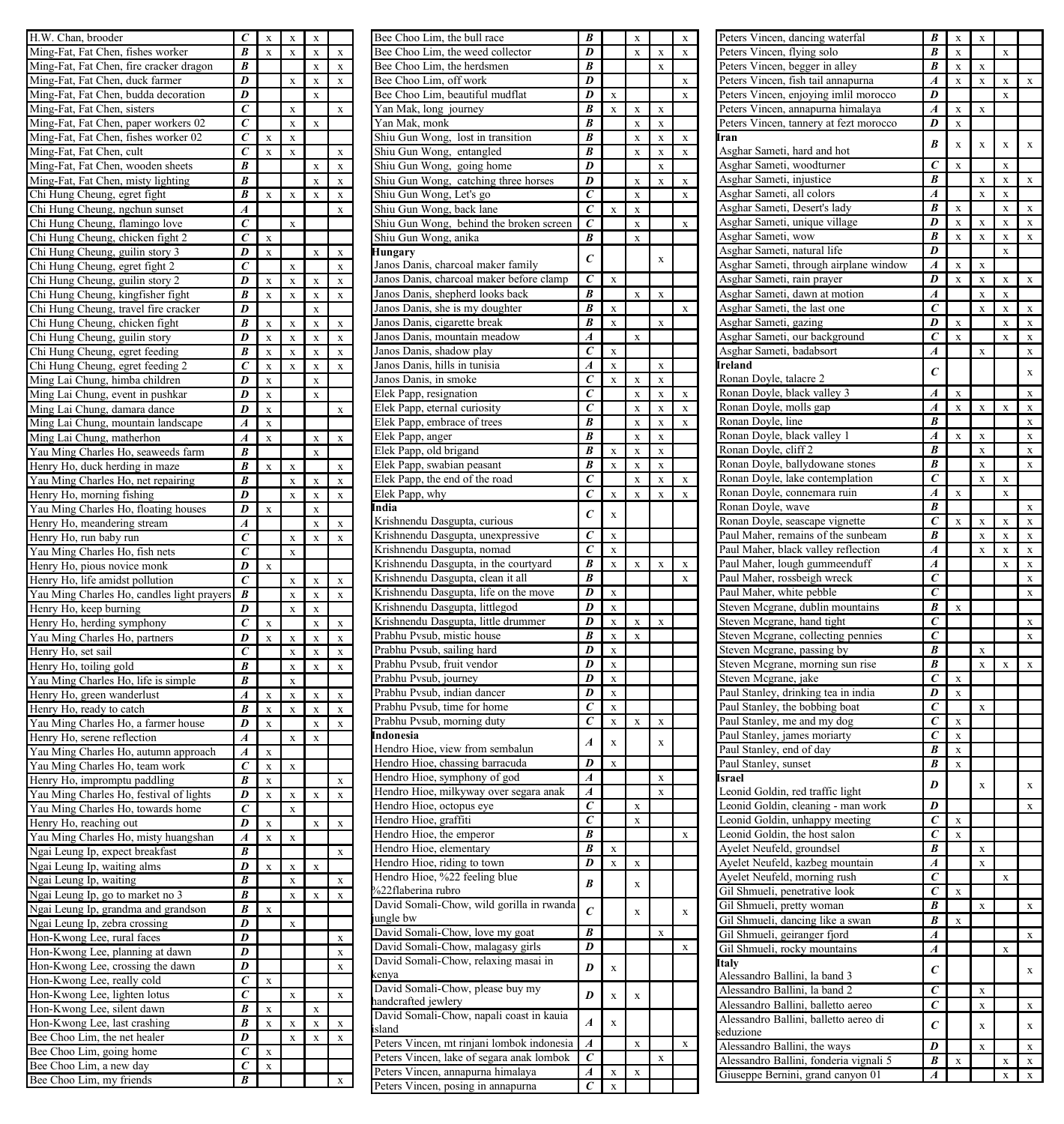| Giuseppe Bernini, light on bridge                                                 | B                                |              |              |                            | X                       | Angiolo Manetti, colosseo by night                                            | D                           | $\mathbf x$                |                            |                             |                                          |
|-----------------------------------------------------------------------------------|----------------------------------|--------------|--------------|----------------------------|-------------------------|-------------------------------------------------------------------------------|-----------------------------|----------------------------|----------------------------|-----------------------------|------------------------------------------|
| Giuseppe Bernini, strade bianche 4                                                | $\epsilon$                       |              |              |                            | $\mathbf X$             | Angiolo Manetti, foggy dawn                                                   | $\boldsymbol{A}$            | $\mathbf x$                |                            |                             | $\mathbf X$                              |
| Giuseppe Bernini, strade bianche 2                                                | $\overline{c}$                   | $\mathbf x$  |              |                            |                         | Angiolo Manetti, shadows on the earth                                         | A                           |                            |                            | $\bar{x}$                   | $\mathbf x$                              |
| Giuseppe Bernini, strade bianche 1                                                | $\epsilon$                       |              | $\mathbf x$  |                            |                         | Angiolo Manetti, masai dance                                                  | $\epsilon$                  |                            |                            | $\mathbf{x}$                |                                          |
| Giuseppe Bernini, usa landscape 03                                                | $\boldsymbol{A}$                 | $\mathbf x$  | $\mathbf x$  | $\mathbf x$                |                         | Angiolo Manetti, dune mosse                                                   | $\boldsymbol{A}$            | $\mathbf x$                | $\mathbf x$                | $\mathbf x$                 | $\mathbf X$                              |
| Giuseppe Bernini, bryce canion 1                                                  | $\overline{A}$                   | $\bf{x}$     | $\mathbf x$  |                            |                         | Angiolo Manetti, feeding time                                                 | $\boldsymbol{B}$            |                            |                            |                             | $\mathbf x$                              |
| Giuseppe Bernini, in the crow                                                     | D                                |              |              | x                          |                         | Angiolo Manetti, i see you                                                    | B                           |                            |                            | $\mathbf x$                 |                                          |
| Carlo Calloni, crete 2                                                            | B                                |              | $\mathbf x$  | $\mathbf x$                |                         | Bartolini Marco, on market street                                             | B                           |                            |                            | $\mathbf x$                 |                                          |
| Carlo Calloni, cipressi                                                           | D                                |              |              | $\mathbf x$                |                         | Bartolini Marco, widow of vrindavan                                           | D                           | X                          | $\bf x$                    | $\mathbf x$                 | $\mathbf x$                              |
| Carlo Calloni, crete                                                              | B                                | $\mathbf x$  | $\mathbf x$  | $\mathbf x$                |                         | Bartolini Marco, african beach                                                | $\overline{c}$              | $\mathbf x$                | $\mathbf x$                |                             | $\mathbf x$                              |
| Carlo Calloni, golem                                                              | $\overline{c}$                   |              | $\mathbf x$  |                            | $\bf x$                 | Bartolini Marco, bellezza                                                     | $\overline{B}$              |                            | $\mathbf x$                | $\mathbf{x}$                | $\mathbf x$                              |
| Carlo Calloni, vulture                                                            | $\overline{c}$                   | $\mathbf x$  |              |                            | $\bf x$                 | Bartolini Marco, alba sul bromo                                               | $\boldsymbol{A}$            | $\mathbf x$                | $\mathbf x$                |                             | $\boldsymbol{\mathsf{x}}$                |
| Carlo Calloni, ninfa                                                              | $\overline{c}$                   | $\mathbf x$  | $\mathbf x$  | $\mathbf x$                | $\bf x$                 | Bartolini Marco, prayer 3                                                     | $\epsilon$                  |                            |                            | $\mathbf x$                 |                                          |
| Carlo Calloni, rania                                                              | $\overline{c}$<br>$\overline{B}$ | $\mathbf x$  | $\mathbf x$  |                            | $\mathbf x$             | Bartolini Marco, music on the move                                            | $\overline{c}$              | $\bf x$                    | $\mathbf x$                | $\bf x$                     | $\bf{x}$                                 |
| Carlo Calloni, ritratto                                                           | D                                |              | $\mathbf x$  | $\mathbf x$                |                         | Bartolini Marco, the schoolgirl                                               | $\overline{c}$<br>D         | $\mathbf x$                |                            |                             | $\bf{X}$                                 |
| Claudio Cantonetti, enchanted valley<br>Claudio Cantonetti, in the basket         | B                                | $\mathbf x$  |              | $\mathbf x$<br>$\mathbf x$ |                         | Bartolini Marco, widow of vrindavan<br>Bartolini Marco, widows of vrindavan 3 | D                           | $\mathbf x$<br>$\mathbf x$ | $\mathbf x$                | $\mathbf x$                 | $\mathbf x$<br>$\mathbf x$               |
| Claudio Cantonetti, tuscany layers                                                | $\overline{c}$                   | $\mathbf x$  |              |                            |                         | Bartolini Marco, anusha                                                       | $\overline{B}$              | $\mathbf x$                | $\mathbf x$<br>$\mathbf x$ | X<br>$\mathbf x$            |                                          |
| Claudio Cantonetti, brrr                                                          | B                                |              | $\mathbf x$  | $\mathbf x$                | $\mathbf x$             | Bartolini Marco, widows of vrindavan 2                                        | D                           | $\mathbf x$                |                            | $\mathbf x$                 | $\bf{X}$                                 |
| Claudio Cantonetti, sense of water                                                | $\overline{c}$                   |              |              |                            | $\mathbf x$             | Valerio Perini, sadness                                                       | $\epsilon$                  | $\mathbf x$                | $\mathbf x$                | $\mathbf x$                 | $\boldsymbol{\mathrm{x}}$<br>$\mathbf x$ |
| Claudio Cantonetti, on guard                                                      | $\overline{c}$                   | $\mathbf x$  |              |                            |                         | Valerio Perini, sails on the river                                            | $\overline{D}$              |                            |                            | $\mathbf{x}$                | $\boldsymbol{\mathsf{x}}$                |
| Claudio Cantonetti, breath of nature                                              | $\overline{c}$                   |              |              |                            | $\mathbf x$             | Valerio Perini, waiting children                                              | $\overline{c}$              | $\mathbf x$                | $\mathbf x$                | $\mathbf x$                 | $\boldsymbol{\mathbf{x}}$                |
| Claudio Cantonetti, venice morning                                                | D                                |              |              |                            | $\mathbf x$             | Valerio Perini, kites                                                         | D                           | $\mathbf x$                | $\mathbf x$                |                             | $\mathbf x$                              |
| Claudio Cantonetti, frozen world                                                  | $\overline{D}$                   |              |              | $\mathbf x$                |                         | Valerio Perini, wedding                                                       | $\overline{D}$              | $\mathbf x$                |                            | $\mathbf x$                 | $\mathbf x$                              |
| Salvatore Correra, jazz 1                                                         | $\overline{c}$                   |              | $\mathbf x$  |                            |                         | Valerio Perini, shepherd in the snow                                          | $\overline{D}$              | $\mathbf x$                | $\mathbf x$                | $\mathbf x$                 |                                          |
| Salvatore Correra, the runner                                                     | $\overline{B}$                   |              | $\mathbf x$  |                            |                         | Valerio Perini, fatima                                                        | В                           | $\mathbf x$                |                            | $\mathbf x$                 | $\mathbf x$                              |
| Salvatore Correra, cloudy sunset                                                  | B                                |              |              |                            | $\mathbf x$             | Valerio Perini, unlike dance                                                  | В                           |                            |                            | $\mathbf x$                 |                                          |
| Giulia Del Ghianda, peaks of the dolomiti                                         | $\overline{A}$                   | $\mathbf x$  |              |                            |                         | Valerio Perini, Kite's world 4                                                | $\overline{B}$              | $\mathbf x$                |                            |                             | $\overline{\mathbf{x}}$                  |
| Giulia Del Ghianda, black and white                                               | $\overline{c}$                   |              | $\mathbf x$  |                            |                         | Valerio Perini, walking on the edge                                           | $\boldsymbol{A}$            | $\mathbf x$                | $\mathbf x$                | $\mathbf x$                 |                                          |
| Giulia Del Ghianda, in the fog                                                    | $\overline{c}$                   | $\bf x$      | $\mathbf x$  |                            | $\bf x$                 | Valerio Perini, romanian women                                                | $\overline{c}$              |                            | $\mathbf x$                |                             |                                          |
| Giulia Del Ghianda, london city hall                                              | $\overline{c}$                   | $\bf x$      |              |                            | $\mathbf x$             | Valerio Perini, karer lake                                                    | $\boldsymbol{A}$            |                            |                            | $\mathbf x$                 |                                          |
| Giulia Del Ghianda, london overground                                             | $\overline{B}$                   | $\mathbf x$  |              | $\mathbf x$                | $\mathbf{x}$            | Maria Concetta Restivo, notice of storm -                                     |                             |                            |                            |                             |                                          |
| Giulia Del Ghianda, dolomiti                                                      | $\boldsymbol{A}$                 |              |              | $\mathbf x$                |                         |                                                                               | $\boldsymbol{B}$            |                            | $\mathbf x$                |                             | $\bf x$                                  |
| Giulia Del Ghianda, underground                                                   | D                                | $\mathbf x$  |              |                            |                         | Maria Concetta Restivo, verso il tramonto                                     | D                           |                            |                            | $\mathbf x$                 | $\bar{\mathbf{x}}$                       |
| Giulia Del Ghianda, val d'orcia sunrise                                           | $\epsilon$                       |              | $\mathbf x$  | $\mathbf{x}$               |                         | Maria Concetta Restivo, last land - italy                                     | D                           |                            | $\mathbf x$                |                             |                                          |
| Sergio Delle Vedove, urban players                                                | $\overline{B}$                   |              | $\mathbf{x}$ |                            |                         | Maria Concetta Restivo, istanbul - mutilated                                  | $\epsilon$                  |                            |                            |                             |                                          |
| Sergio Delle Vedove, her eyes                                                     | $\overline{B}$                   |              |              | $\mathbf x$                | $\mathbf x$             | children                                                                      |                             | $\mathbf x$                |                            |                             |                                          |
| Sergio Delle Vedove, emissions                                                    | $\overline{B}$                   |              |              | $\mathbf x$                |                         | Maria Concetta Restivo, istanbul - asif                                       | $\overline{c}$              |                            |                            |                             | $\bar{\mathbf{x}}$                       |
| Sergio Delle Vedove, the tree and the                                             |                                  |              |              |                            |                         | Maria Concetta Restivo, istanbul - children                                   | $\overline{c}$              |                            | $\mathbf x$                |                             |                                          |
| mountains                                                                         | $\overline{A}$                   |              | $\bar{x}$    | $\mathbf{x}$               | $\mathbf{x}$            | play at a landf                                                               |                             |                            |                            |                             |                                          |
| Sergio Delle Vedove, opposite style                                               | $\overline{D}$                   | $\mathbf x$  |              |                            | $\overline{\mathbf{x}}$ | Maria Concetta Restivo, blacksmith - italy                                    | $\overline{B}$              |                            |                            | $\mathbf x$                 |                                          |
| Sergio Delle Vedove, home colours 03                                              | $\overline{D}$                   |              |              |                            | $\mathbf x$             | Roberto Tagliani, who are you?                                                | $\overline{B}$              | $\mathbf x$                | $\mathbf x$                | $\mathbf x$                 | $\mathbf X$                              |
| Sergio Delle Vedove, the look of the                                              | $\overline{c}$                   |              | $\mathbf{x}$ |                            |                         | Roberto Tagliani, could be milk?                                              | $\overline{D}$              | $\mathbf x$                | $\mathbf x$                | $\mathbf x$                 | $\bf x$                                  |
| violinist                                                                         |                                  |              |              |                            |                         | Roberto Tagliani, daily almsround                                             | B                           | $\mathbf x$                | $\mathbf x$                | $\mathbf x$                 | $\bf x$                                  |
| Sergio Delle Vedove, Winter's beach                                               | $\overline{B}$                   | $\mathbf x$  |              |                            | $\mathbf x$             | Roberto Tagliani, early in the morning                                        | D                           | $\mathbf x$                | $\mathbf x$                | $\mathbf x$                 | $\mathbf x$                              |
| Marco Garabello, strings                                                          | $\overline{c}$                   | $\mathbf{x}$ | $\mathbf x$  |                            | $\mathbf x$             | Roberto Tagliani, vibrant spiritualities                                      | $\overline{B}$              | $\mathbf x$                |                            | $\mathbf x$                 |                                          |
| Marco Garabello, andes                                                            | $\overline{A}$                   | $\mathbf x$  | $\mathbf x$  |                            | $\mathbf x$             | Roberto Tagliani, pure love                                                   | $\overline{D}$              |                            | $\mathbf x$                | $\mathbf{x}$                | $\bf x$                                  |
| Marco Garabello, reflejos                                                         | $\overline{c}$                   | $\mathbf x$  | $\mathbf x$  |                            | $\bar{\mathbf{x}}$      | Roberto Tagliani, gold rock devotion                                          | B                           |                            |                            |                             | $\mathbf x$                              |
| Marco Garabello, grace                                                            | $\overline{c}$                   | $\mathbf x$  |              |                            |                         | Roberto Tagliani, old glasses                                                 | $\overline{c}$              | $\mathbf x$                |                            | $\mathbf{x}$                | $\bar{\mathbf{x}}$                       |
| Marco Garabello, jump                                                             | D                                | $\mathbf x$  | $\mathbf x$  | $\mathbf x$                | $\mathbf x$             | Roberto Tagliani, to the pastures                                             | D                           |                            |                            | $\overline{\mathbf{x}}$     |                                          |
| Marco Garabello, petrified falls                                                  | A                                | $\mathbf{x}$ | $\mathbf x$  | $\mathbf x$                |                         | Roberto Tagliani, toward the light                                            | $\overline{c}$              |                            | $\mathbf x$                | $\mathbf x$                 | $\mathbf X$                              |
| D.Odoardo Gibertoni, paesaggio 30                                                 | $\overline{D}$                   |              | $\mathbf x$  | $\mathbf x$                | $\mathbf x$             | Roberto Tagliani, devoutly in row                                             | $\overline{c}$              | $\mathbf x$                | $\bar{\textbf{x}}$         | $\mathbf x$                 | $\mathbf X$                              |
| D.Odoardo Gibertoni, lavanda 4                                                    | $\overline{D}$                   |              | $\mathbf x$  | $\mathbf x$                | $\mathbf x$             | Roberto Tagliani, the leader                                                  | $\overline{c}$              |                            | $\bar{\mathbf{x}}$         |                             |                                          |
| D.Odoardo Gibertoni, paesaggio 31                                                 | D                                |              | $\mathbf x$  | $\mathbf x$                | $\mathbf x$             | Kuwait                                                                        | $\epsilon$                  |                            | $\mathbf{x}$               |                             | $\bf{x}$                                 |
| D.Odoardo Gibertoni, lezione di storia                                            | $\overline{c}$                   | $\mathbf x$  | $\mathbf x$  | $\mathbf{x}$               |                         | Ali Al-Zaidi, I'm going                                                       |                             |                            |                            |                             |                                          |
| D.Odoardo Gibertoni, simone 10                                                    | $\overline{c}$                   |              | $\mathbf x$  |                            | $\overline{\mathbf{x}}$ | Ali Al-Zaidi, my home                                                         | $\overline{B}$              |                            | $\mathbf x$                | $\mathbf x$                 | $\mathbf X$                              |
| D.Odoardo Gibertoni, small chimney                                                | $\epsilon$                       |              | $\mathbf x$  |                            |                         | Ali Al-Zaidi, my future                                                       | B                           | $\mathbf x$                | $\mathbf x$                | $\mathbf x$                 | $\mathbf X$                              |
| sweepers                                                                          |                                  |              |              |                            |                         | Ali Al-Zaidi, safari                                                          | D                           |                            |                            |                             | $\bar{\mathbf{x}}$                       |
| D.Odoardo Gibertoni, memories of war                                              | $\overline{c}$                   |              | $\mathbf x$  | $\mathbf x$                |                         | Ali Al-Zaidi, look                                                            | $\overline{c}$              | $\overline{\mathbf{x}}$    | $\bf x$                    |                             |                                          |
| D.Odoardo Gibertoni, country house                                                | $\overline{B}$                   | $\mathbf x$  | $\mathbf x$  | $\mathbf x$                | $\mathbf x$             | Ali Al-Zaidi, include me                                                      | D                           | $\mathbf x$                | $\mathbf x$                | $\mathbf{x}$                | $\mathbf x$                              |
| D.Odoardo Gibertoni, balletto 1                                                   | $\boldsymbol{B}$                 |              | $\mathbf x$  |                            |                         | Ali Al-Zaidi, the girl that never gets old                                    | D                           |                            | $\mathbf x$                | $\mathbf x$                 | $\mathbf x$                              |
| D.Odoardo Gibertoni, il team                                                      | B                                | $\mathbf x$  | $\mathbf x$  |                            |                         | Ali Al-Zaidi, welcome                                                         | $\overline{c}$              | $\mathbf x$                | $\rm x$                    | X                           | $\mathbf x$                              |
| D.Odoardo Gibertoni, lavanda 5                                                    | D                                | $\mathbf x$  | $\mathbf x$  | $\mathbf x$                | $\mathbf x$             | Ali Al-Zaidi, to protect my brother                                           | $\overline{c}$<br>$\pmb{B}$ | $\mathbf x$                | $\mathbf x$                | $\mathbf x$                 | $\mathbf X$                              |
| D.Odoardo Gibertoni, ora et labora                                                | B                                | $\mathbf x$  |              |                            |                         | Abdulaziz Alasousi, sado rimrim                                               | $\boldsymbol{B}$            | $\mathbf x$                |                            | $\mathbf x$                 |                                          |
| Giancarlo Malafronte, musicista di strada                                         | $\overline{D}$                   | $\mathbf x$  |              |                            |                         | Abdulaziz Alasousi, pushkar                                                   |                             |                            |                            | $\mathbf x$                 | $\mathbf x$                              |
| Giancarlo Malafronte, ballerini                                                   | $\overline{B}$                   |              |              | $\mathbf x$                | $\bf x$                 | Abdulaziz Alasousi, 5                                                         | $\overline{B}$              | $\mathbf x$                |                            |                             | $\bf x$                                  |
| Giancarlo Malafronte, maria                                                       | $\overline{B}$                   |              |              | $\mathbf x$                | $\mathbf X$             | Abdulaziz Alasousi, india street 2<br>Abdulaziz Alasousi, india street        | D<br>D                      | $\mathbf x$                | $\mathbf x$                |                             |                                          |
| Giancarlo Malafronte, il panettiere                                               | $\overline{B}$                   |              | $\mathbf x$  | $\mathbf x$                |                         |                                                                               | D                           | $\mathbf x$                |                            |                             | $\bf x$<br>$\mathbf x$                   |
| Giancarlo Malafronte, il calzolaio                                                | $\overline{B}$                   | $\mathbf x$  | $\mathbf x$  | $\mathbf x$                |                         | Abdulaziz Alasousi, sado india                                                | В                           |                            |                            |                             |                                          |
| Angiolo Manetti, the scream                                                       | B<br>B                           |              |              | $\mathbf x$                |                         | Abdulaziz Alasousi, k3                                                        | D                           | $\mathbf x$                | $\mathbf x$                | $\mathbf x$                 | $\mathbf X$                              |
| Angiolo Manetti, the sense of movement<br>Angiolo Manetti, the train crossing the |                                  | $\mathbf x$  |              | $\mathbf x$                | $\mathbf x$             | Majed Ali, welcome<br>Majed Ali, gaza                                         | B                           | $\mathbf x$<br>$\mathbf x$ | $\mathbf x$                | $\mathbf x$<br>$\mathbf{x}$ | $\mathbf x$                              |
| market                                                                            | $\boldsymbol{D}$                 | $\mathbf x$  | $\mathbf x$  |                            | $\mathbf x$             | Majed Ali, lader                                                              | D                           | $\mathbf x$                | $\mathbf x$                | $\overline{\mathbf{x}}$     |                                          |
| Angiolo Manetti, lake louise                                                      | $\overline{A}$                   |              |              |                            | $\bf x$                 | Majed Ali, wild                                                               | $\overline{A}$              |                            |                            | $\mathbf x$                 |                                          |
|                                                                                   |                                  |              |              |                            |                         |                                                                               |                             |                            |                            |                             |                                          |

|                                                                                                       | D                     | X         |             |           |           |
|-------------------------------------------------------------------------------------------------------|-----------------------|-----------|-------------|-----------|-----------|
| Majed Ali, blue-city<br>Majed Ali, mara                                                               | $\overline{D}$        | X         | X<br>X      | X         | X         |
|                                                                                                       |                       |           |             |           |           |
| Majed Ali, street<br>Majed Ali, kenya                                                                 | $\overline{\epsilon}$ | X         |             | X         |           |
|                                                                                                       | A                     | X         | x           | X         | x         |
| Majed Ali, refugees                                                                                   | B                     | X         | X           | X         | X         |
| Majed Ali, steps                                                                                      | $\epsilon$            |           | X           | X         |           |
|                                                                                                       |                       |           |             |           |           |
| Majed Ali, strange                                                                                    | B                     |           |             |           | x         |
| Majed Ali, scare                                                                                      | $\epsilon$            | X         |             |           |           |
| Majed Ali, puskkar                                                                                    | B                     | X         |             |           | X         |
|                                                                                                       | $\overline{\epsilon}$ |           |             |           |           |
| Majed Ali, old-house                                                                                  |                       | X         | X           | X         |           |
| Noura Aljeri, farewell                                                                                | $\overline{c}$        |           |             | X         |           |
| Noura Aljeri, mountain-lake                                                                           | $\boldsymbol{A}$      | X         | X           | X         | X         |
|                                                                                                       | $\epsilon$            |           |             |           |           |
| Noura Aljeri, waterfall                                                                               |                       |           |             | X         |           |
| Noura Aljeri, maurice lake                                                                            | $\overline{A}$        |           | X           | x         | X         |
| Noura Aljeri, madeira                                                                                 | B                     | X         | X           | X         | X         |
|                                                                                                       | D                     |           |             |           |           |
| Noura Aljeri, the walk                                                                                |                       |           | X           |           | X         |
| Noura Aljeri, benasque                                                                                | C                     |           |             | X         |           |
| Noura Aljeri, nature view                                                                             | A                     |           | $\bar{x}$   |           |           |
|                                                                                                       | C                     | $\bar{x}$ |             |           |           |
| Noura Aljeri, waiting                                                                                 |                       |           |             |           |           |
| Ahmad Ben Thani, eye                                                                                  | C                     | $\bar{x}$ |             |           |           |
| Ahmad Ben Thani, old man                                                                              | B                     |           | x           | X         |           |
|                                                                                                       | D                     |           |             |           |           |
| Ahmad Ben Thani, red                                                                                  |                       | X         |             |           |           |
| Ahmad Ben Thani, teardrop                                                                             | $\epsilon$            | X         |             |           | X         |
| Latvia                                                                                                |                       |           |             |           |           |
|                                                                                                       | $\overline{R}$        |           | X           | $\bar{x}$ | $\bar{x}$ |
| Dainis Busmanis, at exhibition                                                                        |                       |           |             |           |           |
| Luxembourg                                                                                            | $\epsilon$            |           | $\bar{x}$   |           |           |
| Jean-Luc Brausch, lenny kravitz (bw)                                                                  |                       |           |             |           |           |
| Jean-Luc Brausch, down (bw)                                                                           | $\overline{c}$        | x         | x           | x         | x         |
|                                                                                                       |                       |           |             |           |           |
| Jean-Luc Brausch, flying in november rain                                                             | B                     |           |             | x         |           |
| Jean-Luc Brausch, the wolfman                                                                         | B                     | x         | $\bar{x}$   | x         |           |
|                                                                                                       | A                     |           |             |           |           |
| Jean-Luc Brausch, schlern (bw)                                                                        |                       |           | x           |           |           |
| Jean-Luc Brausch, andre mergenthaler (bw)                                                             | $\epsilon$            | X         | X           | x         |           |
| Jean-Luc Brausch, aristocrats (bw)                                                                    | $\epsilon$            | X         | X           |           |           |
|                                                                                                       | R                     |           |             |           |           |
| Laurent Wies, squirrel                                                                                |                       |           | X           |           |           |
| Laurent Wies, eye contact                                                                             | R                     |           | x           |           |           |
| Laurent Wies, rays of light                                                                           | $\overline{A}$        |           | X           |           |           |
|                                                                                                       | D                     |           |             |           |           |
| Laurent Wies, bastei                                                                                  |                       |           |             | X         |           |
| Macau                                                                                                 | B                     |           |             | $\bf{x}$  | $\bf x$   |
| Kam Tec Kong, winning a hit                                                                           |                       |           |             |           |           |
|                                                                                                       | $\overline{c}$        | $\bar{x}$ |             |           |           |
| Kam Tec Kong, drunken dragon dance                                                                    |                       |           |             |           |           |
| Kam Tec Kong, pretty fan dance                                                                        | B                     |           | X           |           | X         |
|                                                                                                       | B                     |           | X           | X         |           |
|                                                                                                       |                       |           |             |           |           |
| Kam Tec Kong, morning foraging                                                                        |                       |           |             |           |           |
|                                                                                                       | D                     | X         |             |           | X         |
| Kam Tec Kong, the joy of harvest                                                                      | B                     | X         | X           |           |           |
|                                                                                                       |                       |           |             |           |           |
|                                                                                                       | B                     |           |             | X         |           |
| Kam Tec Kong, autumn harvest<br>Pun Tak Cheong, qi return<br>Pun Tak Cheong, he tripped and fell down | $\boldsymbol{B}$      | X         |             | X         | X         |
|                                                                                                       |                       |           |             |           |           |
| Pun Tak Cheong, the villages in the                                                                   | B                     |           | X           | X         |           |
| norning                                                                                               |                       |           |             |           |           |
| Pun Tak Cheong, in lake                                                                               | $\overline{c}$        | X         | X           |           | X         |
|                                                                                                       | C                     |           |             | X         | X         |
| Pun Tak Cheong, morning fog                                                                           |                       |           |             |           |           |
|                                                                                                       | B                     |           |             | X         | X         |
| Pun Tak Cheong, food in the mouth<br>Kai Lon Tang, drunken dragon                                     | D                     | X         |             | X         |           |
|                                                                                                       | $\epsilon$            |           | $\mathbf x$ |           |           |
| Kai Lon Tang, secret castle                                                                           |                       |           |             |           |           |
|                                                                                                       | $\overline{A}$        | x         |             | x         |           |
| Chan Seng Tang, swiss snow mountain<br>Kai Lon Tang, snow mountain                                    | $\overline{A}$        | $\bar{x}$ | x           | x         | x         |
|                                                                                                       | Ĉ                     |           | x           | x         | x         |
| Chan Seng Tang, dog racing 9                                                                          |                       |           |             |           |           |
|                                                                                                       | ē                     |           |             | x         | x         |
| Kai Lon Tang, let me go<br>Chan Seng Tang, the winner                                                 | $\bar{c}$             |           | $\bar{x}$   |           |           |
|                                                                                                       | B                     |           |             |           |           |
| Kai Lon Tang, snow dance                                                                              |                       |           |             |           |           |
|                                                                                                       | $\overline{c}$        | X         | X           | x         | X         |
| Chan Seng Tang, dragon boat race                                                                      | B                     |           | X           |           |           |
|                                                                                                       | $\boldsymbol{B}$      |           |             | X         | X         |
|                                                                                                       |                       |           |             |           |           |
| Kai Lon Tang, kharunisia                                                                              | B                     |           | X           | x         | X         |
|                                                                                                       | D                     | X         |             |           | X         |
| Chan Seng Tang, memory<br>Chan Seng Tang, boxing 2<br>Kai Lon Tang, heavy fog<br>Macedonia            |                       |           |             |           |           |
|                                                                                                       | B                     |           | $\bar{x}$   | x         | $\bar{x}$ |
| Vladimir Arsovski, fisherman equipment 2                                                              |                       |           |             |           |           |
|                                                                                                       | $\overline{D}$        |           |             | x         |           |
| Vladimir Arsovski, cordoba                                                                            | B                     | X         |             |           | X         |
| Vladimir Arsovski, fisherman equipment 1                                                              |                       |           |             |           |           |
| Vladimir Arsovski, mont blanc storm #1                                                                | $\overline{A}$        | X         | X           | x         | X         |
| Vladimir Arsovski, sevilla                                                                            | D                     |           | x           |           | X         |
|                                                                                                       | A                     |           | x           |           |           |
| Vladimir Arsovski, mont blanc storm #3                                                                |                       | X         |             | X         | X         |
| Vladimir Arsovski, kokino                                                                             | $\boldsymbol{A}$      |           | X           |           | X         |
| Vladimir Arsovski, christmas morning<br>Vladimir Arsovski, riki                                       | $\overline{A}$<br>Ċ   | X         | X           | X         | X         |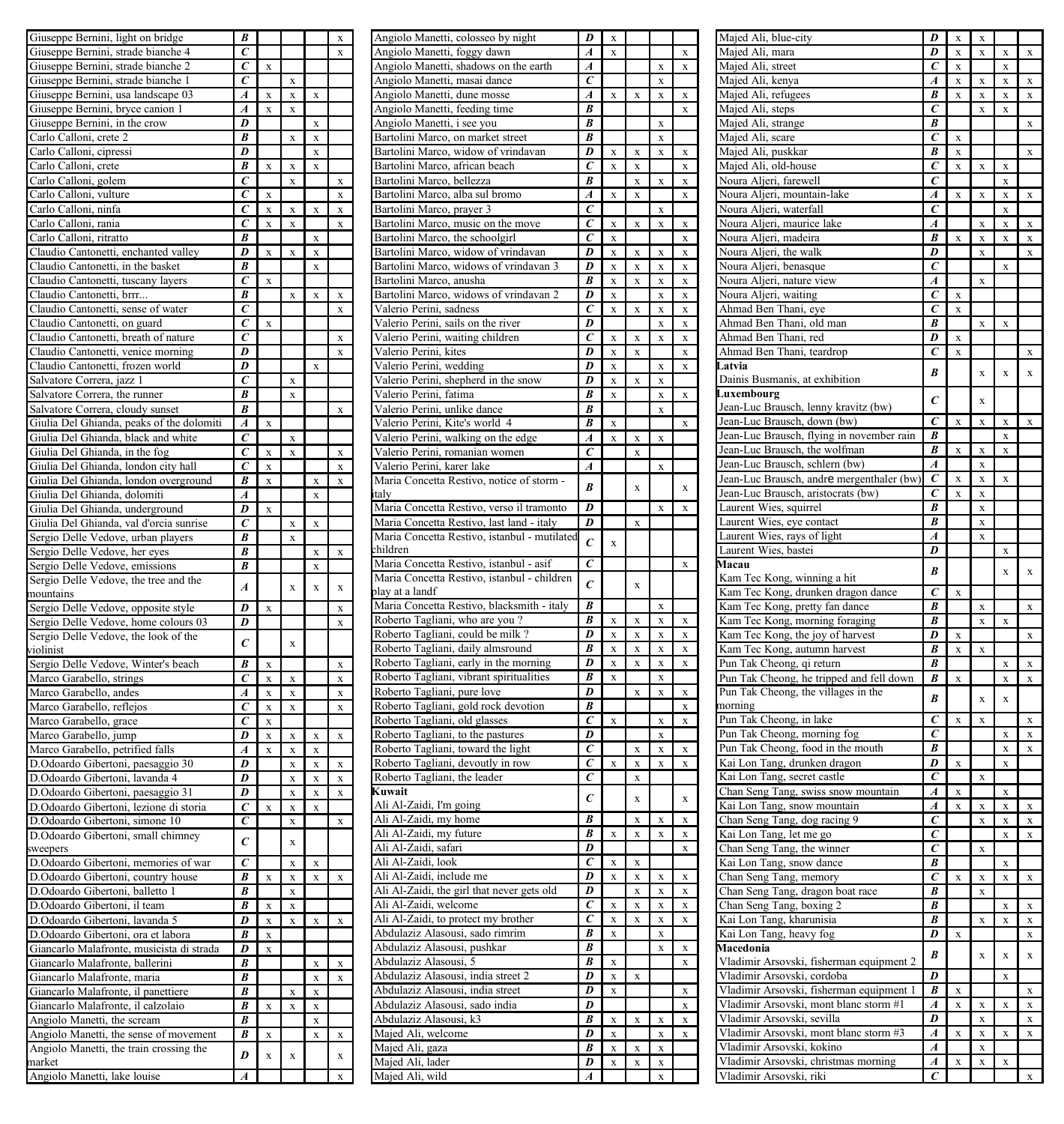| Vladimir Arsovski, fisherman equipment 4                                            | B                                |                              | X                   | X         |             | Rob Ten Tusscher, bretagne                                 |
|-------------------------------------------------------------------------------------|----------------------------------|------------------------------|---------------------|-----------|-------------|------------------------------------------------------------|
| Vladimir Arsovski, fisherman equipment 3                                            | $\overline{B}$                   |                              | X                   |           | X           | Rob Ten Tusscher, bretagne                                 |
| Vladimir Jovanovski, zurla 02                                                       | $\overline{c}$                   |                              | $\bf{x}$            |           | X           | Rob Ten Tusscher, bretagne                                 |
| Vladimir Jovanovski, salija with rifle<br>Vladimir Jovanovski, traditional musician | $\overline{c}$<br>D              | X                            | X                   |           |             | Marcel Van Balken, goede<br>Marcel Van Balken, grain i     |
| Vladimir Jovanovski, harmonikash                                                    | $\overline{\mathit{D}}$          |                              |                     | X         |             | Marcel Van Balken, railway                                 |
| Vladimir Jovanovski, galaxy gold at autumn                                          | D                                | $\bar{x}$                    |                     | x         |             | Marcel Van Balken, bikema                                  |
| Vladimir Jovanovski, autumn in bosnia                                               | A                                | X                            |                     | x         |             | Marcel Van Balken, abbey                                   |
| Malaysia                                                                            | D                                |                              |                     |           |             | Marcel Van Balken, monkc                                   |
| Chee Keong Lim, the worker                                                          |                                  |                              |                     |           | $\mathbf x$ | Marcel Van Balken, seethro                                 |
| Chee Keong Lim, muddy playground                                                    | $\overline{\bm{D}}$              | X                            |                     | X         | X           | Marcel Van Balken, splashi                                 |
| Chee Keong Lim, you jump i jump                                                     | $\overline{D}$                   |                              |                     |           | X           | Marcel Van Balken, butche                                  |
| Chee Keong Lim, muddy football 7                                                    | D                                | X                            |                     |           | X           | Marcel Van Balken, streetv                                 |
| Chee Keong Lim, misty yuan yang 2                                                   | A<br>$\overline{c}$              | X                            |                     |           |             | Marcel Van Balken, greenre                                 |
| Chee Keong Lim, eyes of hope<br>Chee Keong Lim, tukang kayu 6                       | $\epsilon$                       | $\bar{x}$                    | $\bar{\mathbf{x}}$  | x         | $\bf{x}$    | Marcel Van Balken, pillarro                                |
| Chee Keong Lim, alone 2                                                             | $\epsilon$                       |                              | $\bf{x}$<br>$\bf x$ |           |             | Marcel Van Balken, taj mal<br>Marcel Van Balken, mobile    |
| Chee Keong Lim, muddy football 3                                                    | $\overline{B}$                   | x                            | x                   | x         | $\mathbf x$ | <b>New Zealand</b>                                         |
| Chee Keong Lim, fireman 11                                                          | B                                | X                            | X                   | X         | X           | Andy Rae, two thumb range                                  |
| Chee Keong Lim, bull race 2                                                         | B                                |                              |                     |           | X           | Andy Rae, artist                                           |
| Boon Kah Tan, fisherman                                                             | B                                |                              | $\mathbf x$         | X         |             | Andy Rae, red damselfly                                    |
| Boon Kah Tan, beauty of color                                                       | B                                |                              |                     | x         |             | <b>Norway</b>                                              |
| Boon Kah Tan, alone                                                                 | D                                | x                            |                     |           |             | Jan Frode Aase, rondane                                    |
| Boon Kah Tan, paddy field at sunrise                                                | D                                |                              |                     | x         |             | Jan Frode Aase, flya                                       |
| Boon Kah Tan, tibetan old man                                                       | $\epsilon$                       | x                            |                     | x         | $\mathbf x$ | Jan Frode Aase, tuba player                                |
| Boon Kah Tan, fisherman 1                                                           | $\overline{c}$                   |                              |                     | x         |             | Jan Frode Aase, relaxing or                                |
| Boon Kah Tan, misty paddy field 2<br>Boon Kah Tan, kid from m.bromo                 | $\overline{c}$<br>B              |                              | x                   | x<br>x    |             | Jan Frode Aase, helle ant th<br>Jan Frode Aase, flya       |
| Danny Yen Sin Wong, carpenter                                                       | $\overline{c}$                   | $\bar{x}$                    |                     | x         |             | Walter Normann Dragland,                                   |
| Danny Yen Sin Wong, searching alone                                                 | $\overline{B}$                   |                              | $\bar{x}$           | $\bar{x}$ | x           | m l                                                        |
| Danny Yen Sin Wong, scavenging                                                      | B                                |                              |                     | $\bar{x}$ | $\bar{x}$   | Walter Normann Dragland,                                   |
| Danny Yen Sin Wong, landfill                                                        | B                                | $\overline{\mathbf{x}}$      | x                   | x         | $\bar{x}$   | m3                                                         |
| Danny Yen Sin Wong, smoking devotee                                                 | D                                | X                            |                     | X         | X           | Walter Normann Dragland,                                   |
| Danny Yen Sin Wong, burning                                                         | $\overline{\mathcal{B}}$         | x                            |                     | x         | x           | Walter Normann Dragland,                                   |
| Danny Yen Sin Wong, sadhu and bairup                                                | D                                | x                            |                     |           |             | atlanterhavsveien 2                                        |
| Danny Yen Sin Wong, misty mountain                                                  | $\overline{A}$                   | x                            |                     |           |             | Walter Normann Dragland,<br>bilbao m3                      |
| Danny Yen Sin Wong, jiayin valley                                                   | A                                | x                            |                     |           |             | Walter Normann Dragland,                                   |
| Danny Yen Sin Wong, jiayin                                                          | A                                |                              |                     | x         |             | Walter Normann Dragland,                                   |
| Danny Yen Sin Wong, beautiful planet<br>Danny Yen Sin Wong, mushan old couple       | A<br>$\overline{c}$              | x<br>$\overline{\mathbf{x}}$ | x<br>Ÿ              | x<br>X    | x           | Walter Normann Dragland,                                   |
| Kian Meng Yap, barber                                                               | $\overline{B}$                   |                              |                     | X         |             | Rune Eide, fjell                                           |
| Kian Meng Yap, transparent                                                          | B                                |                              |                     |           | x           | Rune Eide, the church at the                               |
| Kian Meng Yap, prayer                                                               | B                                | $\bar{x}$                    |                     |           |             | Rune Eide, crossing the stre                               |
| Kian Meng Yap, river people bw                                                      | $\overline{D}$                   |                              |                     | X         | $\bf{x}$    | Rune Eide, eiscafe dolomiti                                |
| Kian Meng Yap, Barber's                                                             | $\overline{c}$                   |                              | x                   | x         |             | Rune Eide, between pillars                                 |
| Kian Meng Yap, bw                                                                   | $\overline{c}$                   |                              |                     | x         | x           | Hakon Gronning, julie b. at<br>Hakon Gronning, fredau in   |
| <b>Netherlands</b>                                                                  | D                                |                              | x                   |           |             | Hakon Gronning, ivory tors                                 |
| Daniel Lybaert, hotel de l ocean                                                    |                                  |                              |                     |           |             | Hakon Gronning, couchsurf                                  |
| Daniel Lybaert, omheinde boom                                                       | $\overline{c}$<br>$\overline{c}$ |                              | X                   | X         |             | Hakon Gronning, weightles                                  |
| Daniel Lybaert, glooiend landschap<br>Daniel Lybaert, drie schapen                  | $\overline{c}$                   |                              | X<br>X              | X<br>X    | X<br>X      | Hakon Gronning, radiator ii                                |
| Daniel Lybaert, winterlandschap oranjedijk                                          | $\overline{c}$                   |                              | $\bar{x}$           | $\bf{x}$  |             | Hakon Gronning, ivory flan                                 |
| Daniel Lybaert, gecorrigeerde vlucht                                                | B                                |                              |                     |           | x           | Hakon Gronning, the bus is                                 |
| Daniel Lybaert, vrouwtje achter raam                                                | D                                | x                            | x                   | $\bar{x}$ | x           | Hakon Gronning, sculpture                                  |
| Daniel Lybaert, winters tafereel                                                    | B                                | x                            | $\mathbf x$         |           |             | Tom Jarane, hesjedalsfosser                                |
| Daniel Lybaert, verdriet in doel                                                    | $\overline{\mathit{D}}$          |                              | x                   |           | x           | Tom Jarane, snowy harroga                                  |
| Daniel Lybaert, brugs kantklossen                                                   | D                                |                              | x                   |           |             | Tom Jarane, fog on alden ii                                |
| Jan Ros, men from trinidad                                                          | D                                | x                            |                     |           |             | Tom Jarane, long skies                                     |
| Jan Ros, yoho national park                                                         | A                                |                              |                     | x         |             | Tom Jarane, tuscan tree<br>Tom Jarane, the boys at tree    |
| Jan Ros, lunch break                                                                | D                                | $\bar{x}$                    |                     |           |             | Tom Jarane, winter wonder                                  |
| Jan Ros, mount kinabalu                                                             | A<br>$\boldsymbol{c}$            |                              |                     | x         |             | Tom Jarane, undredal                                       |
| Jan Ros, time passing by<br>Jan Ros, man from georgetown                            | $\overline{c}$                   |                              | x<br>$\mathbf x$    | x         |             | Rolf Tore Kjaeran, nidelver                                |
| Jan Ros, den haag in tegenlicht                                                     | $\overline{c}$                   |                              | X                   |           |             | Rolf Tore Kjaeran, sognefje                                |
| Jan Ros, sadness moment                                                             | B                                |                              | X                   |           | X           | Rolf Tore Kjaeran, shoppin                                 |
| Jan Ros, carolina ii                                                                | B                                |                              | X                   | x         | X           | Rolf Tore Kjaeran, the wate                                |
| Jan Ros, Brittany's view                                                            | B                                |                              |                     | x         | x           | Rolf Tore Kjaeran, jotunhei                                |
| Rob Ten Tusscher, two hats                                                          | $\overline{B}$                   |                              |                     |           | X           | Rolf Tore Kjaeran, guro the                                |
| Rob Ten Tusscher, boy on step                                                       | $\overline{B}$                   | $\bar{x}$                    | $\bf x$             |           | X           | Rolf Tore Kjaeran, janne                                   |
| Rob Ten Tusscher, marokko-10                                                        | $\overline{\mathit{D}}$          |                              |                     | X         |             | Rolf Tore Kjaeran, carmen                                  |
| Rob Ten Tusscher, midden anatolie-06                                                | A                                |                              |                     | X         |             | Rolf Tore Kjaeran, niloo nu<br>Rolf Tore Kjaeran, on train |
| Rob Ten Tusscher, marokko-01                                                        | D                                | X                            |                     |           |             | Rolf Tore Kjaeran, stryn                                   |
| Rob Ten Tusscher, bretagne-09                                                       | $\epsilon$                       |                              |                     | x         | x           | Terje Kolbeinsen, samaria i                                |
| Rob Ten Tusscher, marokko-02                                                        | $\overline{A}$                   | x                            |                     |           |             |                                                            |

| Rob Ten Tusscher, bretagne-08                                                  | $\epsilon$               |           |           |              |          |
|--------------------------------------------------------------------------------|--------------------------|-----------|-----------|--------------|----------|
| Rob Ten Tusscher, bretagne-07                                                  | $\epsilon$               |           |           |              | X        |
| Tusscher, bretagne-06<br>Rob Ten                                               | $\epsilon$               |           | X         |              |          |
|                                                                                |                          |           |           |              |          |
| Marcel Van Balken, goede hoop                                                  | A                        |           |           |              | x        |
| Marcel Van Balken, grain in toscane                                            | A                        | X         | X         | X            | X        |
| Marcel Van Balken, railwaystation                                              | $\epsilon$               | X         |           | x            | x        |
|                                                                                |                          |           |           |              |          |
| Marcel Van Balken, bikeman                                                     | $\epsilon$               | x         |           |              |          |
| Marcel Van Balken, abbey                                                       | B                        |           |           | x            |          |
| Marcel Van Balken, monkconversation                                            | D                        |           |           | x            |          |
|                                                                                | D                        |           |           |              |          |
| Marcel Van Balken, seethrough                                                  |                          | X         |           |              |          |
| Marcel Van Balken, splashing                                                   | B                        |           |           | X            | X        |
| Marcel Van Balken, butchery1                                                   | D                        | X         |           | X            |          |
|                                                                                | Ċ                        |           |           |              |          |
| Marcel Van Balken, streetview                                                  |                          | X         | X         | X            |          |
| Marcel Van Balken, greenrock                                                   | $\overline{A}$           |           |           |              | x        |
| Marcel Van Balken, pillarrock                                                  | Ā                        | X         | X         | X            | X        |
|                                                                                | D                        |           |           |              |          |
| Marcel Van Balken, taj mahal                                                   |                          | X         |           |              |          |
| Marcel Van Balken, mobile checking                                             | $\overline{c}$           | X         | X         | X            |          |
| <b>New Zealand</b>                                                             |                          |           |           |              |          |
|                                                                                | $\boldsymbol{A}$         | X         |           |              |          |
| Andy Rae, two thumb range                                                      |                          |           |           |              |          |
| Andy Rae, artist                                                               | $\overline{c}$           |           |           | X            |          |
| Andy Rae, red damselfly                                                        | B                        | X         |           |              |          |
|                                                                                |                          |           |           |              |          |
| Vorway                                                                         | $\boldsymbol{A}$         | X         | $\bar{x}$ |              | X        |
| Jan Frode Aase, rondane                                                        |                          |           |           |              |          |
| Jan Frode Aase, flya                                                           | $\overline{A}$           | X         | x         |              |          |
|                                                                                | $\epsilon$               |           |           |              |          |
| Jan Frode Aase, tuba player                                                    |                          |           |           |              | X        |
| Jan Frode Aase, relaxing on the beach                                          | $\overline{c}$           | X         |           |              |          |
| Jan Frode Aase, helle ant the sheep                                            | B                        | X         |           | x            | x        |
|                                                                                |                          |           |           |              |          |
| Jan Frode Aase, flya                                                           | $\overline{A}$           | x         | X         |              |          |
| Walter Normann Dragland, la caixa ceiling                                      | $\boldsymbol{c}$         |           |           |              |          |
| ml                                                                             |                          | X         | X         |              | X        |
| Walter Normann Dragland, hotel collonade                                       |                          |           |           |              |          |
|                                                                                | $\epsilon$               |           |           |              | x        |
| m3                                                                             |                          |           |           |              |          |
| Walter Normann Dragland, skyggesiden                                           | $\overline{c}$           |           | x         |              | x        |
|                                                                                |                          |           |           |              |          |
| Walter Normann Dragland,                                                       | D                        | $\bar{x}$ |           | x            | $\bf{x}$ |
| atlanterhavsveien 2                                                            |                          |           |           |              |          |
| Walter Normann Dragland, aeropuerto de                                         |                          |           |           |              |          |
| bilbao m3                                                                      | D                        | $\bar{x}$ | $\bar{x}$ | $\bf{x}$     | $\bf{x}$ |
|                                                                                |                          |           |           |              |          |
| Walter Normann Dragland, gult er kult                                          | B                        |           | X         | x            | x        |
|                                                                                |                          |           |           |              |          |
|                                                                                |                          |           |           |              |          |
| Walter Normann Dragland, green umbrella                                        | B                        | X         | X         | X            | X        |
| Walter Normann Dragland, fiskfjord 1                                           | $\overline{A}$           |           |           |              | X        |
|                                                                                | $\overline{A}$           |           | X         | X            | X        |
| Rune Eide, fjell                                                               | $\epsilon$               |           |           |              |          |
| Rune Eide, the church at the crossroad                                         |                          | X         |           |              |          |
| Rune Eide, crossing the street                                                 | $\overline{c}$           | X         | x         | X            | x        |
| Rune Eide, eiscafe dolomiti                                                    | $\epsilon$               | X         |           | X            |          |
|                                                                                |                          |           |           |              |          |
| Rune Eide, between pillars                                                     | B                        |           | X         | X            |          |
| Hakon Gronning, julie b. at sundown                                            | $\overline{\epsilon}$    |           | X         | X            | X        |
|                                                                                | B                        | x         | x         | X            | X        |
| Hakon Gronning, fredau in polar sun                                            |                          |           |           |              |          |
| Hakon Gronning, ivory torso                                                    | $\overline{\epsilon}$    |           | x         | X            | x        |
| Hakon Gronning, couchsurfer                                                    | $\epsilon$               | x         |           | X            |          |
| Hakon Gronning, weightless ii                                                  | B                        | x         | X         | X            | x        |
|                                                                                |                          |           |           |              |          |
| Hakon Gronning, radiator ii                                                    | B                        |           |           | x            | x        |
| Hakon Gronning, ivory flame on the couch                                       | B                        |           | x         | x            | x        |
| Hakon Gronning, the bus is passing                                             | D                        | x         | X         |              |          |
|                                                                                |                          |           |           |              |          |
| Hakon Gronning, sculpture on the cliff                                         | $\overline{c}$           | x         | x         | x            | x        |
| Tom Jarane, hesjedalsfossen final version                                      | $\overline{A}$           | x         | x         | x            | x        |
| Tom Jarane, snowy harrogate                                                    | $\epsilon$               | x         |           |              |          |
|                                                                                |                          |           |           |              |          |
| Tom Jarane, fog on alden ii                                                    | $\overline{A}$           | x         | X         |              | x        |
| Tom Jarane, long skies                                                         | $\overline{c}$           |           | X         |              |          |
| Tom Jarane, tuscan tree                                                        | $\overline{\mathcal{B}}$ | x         | x         | x            | x        |
|                                                                                |                          |           |           |              |          |
| Tom Jarane, the boys at tree sixty one                                         | $\overline{D}$           | x         |           |              |          |
| Tom Jarane, winter wonderland                                                  | A                        |           | x         | X            | X        |
|                                                                                | A                        |           | X         |              |          |
| Tom Jarane, undredal                                                           |                          |           |           |              |          |
| Rolf Tore Kjaeran, nidelven in night                                           | D                        | X         |           |              |          |
| Rolf Tore Kjaeran, sognefjellet                                                | A                        | X         | X         | X            | X        |
|                                                                                | D                        |           | X         |              |          |
| Rolf Tore Kjaeran, shopping in snow                                            |                          |           |           |              |          |
| Rolf Tore Kjaeran, the waterfall                                               | A                        | x         | x         | x            | x        |
|                                                                                | A                        |           | X         |              |          |
|                                                                                | C                        | x         |           | X            |          |
| Rolf Tore Kjaeran, jotunheimen in night<br>Rolf Tore Kjaeran, guro the raw one |                          |           |           |              |          |
| Tore Kjaeran, janne<br>Rolf                                                    | B                        | x         |           | x            | x        |
| Rolf Tore Kjaeran, carmen wet look                                             | B                        | X         | X         | x            | x        |
|                                                                                | B                        |           | X         |              |          |
| Rolf Tore Kjaeran, niloo nude                                                  |                          |           |           |              |          |
| Rolf<br>Tore Kjaeran, on train                                                 | D                        | x         | X         | $\mathbf{x}$ |          |
| Rolf Tore Kjaeran, stryn<br>Terje Kolbeinsen, samaria i                        | 4<br>4                   | X         |           | x            | X        |

|                                                                          | D                       | X                       |                         |                    |           |
|--------------------------------------------------------------------------|-------------------------|-------------------------|-------------------------|--------------------|-----------|
| Terje Kolbeinsen, det svinger i oslo<br>Terje Kolbeinsen, fire aftermath | A                       |                         | X                       | X                  | X         |
|                                                                          |                         |                         |                         |                    |           |
| Terje Kolbeinsen, brent jord i                                           | A                       |                         |                         | x                  | X         |
| Terje Kolbeinsen, the look ii                                            | $\epsilon$              | X                       |                         |                    |           |
| Terje Kolbeinsen, genetisk spindelvev                                    | B                       | X                       | X                       |                    |           |
| Terje Kolbeinsen, harbor view i                                          | B                       |                         | $\mathbf x$             |                    | x         |
| Terje Kolbeinsen, air traffic control                                    | D                       | X                       |                         |                    |           |
|                                                                          | R                       |                         |                         |                    |           |
| Atle Sveen, fredau iv                                                    |                         |                         |                         | x                  | x         |
| Atle Sveen, shattered                                                    | R                       |                         | X                       |                    |           |
| Atle Sveen, fredau ii                                                    | B                       |                         |                         | $\bf{x}$           | X         |
| Atle Sveen, waiting                                                      | D                       |                         |                         |                    | X         |
|                                                                          |                         |                         |                         |                    |           |
| Atle Sveen, king eiders                                                  | B                       |                         |                         | X                  |           |
| Atle Sveen, to silence a scream                                          | Ċ                       | X                       | X                       | X                  | X         |
| Atle Sveen, fredau                                                       | $\epsilon$              |                         | X                       | X                  | $\bar{x}$ |
| Atle Sveen, curious deer                                                 | $\epsilon$              |                         | X                       | X                  | X         |
|                                                                          |                         |                         |                         |                    |           |
| Sandra Upe-Vaage, alone                                                  | $\epsilon$              |                         |                         | X                  |           |
| Sandra Upe-Vaage, shadows                                                | с                       | $\mathbf x$             |                         |                    |           |
| Sandra Upe-Vaage, forms                                                  | Ċ                       |                         | $\bar{x}$               |                    | x         |
| Sandra Upe-Vaage, what is there                                          | B                       |                         | $\bar{x}$               |                    | x         |
|                                                                          |                         |                         |                         |                    |           |
| Sandra Upe-Vaage, dancer                                                 | B                       |                         | $\bar{x}$               | $\bar{\mathbf{x}}$ | x         |
| Oman                                                                     | $\overline{A}$          |                         | x                       |                    | $\bar{x}$ |
| Majid Alamri, ras al ruwais2                                             |                         |                         |                         |                    |           |
| Majid Alamri, speed ??deadly8                                            | $\overline{D}$          | x                       |                         | x                  |           |
|                                                                          |                         |                         |                         |                    |           |
| Majid Alamri, magic sunset3                                              | A                       | x                       |                         |                    |           |
| Majid Alamri, candy seller                                               | R                       | x                       |                         | x                  |           |
| Majid Alamri, lines                                                      | A                       |                         |                         |                    | X         |
| Majid Alamri, ras alkhaddh5                                              | R                       |                         |                         |                    |           |
|                                                                          |                         | X                       |                         | X                  | X         |
| Majid Alamri, speed ??deadly7                                            | R                       | X                       |                         | X                  | X         |
| Majid Alamri, view2                                                      | $\overline{c}$          | X                       |                         | x                  | X         |
| Majid Alamri, start                                                      | $\tilde{c}$             |                         |                         | X                  |           |
|                                                                          | D                       |                         | x                       | x                  | X         |
| Majid Alamri, alhota3                                                    |                         |                         |                         |                    |           |
| Hamad Saud Albusaidi, fi alreeh                                          | D                       | $\bar{x}$               |                         | x                  |           |
| Hamad Saud Albusaidi, ertetam                                            | D                       | X                       | x                       | X                  | X         |
| Hamad Saud Albusaidi, alreeh                                             | D                       |                         | x                       |                    | x         |
|                                                                          | $\epsilon$              |                         |                         |                    |           |
| Hamad Saud Albusaidi, response                                           |                         | x                       |                         |                    |           |
| Poland                                                                   | B                       |                         |                         | $\bar{\mathbf{x}}$ | $\bar{x}$ |
| Krzysztof Zajac, boy from ethiopia                                       |                         |                         |                         |                    |           |
| Krzysztof Zajac, shepherd                                                | $\overline{c}$          |                         |                         | x                  | x         |
|                                                                          | $\epsilon$              |                         |                         |                    |           |
| Krzysztof Zajac, life story                                              |                         | $\bar{x}$               |                         | x                  | x         |
| Krzysztof Zajac, nida                                                    | B                       | X                       | X                       |                    | X         |
| Portugal                                                                 |                         |                         |                         |                    |           |
| Joao Taborda, white look                                                 | C                       | $\bf{x}$                | X                       | $\bf{x}$           | $\bar{x}$ |
|                                                                          | $\overline{c}$          | $\bf{x}$                | $\overline{\mathbf{x}}$ |                    | $\bf{x}$  |
| Joao Taborda, the new world                                              |                         |                         |                         | x                  |           |
| Joao Taborda, festival                                                   | Ċ                       | X                       | X                       | X                  | X         |
| Joao Taborda, moments of love                                            | Ć                       | X                       |                         | X                  | X         |
| Joao Taborda, my straw hat                                               | $\overline{R}$          |                         |                         |                    | X         |
|                                                                          | $\overline{B}$          |                         |                         |                    |           |
| Joao Taborda, free hugs                                                  |                         | X                       |                         | $\bf{X}$           | X         |
| Joao Taborda, working girls                                              | $\overline{D}$          | X                       | X                       |                    | X         |
| Joao Taborda, sale of colors                                             | $\overline{D}$          | X                       |                         |                    |           |
| Joao Taborda, mallagueta piper                                           | $\overline{\mathbf{D}}$ | X                       | X                       |                    |           |
|                                                                          |                         |                         |                         |                    |           |
| Joao Taborda, who is the first                                           | D                       | X                       | X                       |                    |           |
| Romania                                                                  | $\epsilon$              | x                       | $\bf x$                 | $\bar{\mathbf{x}}$ |           |
| Teutsch Alpar, the good shepherd                                         |                         |                         |                         |                    |           |
| Teutsch Alpar, szekler boys                                              | $\overline{c}$          |                         | X                       |                    |           |
|                                                                          |                         |                         |                         |                    |           |
| Teutsch Alpar, agoston istvan 1                                          | $\epsilon$              |                         | X                       | X                  |           |
| Teutsch Alpar, tibi                                                      | B                       | X                       | X                       | X                  |           |
| Teutsch Alpar, oriental ladies                                           | B                       |                         | X                       | X                  |           |
| Teutsch Alpar, olah tibor                                                | B                       | x                       | X                       | X                  | X         |
|                                                                          |                         |                         |                         |                    |           |
| Teutsch Alpar, csango                                                    | B                       |                         |                         | x                  | x         |
| Teutsch Alpar, blue mosque at night                                      | D                       |                         |                         |                    | x         |
| Lajos Nagy, huckster in konya                                            | $\overline{D}$          |                         | $\bar{x}$               |                    |           |
| Lajos Nagy, carpathian landscape 35                                      | $\overline{A}$          | $\bar{x}$               |                         |                    |           |
|                                                                          |                         |                         |                         |                    |           |
| Lajos Nagy, teahouse 03                                                  | $\overline{c}$          | $\overline{\mathbf{x}}$ | X                       | X                  | X         |
| Lajos Nagy, misty forest                                                 | $\overline{c}$          | $\overline{\mathbf{x}}$ | X                       |                    | X         |
| Lajos Nagy, in the wind                                                  | $\overline{c}$          | X                       |                         |                    |           |
|                                                                          | $\overline{c}$          | x                       |                         |                    | X         |
|                                                                          |                         |                         |                         |                    |           |
| Lajos Nagy, space and time<br>Lajos Nagy, hillside 03                    | B                       |                         |                         | X                  | X         |
| Lajos Nagy, colored autumn                                               | B                       |                         |                         | x                  | x         |
| Lajos Nagy, with my son                                                  |                         |                         |                         | x                  | X         |
|                                                                          |                         |                         |                         |                    |           |
|                                                                          | B                       | $\bar{x}$               | X                       |                    |           |
| ajos Nagy, the highest                                                   | D                       | x                       |                         |                    |           |
| Lajos Nagy, late autumn 02                                               | B                       |                         | x                       | x                  | x         |
|                                                                          | D                       |                         |                         | x                  | X         |
| Lajos Nagy, mountain farm                                                |                         | X                       |                         |                    |           |
| Lajos Nagy, on the ridge<br>Valentina Stan, steps in the rain            | A<br>B                  | X                       | X<br>X                  | X                  | X         |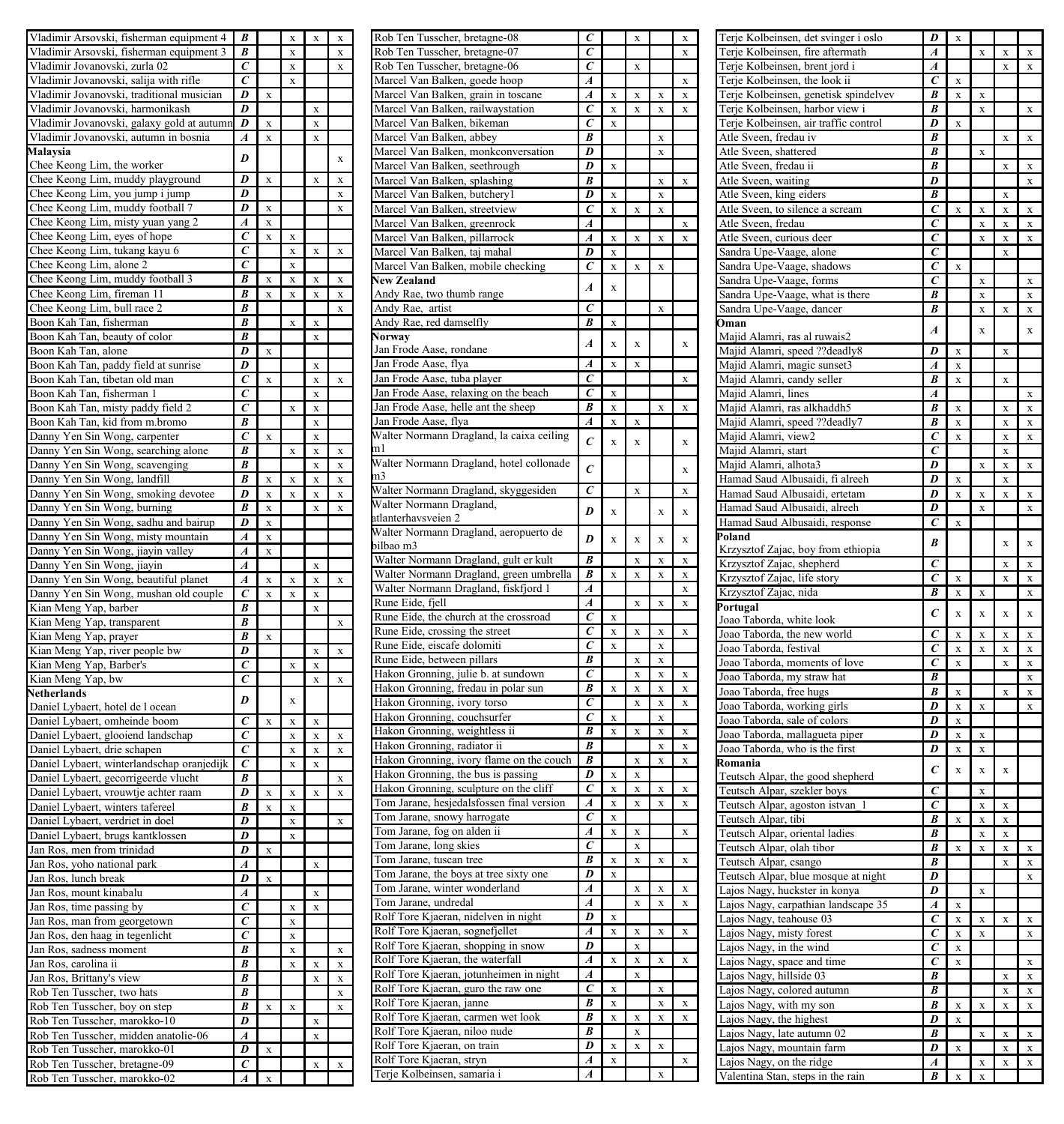| Valentina Stan, vintage train trip                                                                                                                                                                                                                                                                                                                                           | D                                |                                   |                                          |                                                 |             | Mohammed Alkharari, her story2                                 | $\epsilon$                   |                         | X           |                         |                         |
|------------------------------------------------------------------------------------------------------------------------------------------------------------------------------------------------------------------------------------------------------------------------------------------------------------------------------------------------------------------------------|----------------------------------|-----------------------------------|------------------------------------------|-------------------------------------------------|-------------|----------------------------------------------------------------|------------------------------|-------------------------|-------------|-------------------------|-------------------------|
| Valentina Stan, frozen stone                                                                                                                                                                                                                                                                                                                                                 | $\boldsymbol{A}$                 | $\mathbf x$                       |                                          |                                                 |             | Mohammed Alkharari, shepherd2                                  | B                            | $\mathbf x$             | $\mathbf x$ | X                       | $\mathbf x$             |
| Valentina Stan, winter fun                                                                                                                                                                                                                                                                                                                                                   | D                                |                                   |                                          |                                                 | $\mathbf x$ | Mohammed Alkharari, death and life                             | B                            |                         |             | $\mathbf x$             | $\bf x$                 |
| Valentina Stan, ray of light                                                                                                                                                                                                                                                                                                                                                 | $\boldsymbol{A}$                 | $\mathbf x$                       | $\mathbf x$                              |                                                 |             | Mohammed Alkharari, qara                                       | $\boldsymbol{A}$             |                         |             | $\mathbf x$             |                         |
|                                                                                                                                                                                                                                                                                                                                                                              | $\epsilon$                       |                                   |                                          |                                                 |             |                                                                | B                            |                         |             |                         |                         |
| Valentina Stan, porta nuova                                                                                                                                                                                                                                                                                                                                                  |                                  |                                   |                                          |                                                 | $\mathbf x$ | Mohammed Alkharari, shout                                      |                              |                         |             | $\mathbf x$             | $\mathbf x$             |
| Valentina Stan, bridge                                                                                                                                                                                                                                                                                                                                                       | $\overline{c}$                   | $\mathbf x$                       | $\mathbf x$                              |                                                 | $\mathbf x$ | Mohammed Alkharari, arabian horse                              | $\boldsymbol{B}$             |                         | $\mathbf x$ |                         | X                       |
| Valentina Stan, cube house                                                                                                                                                                                                                                                                                                                                                   | $\overline{B}$                   |                                   | $\mathbf x$                              |                                                 |             | Mohammed Alkharari, at the mosque2e                            | D                            | X                       | $\bar{x}$   | $\mathbf x$             | $\overline{\mathbf{x}}$ |
| Valentina Stan, up and down                                                                                                                                                                                                                                                                                                                                                  | B                                | $\mathbf x$                       |                                          |                                                 |             | Mohammed Alkharari, want to study                              | $\epsilon$                   | X                       |             | $\mathbf x$             |                         |
| Gabriel Stanciu, spinning                                                                                                                                                                                                                                                                                                                                                    | D                                |                                   | $\mathbf x$                              |                                                 | $\mathbf x$ | Fatimah Almarhoun, rising                                      | D                            | X                       |             | $\mathbf x$             | X                       |
| Gabriel Stanciu, piatra craiului                                                                                                                                                                                                                                                                                                                                             | $\overline{A}$                   |                                   |                                          |                                                 |             | Fatimah Almarhoun, tawaf(circling)                             | $\overline{D}$               | $\overline{\mathbf{x}}$ |             | $\overline{\mathbf{x}}$ |                         |
|                                                                                                                                                                                                                                                                                                                                                                              |                                  | X                                 |                                          |                                                 |             |                                                                |                              |                         | X           |                         | X                       |
| Gabriel Stanciu, brothers                                                                                                                                                                                                                                                                                                                                                    | $\overline{D}$                   | $\mathbf x$                       |                                          |                                                 |             | Fatimah Almarhoun, saudi lady                                  | $\overline{c}$               | X                       | X           |                         |                         |
| Gabriel Stanciu, stef 1                                                                                                                                                                                                                                                                                                                                                      | C                                |                                   | $\bar{x}$                                |                                                 |             | Fatimah Almarhoun, little student                              | B                            | $\mathbf x$             |             | $\mathbf x$             | x                       |
| Gabriel Stanciu, golden waves ii                                                                                                                                                                                                                                                                                                                                             | $\overline{A}$                   | $\mathbf x$                       | $\mathbf x$                              |                                                 | $\mathbf x$ | Fatimah Almarhoun, beggar                                      | $\epsilon$                   |                         |             |                         | $\bf x$                 |
| Gabriel Stanciu, day shift                                                                                                                                                                                                                                                                                                                                                   | $\overline{c}$                   | $\mathbf x$                       | $\mathbf x$                              |                                                 |             | Fatimah Almarhoun, question                                    | $\overline{c}$               | $\mathbf x$             | $\mathbf x$ |                         | $\bf x$                 |
|                                                                                                                                                                                                                                                                                                                                                                              | $\overline{c}$                   |                                   |                                          |                                                 |             |                                                                | $\overline{B}$               |                         |             |                         |                         |
| Gabriel Stanciu, dark vase                                                                                                                                                                                                                                                                                                                                                   |                                  |                                   | $\mathbf x$                              |                                                 | $\mathbf x$ | Fatimah Almarhoun, magdoleen                                   |                              | $\mathbf x$             |             | $\bf x$                 | $\bf{x}$                |
| Gabriel Stanciu, stef 3                                                                                                                                                                                                                                                                                                                                                      | $\overline{B}$                   |                                   |                                          | $\mathbf x$                                     |             | Fatimah Almarhoun, elephant ride                               | D                            | $\mathbf x$             |             |                         | $\overline{\mathbf{x}}$ |
| Gabriel Stanciu, delicate                                                                                                                                                                                                                                                                                                                                                    | $\overline{B}$                   |                                   | $\mathbf{x}$                             |                                                 |             | Fatimah Almarhoun, magdoleen eyes                              | $\overline{B}$               | $\mathbf x$             | $\mathbf x$ | $\mathbf x$             | $\mathbf x$             |
| Gabriel Stanciu, sculpture                                                                                                                                                                                                                                                                                                                                                   | $\overline{B}$                   |                                   | $\mathbf x$                              | $\mathbf{x}$                                    | $\mathbf x$ | Fatimah Almarhoun, saudi girl                                  | $\overline{D}$               | $\mathbf{x}$            |             |                         |                         |
| Russia                                                                                                                                                                                                                                                                                                                                                                       |                                  |                                   |                                          |                                                 |             |                                                                | $\overline{c}$               |                         |             |                         |                         |
|                                                                                                                                                                                                                                                                                                                                                                              | $\overline{A}$                   |                                   |                                          | $\mathbf x$                                     |             | Fatimah Almarhoun, green eyed girl                             |                              | $\mathbf x$             |             | $\bf x$                 | $\bf{x}$                |
| Viktor Kanunnikov, glacier                                                                                                                                                                                                                                                                                                                                                   |                                  |                                   |                                          |                                                 |             | Mohammed Alnaser, colorful family                              | $\overline{D}$               | $\mathbf x$             | $\mathbf x$ | $\mathbf{x}$            | $\mathbf x$             |
| Viktor Kanunnikov, misty autumn                                                                                                                                                                                                                                                                                                                                              | $\overline{c}$                   | $\bf x$                           |                                          |                                                 |             | Mohammed Alnaser, bed                                          | $\overline{D}$               | $\mathbf x$             |             |                         |                         |
| Viktor Kanunnikov, lamps                                                                                                                                                                                                                                                                                                                                                     | $\overline{c}$                   | $\mathbf x$                       | $\mathbf x$                              |                                                 |             | Mohammed Alnaser, nila                                         | $\overline{D}$               | $\mathbf x$             | $\mathbf x$ | X                       | $\mathbf{x}$            |
| Viktor Kanunnikov, young monks 4                                                                                                                                                                                                                                                                                                                                             | $\overline{D}$                   | $\mathbf x$                       |                                          |                                                 |             | Mohammed Alnaser, troops                                       | B                            | $\mathbf x$             | $\mathbf x$ | $\mathbf x$             | $\mathbf x$             |
|                                                                                                                                                                                                                                                                                                                                                                              | $\overline{B}$                   |                                   |                                          |                                                 |             |                                                                |                              |                         |             |                         |                         |
| Viktor Kanunnikov, misty lake 1                                                                                                                                                                                                                                                                                                                                              |                                  |                                   | $\mathbf x$                              |                                                 |             | Mohammed Alnaser, shelter                                      | D                            | $\mathbf x$             | $\mathbf x$ | $\mathbf x$             | $\mathbf x$             |
| Viktor Kanunnikov, lofotens 3                                                                                                                                                                                                                                                                                                                                                | B                                | $\mathbf x$                       |                                          |                                                 |             | Mohammed Alnaser, stunner                                      | $\overline{B}$               | $\mathbf x$             |             |                         | $\mathbf x$             |
| Viktor Kanunnikov, lofotens 2                                                                                                                                                                                                                                                                                                                                                | $\boldsymbol{A}$                 | $\mathbf x$                       | $\mathbf x$                              | $\mathbf x$                                     | $\mathbf x$ | Mohammed Alnaser, red cycle                                    | B                            | $\mathbf x$             |             | $\bf{x}$                | $\mathbf x$             |
| Vladimir Myagkov, woman with balls                                                                                                                                                                                                                                                                                                                                           | $\overline{D}$                   | $\mathbf x$                       |                                          |                                                 |             | Mohammed Alnaser, charm                                        | B                            | $\mathbf x$             | $\mathbf x$ | $\mathbf x$             | $\mathbf x$             |
|                                                                                                                                                                                                                                                                                                                                                                              | $\overline{D}$                   |                                   |                                          |                                                 |             |                                                                |                              |                         |             |                         |                         |
| Vladimir Myagkov, homeward                                                                                                                                                                                                                                                                                                                                                   |                                  |                                   |                                          |                                                 | $\mathbf x$ | Mohammed Alnaser, face story                                   | $\overline{c}$               |                         | $\mathbf x$ | $\mathbf x$             | $\mathbf x$             |
| Vladimir Myagkov, in kimono                                                                                                                                                                                                                                                                                                                                                  | $\overline{c}$                   |                                   | $\mathbf x$                              | $\mathbf x$                                     |             | Mohammed Alnaser, mono king                                    | $\overline{c}$               | X                       | X           | $\mathbf x$             |                         |
| Vladimir Myagkov, melancholy iv                                                                                                                                                                                                                                                                                                                                              | $\overline{c}$                   |                                   |                                          | $\mathbf x$                                     |             | Mohammed Alnaser, outlook                                      | $\epsilon$                   | $\mathbf x$             | $\mathbf x$ | $\mathbf x$             |                         |
| Vladimir Myagkov, ella                                                                                                                                                                                                                                                                                                                                                       | $\overline{B}$                   |                                   |                                          | $\mathbf x$                                     |             | Nasser Alnasser, the girl blue                                 | B                            |                         | $\mathbf x$ | $\mathbf x$             | $\mathbf x$             |
| Vladimir Myagkov, autumn in the gulf                                                                                                                                                                                                                                                                                                                                         |                                  |                                   |                                          |                                                 |             |                                                                | $\overline{D}$               |                         |             |                         |                         |
|                                                                                                                                                                                                                                                                                                                                                                              | $\overline{A}$                   | $\mathbf x$                       |                                          |                                                 |             | Nasser Alnasser, quran reader                                  |                              | $\mathbf x$             |             |                         |                         |
| imahton                                                                                                                                                                                                                                                                                                                                                                      |                                  |                                   |                                          |                                                 |             | Nasser Alnasser, goodbye my grandmother                        | $\overline{D}$               | $\mathbf x$             | $\bf x$     | X                       | $\bf{x}$                |
| Vitaliy Podgurchenko, transition                                                                                                                                                                                                                                                                                                                                             | $\overline{B}$                   | $\mathbf x$                       |                                          |                                                 |             | Nasser Alnasser, holy man                                      | В                            |                         |             | $\mathbf x$             |                         |
| Vitaliy Podgurchenko, oxana3                                                                                                                                                                                                                                                                                                                                                 | $\overline{c}$                   | $\mathbf x$                       | $\mathbf x$                              | X                                               | $\mathbf X$ | Nasser Alnasser, diligence woman                               | D                            |                         |             |                         |                         |
| Vitaliy Podgurchenko, oxana2                                                                                                                                                                                                                                                                                                                                                 | $\overline{c}$                   | $\mathbf x$                       | $\mathbf x$                              | $\mathbf x$                                     | $\mathbf X$ | Nasser Alnasser, smoulder                                      | $\overline{c}$               | $\mathbf{x}$            |             | $\bar{x}$               | $\bar{\mathbf{x}}$      |
|                                                                                                                                                                                                                                                                                                                                                                              | $\overline{c}$                   |                                   |                                          |                                                 |             |                                                                |                              |                         | $\mathbf x$ |                         |                         |
| Vitaliy Podgurchenko, oxana1                                                                                                                                                                                                                                                                                                                                                 |                                  |                                   | $\mathbf x$                              | $\mathbf x$                                     | $\mathbf X$ | Nasser Alnasser, eyes                                          | $\epsilon$                   |                         | $\bf x$     |                         | $\bf{x}$                |
| Oleg Semenets, chinese boy                                                                                                                                                                                                                                                                                                                                                   | $\overline{D}$                   | $\mathbf x$                       |                                          | $\mathbf x$                                     | $\mathbf X$ | Nasser Alnasser, cleaning lady                                 | B                            |                         |             | $\bf x$                 |                         |
| Oleg Semenets, the sleep                                                                                                                                                                                                                                                                                                                                                     | $\overline{B}$                   |                                   | $\mathbf x$                              | $\mathbf x$                                     | $\mathbf x$ | Ahmad Alsaif, rainy day                                        | D                            | $\mathbf x$             | $\mathbf x$ |                         | $\mathbf x$             |
| Oleg Semenets, the sleep                                                                                                                                                                                                                                                                                                                                                     | $\overline{B}$                   | $\mathbf x$                       | $\mathbf x$                              | $\mathbf x$                                     | $\mathbf x$ | Ahmad Alsaif, why                                              | $\overline{c}$               |                         | $\mathbf x$ | $\mathbf x$             | $\overline{\mathbf{x}}$ |
| Oleg Semenets, the sleep                                                                                                                                                                                                                                                                                                                                                     | $\overline{B}$                   |                                   | $\mathbf x$                              |                                                 |             |                                                                |                              |                         |             |                         | $\overline{\mathbf{x}}$ |
|                                                                                                                                                                                                                                                                                                                                                                              |                                  |                                   |                                          |                                                 |             | Ahmad Alsaif, sad eyes 2                                       | $\overline{c}$               | $\mathbf x$             |             | $\bf{x}$                |                         |
| Oleg Semenets, the sleep                                                                                                                                                                                                                                                                                                                                                     | B                                |                                   | $\mathbf x$                              | $\mathbf x$                                     |             | Ahmad Alsaif, life storyl                                      | $\overline{c}$               |                         | $\bf x$     | $\bf x$                 | $\overline{\mathbf{x}}$ |
| Oleg Semenets, chinese photographer                                                                                                                                                                                                                                                                                                                                          | D                                | $\mathbf x$                       | $\mathbf x$                              |                                                 |             | Ahmad Alsaif, my life                                          | $\overline{D}$               | $\overline{\mathbf{x}}$ | $\mathbf x$ | $\mathbf x$             | $\overline{\mathbf{x}}$ |
| Samoa                                                                                                                                                                                                                                                                                                                                                                        |                                  |                                   |                                          |                                                 |             | Ahmad Alsaif, clergyman                                        | D                            | $\mathbf x$             |             | $\mathbf x$             | $\mathbf x$             |
| Stuart Chape, manono island, samoa                                                                                                                                                                                                                                                                                                                                           | $\boldsymbol{D}$                 |                                   | $\mathbf x$                              | $\mathbf x$                                     | $\bf{x}$    | Ahmad Alsaif, tears honest                                     | B                            |                         |             | $\mathbf x$             | $\mathbf x$             |
| Stuart Chape, walking monk                                                                                                                                                                                                                                                                                                                                                   | $\overline{D}$                   | $\mathbf x$                       | $\mathbf x$                              |                                                 |             |                                                                |                              |                         |             |                         | $\mathbf x$             |
|                                                                                                                                                                                                                                                                                                                                                                              |                                  |                                   |                                          |                                                 |             | Ahmad Alsaif, sad eyes                                         | $\pmb{B}$                    | $\mathbf x$             | $\mathbf x$ | $\mathbf x$             |                         |
| Stuart Chape, bhutan festival 4                                                                                                                                                                                                                                                                                                                                              | $\overline{D}$                   |                                   |                                          | X                                               |             | Ahmad Alsaif, girl and father                                  | B                            | $\mathbf x$             | $\mathbf x$ | $\mathbf x$             |                         |
| Stuart Chape, bhutan festival 1                                                                                                                                                                                                                                                                                                                                              | $\overline{D}$                   | $\mathbf x$                       | $\mathbf X$                              | $\mathbf x$                                     |             | Ahmad Alsaif, colorful dream                                   | D                            | $\mathbf x$             | $\mathbf x$ |                         | $\mathbf x$             |
| Saudi Arabia                                                                                                                                                                                                                                                                                                                                                                 |                                  |                                   |                                          |                                                 |             | Ahmad Alsaif, blue house                                       | B                            | $\mathbf x$             | $\mathbf x$ | $\mathbf{x}$            | $\mathbf x$             |
| Abdullah Aldahami, niagara falls from top                                                                                                                                                                                                                                                                                                                                    | $\boldsymbol{D}$                 |                                   | $\mathbf x$                              |                                                 |             |                                                                |                              |                         |             |                         |                         |
|                                                                                                                                                                                                                                                                                                                                                                              | $\overline{c}$                   |                                   |                                          |                                                 |             | Scotland                                                       | $\boldsymbol{B}$             |                         |             |                         |                         |
| Saleh Aldeghari, hello                                                                                                                                                                                                                                                                                                                                                       |                                  | $\overline{\mathbf{x}}$           | $\mathbf x$                              |                                                 |             | Neil Scott, the red tie                                        |                              |                         |             |                         |                         |
| Saleh Aldeghari, black memory                                                                                                                                                                                                                                                                                                                                                | $\overline{c}$                   | $\mathbf x$                       | $\mathbf x$                              |                                                 | $\mathbf X$ | Neil Scott, castle maol                                        | $\overline{A}$               |                         | $\mathbf x$ | $\mathbf x$             | $\bf x$                 |
| Saleh Aldeghari, leather products seller                                                                                                                                                                                                                                                                                                                                     | B                                |                                   |                                          | $\mathbf x$                                     |             | Neil Scott, the last one                                       | B                            |                         | $\mathbf x$ |                         |                         |
| Saleh Aldeghari, strength                                                                                                                                                                                                                                                                                                                                                    | D                                | $\mathbf x$                       | $\mathbf x$                              |                                                 | $\mathbf x$ | Neil Scott, street corner girl                                 | $\pmb{B}$                    |                         | $\mathbf x$ |                         |                         |
| Saleh Aldeghari, of memory                                                                                                                                                                                                                                                                                                                                                   | $\overline{D}$                   |                                   |                                          |                                                 | $\bf x$     |                                                                |                              |                         |             |                         |                         |
|                                                                                                                                                                                                                                                                                                                                                                              |                                  |                                   |                                          |                                                 |             | Neil Scott, the korean                                         | $\overline{c}$               | $\mathbf x$             | $\mathbf x$ |                         |                         |
| Saleh Aldeghari, unshackle                                                                                                                                                                                                                                                                                                                                                   | $\epsilon$                       | X                                 | $\mathbf x$                              |                                                 |             | Neil Scott, price of progress                                  | $\epsilon$                   |                         |             |                         |                         |
| Hesham Alhumaid, bajau boys                                                                                                                                                                                                                                                                                                                                                  | D                                |                                   | $\mathbf x$                              | x                                               | x           | Neil Scott, looking the other way                              | $\overline{c}$               |                         | $\mathbf x$ |                         |                         |
| Hesham Alhumaid, moterhood                                                                                                                                                                                                                                                                                                                                                   | $\boldsymbol{c}$                 | X                                 | $\mathbf x$                              | $\mathbf x$                                     | $\bf x$     | Serbia                                                         |                              |                         |             |                         |                         |
| Hesham Alhumaid, in need 4                                                                                                                                                                                                                                                                                                                                                   | $\overline{c}$                   | $\mathbf x$                       |                                          | $\mathbf x$                                     | $\bf x$     |                                                                | $\mathcal{C}_{0}^{2}$        | $\mathbf x$             | $\mathbf x$ |                         |                         |
| Hesham Alhumaid, in need 6                                                                                                                                                                                                                                                                                                                                                   | $\overline{c}$                   | $\mathbf x$                       | $\mathbf x$                              |                                                 | $\bf{x}$    | Cedomir Biukovic, road to west                                 |                              |                         |             |                         |                         |
|                                                                                                                                                                                                                                                                                                                                                                              |                                  |                                   |                                          | $\mathbf{x}$                                    |             | Cedomir Biukovic, crooked tree                                 | $\overline{c}$               | $\mathbf x$             | $\mathbf x$ |                         |                         |
| Hesham Alhumaid, chef from kalika                                                                                                                                                                                                                                                                                                                                            | $\overline{c}$                   | $\mathbf x$                       | $\mathbf x$                              | $\mathbf x$                                     | $\mathbf x$ | Cedomir Biukovic, painter                                      | B                            | $\mathbf x$             | $\mathbf x$ | $\mathbf x$             |                         |
| Hesham Alhumaid, in need                                                                                                                                                                                                                                                                                                                                                     | $\overline{B}$                   | $\mathbf x$                       | $\mathbf x$                              | $\mathbf x$                                     | $\bf x$     | Cedomir Biukovic, inauration of music                          | B                            | $\mathbf x$             |             | $\mathbf x$             |                         |
| Hesham Alhumaid, hide & seek                                                                                                                                                                                                                                                                                                                                                 | B                                | $\mathbf x$                       | $\mathbf x$                              | $\mathbf{x}$                                    | $\bf x$     | Cedomir Biukovic, nice france                                  | D                            | $\mathbf x$             | $\mathbf x$ |                         |                         |
|                                                                                                                                                                                                                                                                                                                                                                              |                                  | $\mathbf{x}$                      | $\mathbf x$                              |                                                 |             |                                                                |                              |                         |             |                         |                         |
|                                                                                                                                                                                                                                                                                                                                                                              |                                  |                                   |                                          | $\mathbf{x}$                                    | $\bf x$     | Cedomir Biukovic, three colours of winter                      | $\boldsymbol{A}$             |                         | X           | $\mathbf x$             |                         |
|                                                                                                                                                                                                                                                                                                                                                                              | B                                |                                   |                                          |                                                 | $\bf x$     | Cedomir Biukovic, haymaking                                    | B                            | $\mathbf{x}$            | X           | $\mathbf x$             |                         |
|                                                                                                                                                                                                                                                                                                                                                                              | D                                | $\mathbf x$                       | $\mathbf x$                              | $\mathbf x$                                     |             | Cedomir Biukovic, neuschwanstein                               |                              |                         |             |                         |                         |
|                                                                                                                                                                                                                                                                                                                                                                              | $\overline{B}$                   |                                   | $\mathbf x$                              | $\mathbf x$                                     | $\bf x$     |                                                                |                              |                         |             |                         |                         |
|                                                                                                                                                                                                                                                                                                                                                                              |                                  | $\mathbf{x}$                      |                                          |                                                 |             |                                                                | D                            |                         |             |                         |                         |
|                                                                                                                                                                                                                                                                                                                                                                              | $\overline{D}$                   | $\mathbf{x}$                      | $\bf x$                                  |                                                 |             | Cedomir Biukovic, ice hotel                                    | $\overline{D}$               |                         | $\bf x$     |                         |                         |
|                                                                                                                                                                                                                                                                                                                                                                              | $\overline{D}$                   |                                   | $\mathbf x$                              |                                                 |             | Cedomir Biukovic, tress in fog                                 | $\boldsymbol{A}$             |                         | $\mathbf X$ | $\bf x$                 |                         |
|                                                                                                                                                                                                                                                                                                                                                                              | $\boldsymbol{A}$                 |                                   |                                          |                                                 | $\mathbf x$ |                                                                | $\boldsymbol{A}$             | $\mathbf x$             | $\mathbf x$ | X                       |                         |
|                                                                                                                                                                                                                                                                                                                                                                              | $\overline{c}$                   | $\mathbf x$                       |                                          |                                                 | $\mathbf x$ | Cedomir Biukovic, overfall                                     | $\overline{c}$               |                         |             |                         |                         |
|                                                                                                                                                                                                                                                                                                                                                                              |                                  |                                   |                                          |                                                 |             | Cedomir Biukovic, decision in rainny night                     |                              |                         | $\mathbf x$ |                         |                         |
|                                                                                                                                                                                                                                                                                                                                                                              | $\overline{D}$                   |                                   | $\mathbf x$                              |                                                 |             | Cedomir Biukovic, mountain roof                                | D                            |                         | $\mathbf x$ |                         |                         |
|                                                                                                                                                                                                                                                                                                                                                                              | $\overline{c}$                   |                                   |                                          |                                                 | $\mathbf x$ | Cedomir Biukovic, golden mountain                              | $\boldsymbol{A}$             | $\mathbf x$             | $\mathbf x$ | $\mathbf x$             |                         |
| Hesham Alhumaid, hand story<br>Hesham Alhumaid, jawaher alnajar<br>Hesham Alhumaid, bajau boy<br>Hesham Alhumaid, kishangarh village<br>Hesham Alhumaid, water carrier<br>Ahmed Alibrahim, green land<br>Ahmed Alibrahim, wind turbines<br>Ahmed Alibrahim, traviling alone<br>Ahmed Alibrahim, magnifier<br>Mohammed Alkharari, indigence<br>Mohammed Alkharari, sadness2bw | $\overline{c}$<br>$\overline{c}$ | $\bar{\mathbf{x}}$<br>$\mathbf x$ | $\boldsymbol{\mathrm{x}}$<br>$\mathbf x$ | $\boldsymbol{\mathrm{x}}$<br>$\bar{\mathbf{x}}$ | $\bf x$     | Cedomir Biukovic, woolly landscape<br>Sasa Blagojevic, friends | $\epsilon$<br>$\overline{c}$ |                         |             |                         |                         |

| Sasa Blagojevic, girl with bunny           | B                       |           | X           |             |             |
|--------------------------------------------|-------------------------|-----------|-------------|-------------|-------------|
| Edo Iglic, serbia breee                    | $\overline{B}$          |           | x           |             |             |
| Edo Iglic, only in a dream                 | D                       |           | X           |             | x           |
| Edo Iglic, after the race                  | C                       |           | X           |             | x           |
| Edo Iglic, one minute more                 | C                       |           | X           |             |             |
| Edo Iglic, let's do it                     | B                       |           | X           |             |             |
| Edo Iglic, market seller                   | R                       | $\bar{x}$ |             | X           |             |
|                                            | A                       |           |             |             |             |
| Dragoslav Ilic, beli izvor 1               |                         |           |             | X           |             |
| Dragoslav Ilic, tor                        | $\epsilon$              |           |             | X           |             |
| Dragoslav Ilic, pastir                     | $\overline{c}$          |           |             | X           |             |
| Dragoslav Ilic, dunav 1                    | $\overline{B}$          | X         |             |             |             |
| Dragoslav Ilic, dolazi zima                | $\overline{R}$          | X         |             | X           |             |
| Virag Istvan, alone02                      | D                       | X         |             |             |             |
| Virag Istvan, durmitor46                   | A                       |           | X           | X           |             |
| Virag Istvan, trippers02                   | D                       |           |             | X           |             |
| Virag Istvan, durmitor45                   | $\boldsymbol{A}$        | x         |             | X           |             |
|                                            |                         |           |             |             |             |
| Virag Istvan, old woman                    | $\epsilon$              | X         | X           | x           | $\mathbf x$ |
| Virag Istvan, durmitor40                   | $\overline{A}$          | x         |             |             |             |
| Virag Istvan, a young mother               | $\epsilon$              | x         |             |             | x           |
| Virag Istvan, clay bathers                 | B                       |           |             |             | x           |
| Virag Istvan, wheel of fortune             | $\epsilon$              | $\bf{x}$  |             |             | x           |
| Virag Istvan, slavka and dragoje dakic-    |                         |           |             |             |             |
| erebice                                    | D                       |           |             |             | $\mathbf x$ |
|                                            | $\overline{c}$          |           |             |             |             |
| Virag Istvan, slavka dakic-jerebice        |                         | x         |             | x           |             |
| Virag Istvan, ploughland                   | B                       |           |             |             | $\bar{x}$   |
| Virag Istvan, kice                         | B                       |           |             | x           |             |
| Virag Istvan, durmitor47                   | A                       |           |             | x           |             |
| Radivoje Jevtic, spiral                    | B                       | X         | X           | X           |             |
| Radivoje Jevtic, the game                  | D                       | $\bar{x}$ |             |             |             |
| Radivoje Jevtic, wind                      | B                       |           |             |             |             |
|                                            |                         | X         |             |             | x           |
| Radivoje Jevtic, winter dreams             | A                       |           |             |             | X           |
| Radivoje Jevtic, malta                     | D                       |           | X           |             |             |
| Radivoje Jevtic, home                      | D                       | x         | x           | x           | x           |
| Radivoje Jevtic, spring                    | D                       |           | x           |             |             |
| Goran Kojadinovic, the long and winding    |                         |           |             |             |             |
| oad                                        | $\epsilon$              | X         | X           |             |             |
|                                            | $\epsilon$              |           |             |             |             |
| Goran Kojadinovic, running across          |                         | X         | X           |             |             |
| Goran Kojadinovic, smiley                  | $\overline{c}$          | X         |             |             |             |
| Marko Miladinovic, boy 02                  | B                       |           |             | X           |             |
| Marko Miladinovic, iznad grada             | A                       | X         |             | X           |             |
| Marko Miladinovic, white mane              | B                       |           |             | X           |             |
| Marko Miladinovic, rtanj                   | A                       | x         |             | x           |             |
|                                            | A                       |           |             |             |             |
| Marko Miladinovic, zlatibor 01             |                         |           |             | X           |             |
| Marko Miladinovic, zlatibor 02             | $\boldsymbol{A}$        |           |             | X           |             |
| Marko Miladinovic, old age                 | $\epsilon$              |           |             | X           |             |
| Marko Miladinovic, leave                   | ē                       |           |             | X           |             |
| Marko Miladinovic, lonely                  | $\overline{B}$          |           |             | X           |             |
| Marko Miladinovic, family                  | $\overline{B}$          |           |             | X           |             |
| Misa Mitranovic, baba ljubica v1           | $\epsilon$              | $\bf{x}$  |             |             | X           |
|                                            |                         |           |             |             |             |
| Bojan Petrovic, juhor                      | A                       |           |             |             | X           |
| Bojan Petrovic, juhor                      | A                       |           |             |             | X           |
| Bojan Petrovic, kristina                   | B                       | x         | X           | $\mathbf x$ | X           |
| Bojan Petrovic, wire                       | D                       |           |             |             | X           |
| Bojan Petrovic, grief 2                    | B                       |           |             | x           |             |
| Bojan Petrovic, help                       | B                       | x         | $\mathbf x$ | x           | $\mathbf x$ |
| Bojan Petrovic, kristijan                  | D                       | x         |             |             |             |
|                                            |                         |           |             |             |             |
| Bojan Petrovic, run bw                     | $\overline{\mathbf{D}}$ |           |             | $\bar{x}$   | x           |
| Bojan Petrovic, commando 1                 | $\overline{R}$          | $\bf{x}$  | x           | X           | x           |
| Bojan Petrovic, stone 1                    | $\epsilon$              |           | x           | x           | x           |
| Bojan Petrovic, simple 3                   | $\overline{c}$          | x         |             | X           | X           |
| Bojan Petrovic, ruza                       | $\overline{c}$          |           | x           |             |             |
| Bojan Petrovic, mirror 1                   | $\bar{c}$               |           | x           | x           |             |
| Stefan S.Stojanovic, the old man in turkey | $\bar{c}$               |           | x           | x           | $\bar{x}$   |
|                                            |                         | X         |             |             |             |
| Stefan S.Stojanovic, man in turkey01       | D                       |           |             | x           |             |
| Stefan S.Stojanovic, veseljak02            | $\overline{c}$          | X         | x           | x           | x           |
| Stefan S.Stojanovic, fazanka               | $\overline{B}$          |           |             |             | X           |
| Stefan S.Stojanovic, mother and daughter   | D                       | x         |             |             |             |
| Stefan S.Stojanovic, circle of life        | $\epsilon$              |           |             | x           |             |
| Djordje Vukicevic, smoke                   | B                       | x         | x           | X           | x           |
|                                            | R                       |           |             |             |             |
| Djordje Vukicevic, eye                     |                         | X         |             | X           |             |
| Djordje Vukicevic, novi sad                | D                       |           |             | X           | x           |
| Djordje Vukicevic, midnight                | D                       |           |             |             | X           |
| Djordje Vukicevic, s                       | $\epsilon$              | X         | X           | X           |             |
|                                            | $\overline{c}$          | X         | X           |             | x           |
| Djordje Vukicevic, m                       |                         |           |             | X           |             |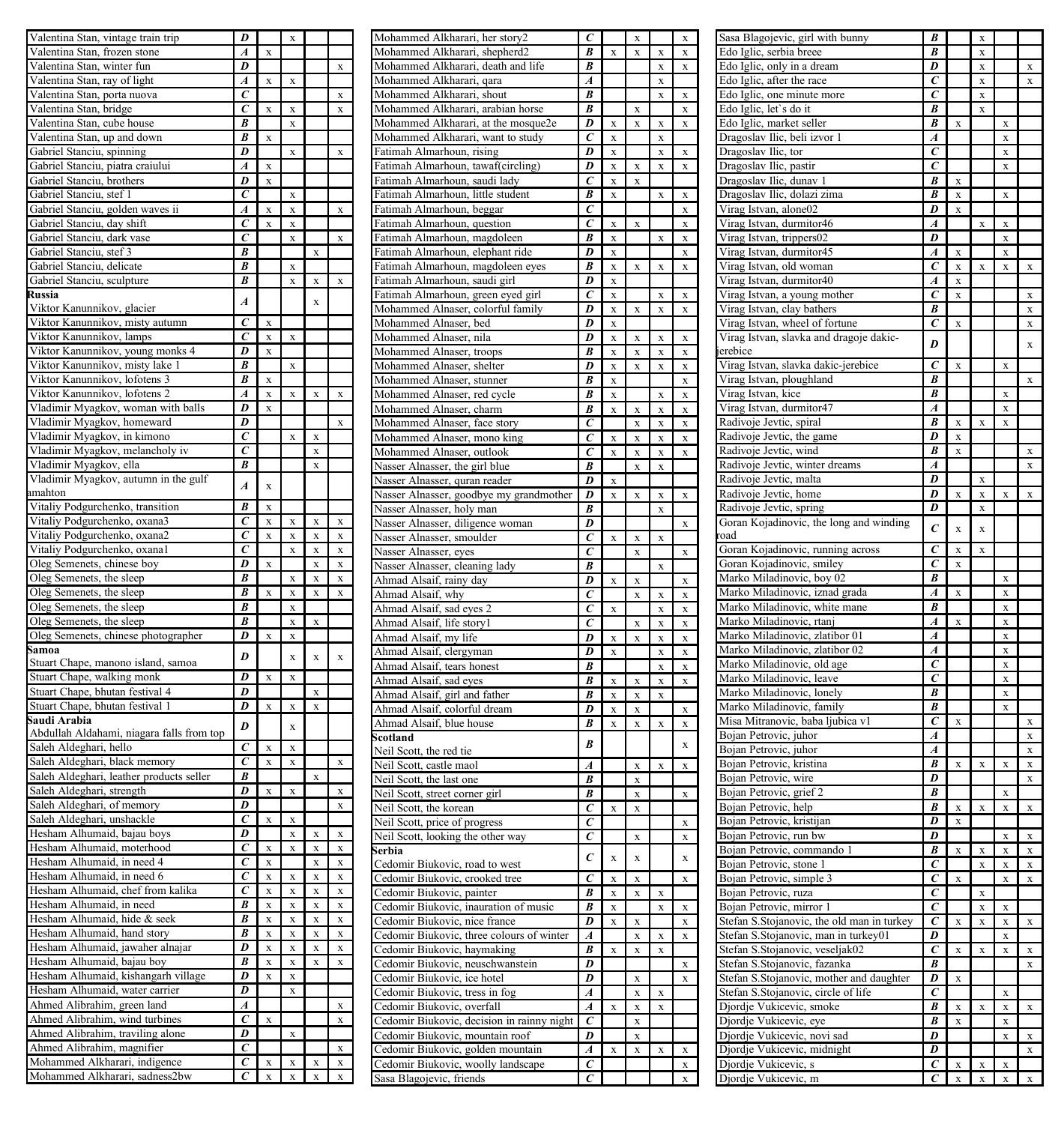| Stojiljkovic Zoran, man in blue                             | D                                | X                       | X         | X             |           | Nevenka Papic,<br>Nevenka Papic,   |
|-------------------------------------------------------------|----------------------------------|-------------------------|-----------|---------------|-----------|------------------------------------|
| Stojiljkovic Zoran, play on giza                            | $\epsilon$                       |                         |           | X             |           |                                    |
| Stojiljkovic Zoran, fog                                     | $\overline{c}$                   | X                       | X         |               |           | Nevenka Papic,                     |
| Stojiljkovic Zoran, oaza na atlasu                          | A                                |                         |           | X             |           | Nevenka Papic,                     |
| Stojiljkovic Zoran, iti 1                                   | $\overline{B}$                   | X                       |           |               |           | Nevenka Papic,                     |
| Stojiljkovic Zoran, niz                                     | $\overline{\mathit{B}}$          | X                       |           |               | X         | Janez Podnar, do                   |
| Stojiljkovic Zoran, rt                                      | D                                |                         | X         |               |           | Janez Podnar, ja                   |
| Stojiljkovic Zoran, dimnjak                                 | B<br>$\overline{D}$              | X                       | X         |               | $\bf{x}$  | Janez Podnar, th                   |
| Stojiljkovic Zoran, mistik<br>Anica Zupunski, in the school | $\overline{D}$                   | $\bar{x}$               | X         |               |           | Rafael Podobnik<br>Rafael Podobnik |
| Anica Zupunski, bird flu                                    | $\overline{B}$                   |                         | x         | X             | x         | Rafael Podobnik                    |
| Anica Zupunski, pilgrimage                                  | A                                |                         |           |               |           | Rafael Podobnik                    |
| Anica Zupunski, the fog                                     | $\epsilon$                       | X                       | X         | X             | X         | Rafael Podobnik                    |
| Anica Zupunski, daybreak                                    | B                                | $\bar{x}$               | x         | X             | $\bf{x}$  | Rafael Podobnik                    |
| Singapore                                                   |                                  |                         |           |               |           | Rafael Podobnik                    |
| Zee Kek Heng, sand curves m                                 | $\epsilon$                       | X                       |           | X             | $\bf{x}$  | Janez Ribnikar,                    |
| Zee Kek Heng, loch ard gorge                                | $\overline{A}$                   |                         | X         | X             |           | Janez Ribnikar,                    |
| Zee Kek Heng, mysterious beauty m                           | $\epsilon$                       | X                       |           |               |           | Janez Ribnikar,                    |
| Zee Kek Heng, clouds at sunrise                             | A                                | X                       |           | $\bf x$       |           | Janez Ribnikar,                    |
| Zee Kek Heng, careful m                                     | $\epsilon$                       | X                       |           | X             |           | Janez Ribnikar,                    |
| Zee Kek Heng, quiet                                         | $\overline{B}$                   |                         | X         |               |           | Janez Ribnikar,                    |
| Zee Kek Heng, sheep in autumn                               | $\overline{\mathit{D}}$          |                         |           | X             | X         | Janez Ribnikar,                    |
| Zee Kek Heng, pouring salts                                 | B                                |                         |           | X             | X         | Janez Ribnikar, I                  |
| Zee Kek Heng, hamaba                                        | A                                |                         | $\bf{x}$  | X             | X         | Janez Ribnikar,                    |
| Zee Kek Heng, mountain view                                 | B                                | $\bar{x}$               |           | X             |           | Janez Ribnikar,                    |
| Zee Kek Heng, salt field workers                            | D                                |                         |           |               | x         | Janez Ribnikar,                    |
| Zee Kek Heng, misty morning                                 | A                                |                         | $\bar{x}$ |               |           | Janez Ribnikar,                    |
| Zee Kek Heng, collecting salts                              | D                                | x                       |           | x             | x         | Drago Vogrinec,                    |
| Hai Poh Lee, day dream                                      | B<br>$\overline{B}$              |                         |           |               | x         | Drago Vogrinec,                    |
| Hai Poh Lee, hope for                                       |                                  | x                       |           |               |           | Drago Vogrinec,                    |
| Hai Poh Lee, mountain view 4                                | A<br>B                           | $\bar{x}$               | x         |               | x         | Drago Vogrinec,                    |
| Hai Poh Lee, fire god<br>Hai Poh Lee, mountain view 1       | $\overline{A}$                   |                         | x         | x<br>x        | $\bar{x}$ | Drago Vogrinec,                    |
| Kok Yew Sin, art face                                       | B                                |                         | $\bar{x}$ |               |           | Drago Vogrinec,<br>Drago Vogrinec, |
| Giap Chiu Teo, old wong look at me                          | D                                | $\overline{\mathbf{x}}$ |           |               |           | Drago Vogrinec,                    |
| Giap Chiu Teo, yan hong                                     | B                                |                         | x         |               |           | Drago Vogrinec,                    |
| Giap Chiu Teo, june ang in black                            | $\overline{B}$                   | X                       | X         | X             | X         | Drago Vogrinec,                    |
| Giap Chiu Teo, john ang stop moving                         | $\overline{c}$                   |                         | x         | X             |           | Drago Vogrinec,                    |
| Giap Chiu Teo, ma give me the water                         | $\epsilon$                       |                         | x         |               |           | South Africa                       |
| Eng Siong Yeo, i am coming too                              | $\overline{c}$                   | $\bar{x}$               | x         | $\bar{x}$     | x         | hu<br>Neal Cooper,                 |
| Eng Siong Yeo, sparring elephants                           | $\overline{c}$                   |                         | x         |               |           | Neal Cooper, fly                   |
| Eng Siong Yeo, morning mist in bromo                        | $\overline{c}$                   |                         | x         | x             | x         | John Coumbias,                     |
| Eng Siong Yeo, trumpet and monk                             | $\overline{B}$                   |                         |           |               | x         | John Coumbias,                     |
| Eng Siong Yeo, bromo sunrise                                | $\overline{B}$                   |                         |           |               | x         | John Coumbias,                     |
| Eng Siong Yeo, nice catch 2                                 | $\overline{B}$                   |                         | X         |               | X         | John Coumbias,                     |
| Eng Siong Yeo, kelong                                       | D                                |                         |           | X             |           | John Coumbias,                     |
| Eng Siong Yeo, my umbrella                                  | B                                |                         |           | X             | X         | John Coumbias,                     |
| Eng Siong Yeo, balloon safari                               | D                                | $\bar{x}$               |           | x             | x         | John Coumbias,                     |
| Eng Siong Yeo, zanskar and reflection                       | A                                | $\bar{x}$               | x         |               | x         | John Coumbias,                     |
| Eng Siong Yeo, sunrise in bromo 2                           | A                                | X                       | x         | X             | x         | John Coumbias,                     |
| Eng Siong Yeo, woodcutter lady<br>Slovenia                  | D                                |                         | х         |               |           | John Coumbias,<br>John Coumbias,   |
| Ivo Borko, resting in mosque                                | D                                | x                       | x         | $\mathbf x$   |           | South Korea                        |
| Ivo Borko, book clifs                                       | $\overline{A}$                   | $\bar{x}$               | X         | X             |           | Jong Il Lee, mud                   |
| Ivo Borko, zion np                                          | A                                |                         |           | X             |           | Jong Il Lee, mou                   |
| Ivo Borko, bryce canyon                                     | $\overline{A}$                   |                         | X         | X             |           | Jong Il Lee, the                   |
| Ivo Borko, cursed castle 16                                 | $\epsilon$                       | $\bar{x}$               | x         | X             | x         | Jong Il Lee, railr                 |
| Ivo Borko, lost illusiones 4                                | C                                |                         | x         |               |           | Jong Il Lee, men                   |
| Ivo Borko, lost illusiones 3                                | C                                | $\bar{x}$               | x         | X             | x         | Jong Il Lee, mou                   |
| Ivo Borko, cursed castle 17                                 | B                                | X                       | х         | X             | x         | Spain                              |
| Drago Metljak, fieldswaves 1                                | B                                | x                       | X         | X             | X         | Luis M Barrio S                    |
| Drago Metljak, mist in venice                               | D                                |                         | X         |               | X         | Luis M Barrio S                    |
| Drago Metljak, ghost on the bridge                          | D                                |                         |           |               | X         | Luis M Barrio S                    |
| Drago Metljak, late wintersun                               | A                                |                         | x         | x             | x         | Luis M Barrio S                    |
| Drago Metljak, trees on the slope                           | A                                | $\bar{x}$               | x         | x             | x         | Luis M Barrio S                    |
| Drago Metljak, mist in venice 1                             | D                                |                         |           |               | x         | Luis M Barrio S                    |
| Drago Metljak, in the water 8                               | Ċ                                |                         |           |               | x         | panamericana                       |
| Drago Metljak, the slope                                    | A                                | X                       |           | X             |           | Luis M Barrio S                    |
| Drago Metljak, in the water 7                               | $\overline{c}$                   |                         |           |               | X         | ramuseum<br>Luis M Barrio S        |
| Drago Metljak, in the water 6                               | $\overline{c}$<br>$\overline{c}$ |                         | X         |               | X         | Luis M Barrio S                    |
| Drago Metljak, in the water 5                               | B                                | X                       | X         |               | X         | Luis M Barrio S                    |
| Drago Metljak, fieldlines 1<br>Drago Metljak, fieldlines 2  | B                                |                         |           | $\bf{X}$<br>X |           | Luis M Barrio S                    |
| Drago Metljak, fieldswaves 2                                | B                                |                         | X<br>X    | X             | x         | Joan Elias, kump                   |
|                                                             |                                  |                         |           |               |           |                                    |

| Nevenka Papic, waterways 1                                                                                                                                                                                                                                                                                                                                                                                                                                                                                                                                                                                                                                                                                                                                                                                                                                                                           | B                       |           | X |          |   |
|------------------------------------------------------------------------------------------------------------------------------------------------------------------------------------------------------------------------------------------------------------------------------------------------------------------------------------------------------------------------------------------------------------------------------------------------------------------------------------------------------------------------------------------------------------------------------------------------------------------------------------------------------------------------------------------------------------------------------------------------------------------------------------------------------------------------------------------------------------------------------------------------------|-------------------------|-----------|---|----------|---|
| Nevenka Papic, antelope 2                                                                                                                                                                                                                                                                                                                                                                                                                                                                                                                                                                                                                                                                                                                                                                                                                                                                            | B                       | X         |   | X        | X |
|                                                                                                                                                                                                                                                                                                                                                                                                                                                                                                                                                                                                                                                                                                                                                                                                                                                                                                      | B                       | X         |   | X        | X |
| Nevenka Papic, antelope 1                                                                                                                                                                                                                                                                                                                                                                                                                                                                                                                                                                                                                                                                                                                                                                                                                                                                            |                         |           |   |          |   |
| Nevenka Papic, vermillion lake 2                                                                                                                                                                                                                                                                                                                                                                                                                                                                                                                                                                                                                                                                                                                                                                                                                                                                     | A                       |           |   | X        |   |
| Nevenka Papic, bookseller                                                                                                                                                                                                                                                                                                                                                                                                                                                                                                                                                                                                                                                                                                                                                                                                                                                                            | D                       | X         |   |          |   |
| Janez Podnar, dolomite mountains 01                                                                                                                                                                                                                                                                                                                                                                                                                                                                                                                                                                                                                                                                                                                                                                                                                                                                  | A                       | X         | x | X        | X |
| Janez Podnar, jamnik 03                                                                                                                                                                                                                                                                                                                                                                                                                                                                                                                                                                                                                                                                                                                                                                                                                                                                              | A                       |           |   | x        |   |
| Janez Podnar, the triglav panorama 02                                                                                                                                                                                                                                                                                                                                                                                                                                                                                                                                                                                                                                                                                                                                                                                                                                                                | $\overline{A}$          | X         |   |          |   |
| Rafael Podobnik, flaming mountains                                                                                                                                                                                                                                                                                                                                                                                                                                                                                                                                                                                                                                                                                                                                                                                                                                                                   | $\boldsymbol{A}$        |           |   | x        |   |
| Rafael Podobnik, self-portrait e96                                                                                                                                                                                                                                                                                                                                                                                                                                                                                                                                                                                                                                                                                                                                                                                                                                                                   | $\epsilon$              | X         | X |          |   |
| Rafael Podobnik, manufactured courtyard                                                                                                                                                                                                                                                                                                                                                                                                                                                                                                                                                                                                                                                                                                                                                                                                                                                              | B                       | X         |   |          | X |
| Rafael Podobnik, autumnal larches                                                                                                                                                                                                                                                                                                                                                                                                                                                                                                                                                                                                                                                                                                                                                                                                                                                                    | $\boldsymbol{A}$        | X         | X | X        |   |
| Rafael Podobnik, arena                                                                                                                                                                                                                                                                                                                                                                                                                                                                                                                                                                                                                                                                                                                                                                                                                                                                               | D                       | X         | X | X        |   |
| Rafael Podobnik, morning with cherry-three                                                                                                                                                                                                                                                                                                                                                                                                                                                                                                                                                                                                                                                                                                                                                                                                                                                           | $\boldsymbol{A}$        |           |   |          | X |
| Rafael Podobnik, nude with a skull                                                                                                                                                                                                                                                                                                                                                                                                                                                                                                                                                                                                                                                                                                                                                                                                                                                                   | $\epsilon$              |           | X | X        |   |
|                                                                                                                                                                                                                                                                                                                                                                                                                                                                                                                                                                                                                                                                                                                                                                                                                                                                                                      |                         |           | X | X        |   |
| Janez Ribnikar, promenada                                                                                                                                                                                                                                                                                                                                                                                                                                                                                                                                                                                                                                                                                                                                                                                                                                                                            | D                       | X         | X |          | X |
| Janez Ribnikar, in white                                                                                                                                                                                                                                                                                                                                                                                                                                                                                                                                                                                                                                                                                                                                                                                                                                                                             | A                       | X         | x | $\bf x$  | x |
| Janez Ribnikar, look                                                                                                                                                                                                                                                                                                                                                                                                                                                                                                                                                                                                                                                                                                                                                                                                                                                                                 | $\overline{c}$          | x         | X |          | X |
| Janez Ribnikar, my forest                                                                                                                                                                                                                                                                                                                                                                                                                                                                                                                                                                                                                                                                                                                                                                                                                                                                            | $\epsilon$              |           | x |          |   |
| Janez Ribnikar, sad                                                                                                                                                                                                                                                                                                                                                                                                                                                                                                                                                                                                                                                                                                                                                                                                                                                                                  | $\epsilon$              | x         |   |          |   |
| Janez Ribnikar, senior                                                                                                                                                                                                                                                                                                                                                                                                                                                                                                                                                                                                                                                                                                                                                                                                                                                                               | $\overline{c}$          | x         |   |          |   |
| Janez Ribnikar, church                                                                                                                                                                                                                                                                                                                                                                                                                                                                                                                                                                                                                                                                                                                                                                                                                                                                               | B                       |           | x |          |   |
| Janez Ribnikar, bouquet                                                                                                                                                                                                                                                                                                                                                                                                                                                                                                                                                                                                                                                                                                                                                                                                                                                                              | B                       |           | x | x        | x |
| Janez Ribnikar, rock                                                                                                                                                                                                                                                                                                                                                                                                                                                                                                                                                                                                                                                                                                                                                                                                                                                                                 | $\overline{A}$          |           | x | x        | x |
|                                                                                                                                                                                                                                                                                                                                                                                                                                                                                                                                                                                                                                                                                                                                                                                                                                                                                                      | D                       |           |   |          |   |
| Janez Ribnikar, light                                                                                                                                                                                                                                                                                                                                                                                                                                                                                                                                                                                                                                                                                                                                                                                                                                                                                |                         | x         | x | X        | x |
| Janez Ribnikar, man                                                                                                                                                                                                                                                                                                                                                                                                                                                                                                                                                                                                                                                                                                                                                                                                                                                                                  | B                       | X         | X |          | X |
| Janez Ribnikar, colors                                                                                                                                                                                                                                                                                                                                                                                                                                                                                                                                                                                                                                                                                                                                                                                                                                                                               | A                       | X         | X | X        | X |
| Drago Vogrinec, zimska spokojnost                                                                                                                                                                                                                                                                                                                                                                                                                                                                                                                                                                                                                                                                                                                                                                                                                                                                    | $\tilde{c}$             | X         | X | x        |   |
|                                                                                                                                                                                                                                                                                                                                                                                                                                                                                                                                                                                                                                                                                                                                                                                                                                                                                                      | $\tilde{c}$             | x         |   |          |   |
| Drago Vogrinec, zimska spoke<br>Drago Vogrinec, breze in sneg<br>Drago Vogrinec, breze in sneg<br>Drago Vogrinec, brago in Drago Vogrinec, krizpotje<br>Drago Vogrinec, brajte e politike sneg                                                                                                                                                                                                                                                                                                                                                                                                                                                                                                                                                                                                                                                                                                       | $\epsilon$              | x         |   |          |   |
|                                                                                                                                                                                                                                                                                                                                                                                                                                                                                                                                                                                                                                                                                                                                                                                                                                                                                                      | B                       | X         | X | X        | X |
|                                                                                                                                                                                                                                                                                                                                                                                                                                                                                                                                                                                                                                                                                                                                                                                                                                                                                                      | B                       | X         | X | X        | X |
|                                                                                                                                                                                                                                                                                                                                                                                                                                                                                                                                                                                                                                                                                                                                                                                                                                                                                                      | B                       | x         | X |          |   |
| Drago Vogrinec, le soline so ostale                                                                                                                                                                                                                                                                                                                                                                                                                                                                                                                                                                                                                                                                                                                                                                                                                                                                  | D                       | x         |   | x        | x |
|                                                                                                                                                                                                                                                                                                                                                                                                                                                                                                                                                                                                                                                                                                                                                                                                                                                                                                      | B                       |           |   |          |   |
| Drago Vogrinec, v ivju 3                                                                                                                                                                                                                                                                                                                                                                                                                                                                                                                                                                                                                                                                                                                                                                                                                                                                             |                         | X         | X |          | X |
| Drago Vogrinec, na morju                                                                                                                                                                                                                                                                                                                                                                                                                                                                                                                                                                                                                                                                                                                                                                                                                                                                             | D                       |           |   | X        | X |
| Drago Vogrinec, kavka                                                                                                                                                                                                                                                                                                                                                                                                                                                                                                                                                                                                                                                                                                                                                                                                                                                                                | $\boldsymbol{A}$        | X         |   |          |   |
| Drago Vogrinec, slap 3                                                                                                                                                                                                                                                                                                                                                                                                                                                                                                                                                                                                                                                                                                                                                                                                                                                                               | $\boldsymbol{A}$        |           | X |          |   |
|                                                                                                                                                                                                                                                                                                                                                                                                                                                                                                                                                                                                                                                                                                                                                                                                                                                                                                      |                         |           |   |          |   |
| South Africa                                                                                                                                                                                                                                                                                                                                                                                                                                                                                                                                                                                                                                                                                                                                                                                                                                                                                         |                         |           |   |          |   |
| Neal Cooper, hunting lion                                                                                                                                                                                                                                                                                                                                                                                                                                                                                                                                                                                                                                                                                                                                                                                                                                                                            | B                       | X         | X | X        |   |
|                                                                                                                                                                                                                                                                                                                                                                                                                                                                                                                                                                                                                                                                                                                                                                                                                                                                                                      | B                       |           | X |          |   |
|                                                                                                                                                                                                                                                                                                                                                                                                                                                                                                                                                                                                                                                                                                                                                                                                                                                                                                      | D                       | X         |   |          |   |
|                                                                                                                                                                                                                                                                                                                                                                                                                                                                                                                                                                                                                                                                                                                                                                                                                                                                                                      | D                       | X         |   | X        | X |
|                                                                                                                                                                                                                                                                                                                                                                                                                                                                                                                                                                                                                                                                                                                                                                                                                                                                                                      | $\overline{B}$          |           |   |          | X |
|                                                                                                                                                                                                                                                                                                                                                                                                                                                                                                                                                                                                                                                                                                                                                                                                                                                                                                      |                         | X         |   |          |   |
|                                                                                                                                                                                                                                                                                                                                                                                                                                                                                                                                                                                                                                                                                                                                                                                                                                                                                                      | B                       |           | X | $\bf{x}$ |   |
|                                                                                                                                                                                                                                                                                                                                                                                                                                                                                                                                                                                                                                                                                                                                                                                                                                                                                                      | B                       | X         | X | X        |   |
|                                                                                                                                                                                                                                                                                                                                                                                                                                                                                                                                                                                                                                                                                                                                                                                                                                                                                                      | C                       | X         |   | X        |   |
|                                                                                                                                                                                                                                                                                                                                                                                                                                                                                                                                                                                                                                                                                                                                                                                                                                                                                                      | $\boldsymbol{A}$        | X         | X |          | X |
|                                                                                                                                                                                                                                                                                                                                                                                                                                                                                                                                                                                                                                                                                                                                                                                                                                                                                                      | $\boldsymbol{A}$        | X         | X | X        |   |
|                                                                                                                                                                                                                                                                                                                                                                                                                                                                                                                                                                                                                                                                                                                                                                                                                                                                                                      | $\boldsymbol{A}$        | X         |   | X        |   |
|                                                                                                                                                                                                                                                                                                                                                                                                                                                                                                                                                                                                                                                                                                                                                                                                                                                                                                      | D                       | x         |   |          |   |
|                                                                                                                                                                                                                                                                                                                                                                                                                                                                                                                                                                                                                                                                                                                                                                                                                                                                                                      | $\overline{\mathit{D}}$ | x         |   | x        |   |
|                                                                                                                                                                                                                                                                                                                                                                                                                                                                                                                                                                                                                                                                                                                                                                                                                                                                                                      |                         |           |   |          |   |
|                                                                                                                                                                                                                                                                                                                                                                                                                                                                                                                                                                                                                                                                                                                                                                                                                                                                                                      | D                       | X         |   |          |   |
|                                                                                                                                                                                                                                                                                                                                                                                                                                                                                                                                                                                                                                                                                                                                                                                                                                                                                                      | $\overline{c}$          |           |   |          | x |
|                                                                                                                                                                                                                                                                                                                                                                                                                                                                                                                                                                                                                                                                                                                                                                                                                                                                                                      | $\overline{c}$          |           |   |          | X |
|                                                                                                                                                                                                                                                                                                                                                                                                                                                                                                                                                                                                                                                                                                                                                                                                                                                                                                      | $\overline{c}$          | x         |   |          | x |
|                                                                                                                                                                                                                                                                                                                                                                                                                                                                                                                                                                                                                                                                                                                                                                                                                                                                                                      |                         |           |   |          |   |
|                                                                                                                                                                                                                                                                                                                                                                                                                                                                                                                                                                                                                                                                                                                                                                                                                                                                                                      | D                       |           | x |          | x |
|                                                                                                                                                                                                                                                                                                                                                                                                                                                                                                                                                                                                                                                                                                                                                                                                                                                                                                      | $\boldsymbol{A}$        | x         |   |          |   |
|                                                                                                                                                                                                                                                                                                                                                                                                                                                                                                                                                                                                                                                                                                                                                                                                                                                                                                      | B                       | $\bar{x}$ |   | x        | x |
|                                                                                                                                                                                                                                                                                                                                                                                                                                                                                                                                                                                                                                                                                                                                                                                                                                                                                                      |                         |           |   |          |   |
|                                                                                                                                                                                                                                                                                                                                                                                                                                                                                                                                                                                                                                                                                                                                                                                                                                                                                                      | $\overline{c}$          | x         | x | x        | x |
|                                                                                                                                                                                                                                                                                                                                                                                                                                                                                                                                                                                                                                                                                                                                                                                                                                                                                                      | $\overline{B}$          | X         |   |          |   |
|                                                                                                                                                                                                                                                                                                                                                                                                                                                                                                                                                                                                                                                                                                                                                                                                                                                                                                      | $\overline{c}$          | X         |   | x        |   |
|                                                                                                                                                                                                                                                                                                                                                                                                                                                                                                                                                                                                                                                                                                                                                                                                                                                                                                      | $\overline{A}$          | X         |   |          | x |
|                                                                                                                                                                                                                                                                                                                                                                                                                                                                                                                                                                                                                                                                                                                                                                                                                                                                                                      |                         |           |   |          |   |
|                                                                                                                                                                                                                                                                                                                                                                                                                                                                                                                                                                                                                                                                                                                                                                                                                                                                                                      | $\boldsymbol{c}$        | X         |   |          |   |
|                                                                                                                                                                                                                                                                                                                                                                                                                                                                                                                                                                                                                                                                                                                                                                                                                                                                                                      |                         |           |   |          |   |
| Neal Cooper, flying serval<br>John Coumbias, rural family<br>John Coumbias, every day routine<br>John Coumbias, golden light<br>John Coumbias, brave heart<br>John Coumbias, golden line<br>John Coumbias, black valley<br>John Coumbias, white mountain<br>John Coumbias, black mountain<br>John Coumbias, mountain and trees<br>John Coumbias, smoky day<br>John Coumbias, mountain man<br><b>South Korea</b><br>Jong Il Lee, mud festival<br>Jong Il Lee, mountain temple<br>Jong Il Lee, the grandmother<br>Jong Il Lee, railroad<br>Jong Il Lee, memory<br>Jong Il Lee, mountain rocks<br>Spain<br>Luis M Barrio Saenz, death or glory<br>Luis M Barrio Saenz, santen<br>Luis M Barrio Saenz, sij<br>Luis M Barrio Saenz, alma de mesico<br>Luis M Barrio Saenz, laguna colorada<br>Luis M Barrio Saenz, el caminante de la<br>panamericana<br>Luis M Barrio Saenz, meditando en el<br>ramuseum | D                       | $\bar{x}$ |   |          |   |
|                                                                                                                                                                                                                                                                                                                                                                                                                                                                                                                                                                                                                                                                                                                                                                                                                                                                                                      | D                       | x         |   | x        | x |
|                                                                                                                                                                                                                                                                                                                                                                                                                                                                                                                                                                                                                                                                                                                                                                                                                                                                                                      | $\overline{B}$          | X         |   | X        |   |
| Luis M Barrio Saenz, ablution<br>Luis M Barrio Saenz, the flutist                                                                                                                                                                                                                                                                                                                                                                                                                                                                                                                                                                                                                                                                                                                                                                                                                                    | B                       | X         |   |          |   |
| Luis M Barrio Saenz, pushkar                                                                                                                                                                                                                                                                                                                                                                                                                                                                                                                                                                                                                                                                                                                                                                                                                                                                         |                         |           |   | X        |   |
| Luis M Barrio Saenz, chico sentado<br>Joan Elias, kumpenda mama                                                                                                                                                                                                                                                                                                                                                                                                                                                                                                                                                                                                                                                                                                                                                                                                                                      | $\epsilon$<br>D         |           |   |          |   |

| Joan Elias, boy                                                                    | D                       | X         |           |                    |             |
|------------------------------------------------------------------------------------|-------------------------|-----------|-----------|--------------------|-------------|
| Joan Elias, acrobats                                                               | $\overline{D}$          |           |           |                    |             |
| Joan Elias, sarisha                                                                | $\overline{\epsilon}$   |           |           |                    | x           |
| Joan Elias, charlie                                                                | $\epsilon$              |           |           |                    | X           |
| Joan Elias, matador                                                                | B                       |           | x         |                    |             |
| Joan Elias, Hell's gate                                                            | R                       |           | x         |                    |             |
| Joan Elias, beach acrobats                                                         | B                       | X         |           |                    |             |
| Asier Garagarza S, el paseante                                                     | Ċ                       | X         | X         |                    |             |
|                                                                                    | Ċ                       |           | X         |                    | X           |
| Asier Garagarza S, el lector                                                       | B                       |           |           | X                  |             |
| Asier Garagarza S, la bailarina                                                    |                         |           |           | X                  |             |
| Asier Garagarza S, en mi mundo                                                     | B                       |           |           |                    | X           |
| Asier Garagarza S, the bunkers                                                     | D                       |           | X         |                    | X           |
| Asier Garagarza S, autumn                                                          | B                       |           | X         |                    |             |
| Asier Garagarza S, traveling                                                       | D                       |           | X         |                    | $\mathbf x$ |
| Asier Garagarza S, entre lineas                                                    | Ċ                       |           | $\bar{x}$ |                    |             |
| Asier Garagarza S, amanecer                                                        | A                       | x         |           |                    |             |
| Asier Garagarza S, luces y sombras                                                 | $\overline{c}$          |           | $\bar{x}$ | x                  |             |
| Sri Lanka                                                                          |                         |           |           |                    |             |
|                                                                                    | D                       |           |           |                    | $\bar{x}$   |
| Chami Gunasekera, fun time                                                         |                         |           |           |                    |             |
| Chami Gunasekera, prayer                                                           | $\overline{c}$          | $\bar{x}$ |           | x                  |             |
| Chami Gunasekera, grip of life                                                     | $\overline{c}$          |           |           |                    | x           |
| Chami Gunasekera, smile                                                            | B                       | x         |           |                    |             |
| Chami Gunasekera, destiny is by choice and                                         |                         |           |           |                    |             |
| not by cha                                                                         | B                       |           |           |                    | $\bar{x}$   |
| Kassapa Jayasinghe, enjoying the lunch                                             | $\overline{\mathit{D}}$ |           |           | x                  |             |
| Kassapa Jayasinghe, mountain rainier                                               | $\overline{A}$          | $\bar{x}$ |           |                    |             |
|                                                                                    |                         |           |           |                    |             |
| Kassapa Jayasinghe, a catch for life                                               | D                       | X         |           | X                  |             |
| Kassapa Jayasinghe, reflections of life                                            | $\overline{\epsilon}$   | X         |           | X                  |             |
| Kassapa Jayasinghe, push forward                                                   | $\overline{c}$          |           |           |                    | X           |
| Kassapa Jayasinghe, i am                                                           | Ĉ                       |           |           | x                  | X           |
| Kassapa Jayasinghe, appu                                                           | $\epsilon$              |           |           |                    | X           |
| sweden                                                                             |                         |           |           |                    |             |
| Mikael Bengtsson Lestander, white stairs                                           | B                       | x         | $\bar{x}$ |                    | $\bar{x}$   |
| Mikael Bengtsson Lestander, bullfight nr                                           |                         |           |           |                    |             |
|                                                                                    | B                       | $\bar{x}$ |           | x                  |             |
| one                                                                                |                         |           |           |                    |             |
| Mikael Bengtsson Lestander, the bridge                                             | $\overline{c}$          |           |           | X                  |             |
| Mikael Bengtsson Lestander, man in a                                               | $\boldsymbol{c}$        | x         | X         |                    |             |
| vindow                                                                             |                         |           |           |                    |             |
| Mikael Bengtsson Lestander, acrobatic                                              | $\overline{c}$          |           |           | X                  |             |
|                                                                                    | $\epsilon$              |           | $\bar{x}$ |                    | X           |
| Nils-Erik Jerlemar, crossing the line no 2<br>Nils-Erik Jerlemar, woman and shadow | $\overline{B}$          |           | X         | x                  | X           |
|                                                                                    | R                       |           |           |                    |             |
| Nils-Erik Jerlemar, pedestrian crossing no 3                                       |                         |           | x         |                    | x           |
| Nils-Erik Jerlemar, open door                                                      | R                       |           | X         |                    | X           |
| Nils-Erik Jerlemar, mine worker no 2                                               | $\epsilon$              |           | X         |                    |             |
| Jan-Thomas Stake, heading for the                                                  | $\overline{A}$          |           |           | $\bar{x}$          |             |
| nountain                                                                           |                         |           |           |                    |             |
| Jan-Thomas Stake, alone                                                            | $\overline{c}$          | X         |           | x                  |             |
| Jan-Thomas Stake, caught by the eyes                                               | $\epsilon$              |           | X         | $\bf{x}$           | X           |
| Jan-Thomas Stake, jenny nude in the barn                                           |                         |           |           |                    |             |
|                                                                                    | $\epsilon$              | $\bf{x}$  | X         |                    |             |
| no3                                                                                |                         |           |           |                    |             |
| Jan-Thomas Stake, alone no3                                                        | B                       |           | X         | X                  | X           |
| Jan-Thomas Stake, pregnant behind the                                              | B                       |           |           |                    | $\bar{x}$   |
| window no2                                                                         |                         |           |           |                    |             |
| Taiwan                                                                             |                         |           |           |                    |             |
| Feng-Lin Chen, solitary tree on the rock                                           | $\boldsymbol{A}$        | $\bf x$   | X         | $\bar{\mathbf{x}}$ | $\bar{x}$   |
| Feng-Lin Chen, kussharo lake                                                       | A                       |           | x         | X                  | $\bar{x}$   |
| Feng-Lin Chen, fishing with brimstone                                              | D                       |           | X         | X                  | X           |
|                                                                                    |                         |           |           |                    |             |
| Feng-Lin Chen, lembert dome                                                        | A                       |           | X         | X                  |             |
| Feng-Lin Chen, wheelchair racing                                                   | $\epsilon$              | X         |           |                    | X           |
| Feng-Lin Chen, inyo national forest                                                | $\boldsymbol{A}$        | X         | X         | X                  | X           |
| Feng-Lin Chen, rose                                                                | $\epsilon$              |           | X         | X                  | X           |
| Feng-Lin Chen, dragon boat racing                                                  | B                       |           | X         |                    |             |
| Feng-Lin Chen, chapped ground                                                      | C                       | X         | X         |                    |             |
| Feng-Lin Chen, devout                                                              | D                       | X         | $\bar{x}$ | x                  | $\bar{x}$   |
| Feng-Lin Chen, sleeping dog                                                        | B                       | $\bar{x}$ |           |                    |             |
|                                                                                    | D                       |           |           |                    | $\bar{x}$   |
| Feng-Lin Chen, traveling in the desert                                             |                         |           |           |                    |             |
| Ming-Hui Cheng, fight with rough sea-5                                             | $\overline{B}$          | $\bar{x}$ |           | x                  | x           |
| Ming-Hui Cheng, on the river scenery-1                                             | $\overline{\mathit{D}}$ |           |           | x                  |             |
| Ming-Hui Cheng, feeding-155                                                        | $\overline{B}$          | x         | X         |                    | X           |
| Ming-Hui Cheng, mud war-5                                                          | D                       |           |           | x                  |             |
| Ming-Hui Cheng, full speed ahead                                                   | $\overline{D}$          |           |           | X                  |             |
| Ming-Hui Cheng, sand war-7                                                         | $\overline{c}$          |           |           | X                  | X           |
| Ming-Hui Cheng, perilous situation-2a                                              | $\overline{c}$          |           | X         |                    | X           |
| Ming-Hui Cheng, feeding-151                                                        | $\epsilon$              |           | X         |                    | X           |
|                                                                                    |                         |           |           |                    |             |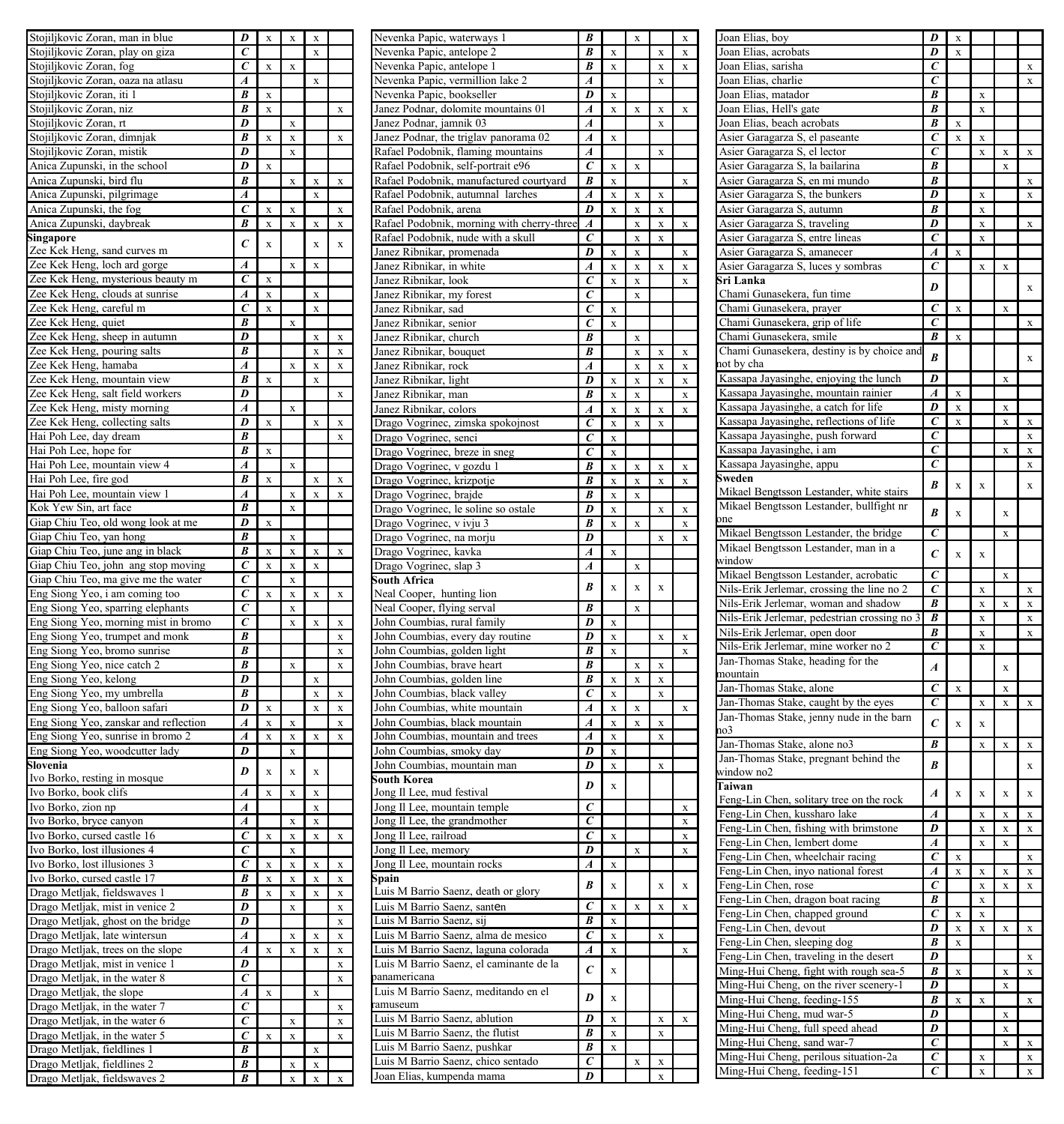| Ming-Hui Cheng, elephants across the                                      | $\epsilon$                       | X              |              | X            |          |  |
|---------------------------------------------------------------------------|----------------------------------|----------------|--------------|--------------|----------|--|
| iver-3a                                                                   | $\overline{B}$                   |                |              |              |          |  |
| Ming-Hui Cheng, solemn ceremony-1<br>Ming-Hui Cheng, old women in snow-1  | $\overline{B}$                   | X              | X            | X<br>X       | X        |  |
| Hui Ling Fan, cannot help it                                              | D                                | X              | X            | X            | X        |  |
| Hui Ling Fan, balancing act                                               | D                                | X              | X            | X            | X        |  |
| Hui Ling Fan, prosperity                                                  | D                                | X              | X            | X            | X        |  |
| Hui Ling Fan, child transfer                                              | D                                | X              | X            | X            | X        |  |
| Hui Ling Fan, winner                                                      | B                                | X              | X            | X            | X        |  |
| Hui Ling Fan, performance                                                 | B                                |                |              | X            |          |  |
| Hui Ling Fan, the last train                                              | $\epsilon$                       | X              |              | X            |          |  |
| Hui Ling Fan, starting young                                              | $\epsilon$                       | X              |              | X            | X        |  |
| Hui Ling Fan, pitiful                                                     | C<br>C                           | X              | X            |              | X        |  |
| Hui Ling Fan, packed<br>Chih Sheng Huang, dreamland                       | B                                | X              | X<br>$\bf x$ | X<br>X       | X<br>X   |  |
| Chi-Lai Huang, winter river                                               | B                                | X              |              | X            |          |  |
| Yu Pei Huang, terraces                                                    | A                                | X              |              |              |          |  |
| Chih Sheng Huang, zebra in playing                                        | $\overline{B}$                   |                |              | X            | X        |  |
| Chi-Lai Huang, kingfisher catch out                                       | B                                | $\bar{x}$      |              |              | x        |  |
| Yu Pei Huang, fishing boat                                                | D                                |                | x            | $\bf x$      | x        |  |
| Chih Sheng Huang, a scene over the bridge                                 | B                                | X              | X            | X            | X        |  |
| Chi-Lai Huang, mountain city dinner                                       | $\overline{D}$                   | X              |              |              |          |  |
| Yu Pei Huang, dreamland                                                   | $\overline{A}$                   | X              | X            |              |          |  |
| Chih Sheng Huang, salt makers<br>Chi-Lai Huang, harvest of fish           | D<br>D                           | $\bar{x}$<br>X |              | x<br>$\bf x$ | X        |  |
| Yu Pei Huang, the journey 03                                              | $\epsilon$                       | X              |              |              |          |  |
| Chih Sheng Huang, new catches from sea                                    | D                                | X              | X            | X            | X        |  |
| Yu Pei Huang, big clouds                                                  | $\overline{A}$                   |                | X            |              |          |  |
| Chih Sheng Huang, great prairie                                           | $\boldsymbol{A}$                 | $\bar{x}$      | x            | $\bf{x}$     | $\bf{x}$ |  |
| Yu Pei Huang, salt making                                                 | B                                | x              | X            | X            | X        |  |
| Yu Pei Huang, sprints 02                                                  | $\epsilon$                       | X              |              |              | X        |  |
| Chih Sheng Huang, voyager                                                 | D                                | X              | X            | X            | X        |  |
| Chi-Lai Huang, salt field walker                                          | D                                |                |              |              | x        |  |
| Yu Pei Huang, sprints                                                     | D                                |                | x            | x            |          |  |
| Yu Pei Huang, smoking                                                     | $\epsilon$<br>$\overline{A}$     |                |              | X<br>x       |          |  |
| Chih Sheng Huang, sunrise at huangshan<br>Chi-Lai Huang, sunray radiating | A                                | X              | X<br>x       |              | X        |  |
| Yu Pei Huang, fisherman 02                                                | B                                |                | x            | x            | x        |  |
| Yu Pei Huang, female workers                                              | $\epsilon$                       |                |              |              | x        |  |
| Chih Sheng Huang, fishing in the morning                                  | D                                |                | x            | x            |          |  |
| Chih Sheng Huang, competing                                               | $\overline{c}$                   |                | x            |              | x        |  |
| Chi-Lai Huang, train jammed                                               | D                                | x              | x            | x            |          |  |
| Yu Pei Huang, salt workers page                                           | D                                | x              | x            | x            | x        |  |
| Yu Pei Huang, xiangyiweiming                                              | B                                |                |              | X            |          |  |
| Chih Sheng Huang, lonely tree                                             | $\overline{A}$                   | x              | x            | X            | x        |  |
| Chih Sheng Huang, woman worker 2b                                         | C                                |                |              | X            |          |  |
| Chi-Lai Huang, morning light                                              | A<br>$\overline{A}$              | x              | x<br>x       | x            | x<br>x   |  |
| Yu Pei Huang, the coast<br>Chih Sheng Huang, fisherman at homework        | $\epsilon$                       | x              |              | x            |          |  |
| Chi-Lai Huang, lane of trees                                              | $\epsilon$                       | x              |              |              |          |  |
| Yu Pei Huang, harvest                                                     | D                                |                | x            | x            | x        |  |
| Min-Sheng Ku, shanghai in night 1                                         | D                                |                | x            |              |          |  |
| Min-Sheng Ku, burning king boat 3                                         | R                                |                |              | x            |          |  |
| Min-Sheng Ku, snow peak 2                                                 | $\overline{A}$                   |                |              | x            |          |  |
| Min-Sheng Ku, collecting sea shells                                       | D                                |                |              | X            |          |  |
| Min-Sheng Ku, bryce canyon 9                                              | A                                |                | X            | x            | x        |  |
| Min-Sheng Ku, nude m8                                                     | Ċ                                | x              | x            | X            |          |  |
| Min-Sheng Ku, antelope canyon 5                                           | $\overline{A}$<br>$\overline{B}$ |                |              | x            | x        |  |
| Min-Sheng Ku, under old trees 2<br>Yun Feng Perng, misty views            | A                                |                |              | X            | X<br>X   |  |
| Yun Feng Perng, nets on the river 2b                                      | Ċ                                | $\bar{x}$      |              | x            | x        |  |
| Yun Feng Perng, insanity 01 2b                                            | $\overline{c}$                   |                |              |              | x        |  |
| Yun Feng Perng, insanity 04                                               | $\overline{B}$                   | x              | x            |              | x        |  |
| Yun Feng Perng, smoke 2b                                                  | ċ                                | X              |              | X            |          |  |
| Yun Feng Perng, mother and child 03                                       | B                                | x              | x            | x            | x        |  |
| Yun Feng Perng, dance 06                                                  | B                                |                |              |              | x        |  |
| Yun Feng Perng, on the river scenery                                      | D                                |                |              | x            |          |  |
| Yun Feng Perng, snatch                                                    | B                                | X              |              | x            | x        |  |
| Yun Feng Perng, glacier views                                             | Ď                                |                |              | X            |          |  |
| Yun Feng Perng, camel reflection                                          | D                                | X              |              |              | X        |  |
| Yun Feng Perng, desert knows the weight<br>of 2b                          | $\epsilon$                       | X              |              |              | $\bf{x}$ |  |
| Turkey                                                                    |                                  |                |              |              |          |  |
| Aysu Bilgic, waiting                                                      | $\epsilon$                       |                | $\bar{x}$    |              |          |  |
|                                                                           |                                  |                |              |              |          |  |

| Aysu Bilgic, vacant time in pointe                    | B                       | X                       |                         | X         |   |
|-------------------------------------------------------|-------------------------|-------------------------|-------------------------|-----------|---|
| Aysu Bilgic, eternal sunshine                         | B                       |                         |                         |           | X |
| Aysu Bilgic, free prisoner                            | D                       |                         | X                       | X         | X |
| Aysu Bilgic, in dream                                 | B                       |                         | X                       |           |   |
| Aysu Bilgic, human pile up                            | D                       | X                       | X                       | X         |   |
| Aysu Bilgic, jungfrau                                 | A                       | X                       |                         | X         |   |
| Aysu Bilgic, loneliness                               | D                       |                         |                         |           | X |
| Aysu Bilgic, yalniz bisikletli                        | D                       |                         |                         |           | X |
| H.Bahar Kaleli, hard work                             | B                       |                         |                         | X         |   |
| H.Bahar Kaleli, uroslar                               | $\overline{D}$          | X                       |                         |           |   |
| H.Bahar Kaleli, aci                                   | B                       |                         |                         | X         |   |
| H.Bahar Kaleli, tuf                                   | A                       |                         | $\mathbf x$             | X         |   |
| H.Bahar Kaleli, cezayir                               | D                       | X                       |                         |           |   |
| H.Bahar Kaleli, perito moreno                         | A                       | X                       | $\bar{x}$               | X         |   |
| H.Bahar Kaleli, merdiven                              | C                       | X                       |                         |           | X |
| H.Bahar Kaleli, mandalay                              | C                       |                         | X                       |           |   |
| H.Bahar Kaleli, elem                                  | C                       | X                       | $\bar{x}$               |           | x |
| H.Bahar Kaleli, basket                                | Ć                       |                         |                         | x         |   |
| H.Bahar Kaleli, muzisyen                              | B                       | x                       |                         |           | x |
| Erkan Kalenderli, berber                              | B                       |                         | $\mathbf x$             | x         | X |
| Erkan Kalenderli, leadership                          | D                       | x                       | $\bar{x}$               | x         | x |
| Erkan Kalenderli, back to home                        | B                       |                         |                         | x         |   |
| Erkan Kalenderli, on the frozen lake                  | D                       | x                       |                         | x         | x |
|                                                       | $\overline{A}$          | x                       |                         |           |   |
| Erkan Kalenderli, snow and mountain                   |                         |                         |                         | x         | x |
| Erkan Kalenderli, old woman                           | D                       |                         | $\bar{x}$               | x         | x |
| Erkan Kalenderli, mountains                           | $\overline{A}$          | x                       |                         | x         | x |
| Erkan Kalenderli, neighbors                           | C                       | x                       | x                       | x         | X |
| Erkan Kalenderli, camel and man                       | n                       | x                       | x                       | x         | x |
| Erkan Kalenderli, lonely                              | $\overline{\epsilon}$   | X                       | X                       | X         |   |
| Erkan Kalenderli, fog                                 | Ć                       |                         |                         | X         |   |
| Erkan Kalenderli, cat and child                       | B                       | $\bar{x}$               | $\bar{x}$               | x         | x |
| Erkan Kalenderli, frozen lake                         | Á                       | x                       |                         |           |   |
| Erkan Kalenderli, spiral                              | B                       |                         | $\mathbf x$             | x         |   |
| Erkan Kalenderli, hands 2                             | Ċ                       | X                       |                         | X         | x |
| Mehmet Turgut Kirkgoz, two female                     | $\overline{B}$          | $\bar{x}$               |                         | x         |   |
| friends                                               |                         |                         |                         |           |   |
| Mehmet Turgut Kirkgoz, steps                          | B                       |                         |                         | X         |   |
| Mehmet Turgut Kirkgoz, street                         | B                       | X                       |                         | X         |   |
| Mehmet Turgut Kirkgoz, soap worker                    | D                       | x                       | X                       |           | x |
| Mehmet Turgut Kirkgoz, sadu                           | D                       | x                       | X                       | x         | x |
| Mehmet Turgut Kirkgoz, grandmother and                |                         |                         |                         |           |   |
| ner grandson                                          | B                       |                         |                         | x         |   |
| Mehmet Turgut Kirkgoz, life is beautiful              | $\overline{\mathit{D}}$ | x                       |                         | x         | x |
| Mehmet Turgut Kirkgoz, kitchen                        | D                       | x                       |                         | x         | x |
| Mehmet Turgut Kirkgoz, selfless mother                | $\overline{c}$          | X                       |                         |           | X |
| Mehmet Turgut Kirkgoz, sadness at the                 |                         |                         |                         |           |   |
| door                                                  | $\epsilon$              | $\bar{x}$               | $\overline{\mathbf{x}}$ | x         | x |
| Mehmet Turgut Kirkgoz, pending and                    |                         |                         |                         |           |   |
| outgoing                                              | $\epsilon$              | $\overline{\mathbf{x}}$ | $\overline{\mathbf{x}}$ |           | x |
| Mehmet Turgut Kirkgoz, child at the door              | C                       |                         | X                       |           |   |
| Turkmenistan                                          |                         |                         |                         |           |   |
| Vyacheslav Sarkisian, loop                            | B                       | $\bar{x}$               |                         |           |   |
| Vyacheslav Sarkisian, karakum                         | B                       | X                       | X                       |           | X |
| Vyacheslav Sarkisian, bazaar                          | D                       | X                       |                         |           |   |
| Ukraine                                               |                         |                         |                         |           |   |
| Valeriy Tretyakov, light ray                          | $\boldsymbol{A}$        |                         | $\bar{x}$               |           |   |
| Valeriy Tretyakov, huts on the water                  | $\overline{D}$          | X                       |                         |           |   |
| Valeriy Tretyakov, fisherman and                      |                         |                         |                         |           |   |
| ormorants                                             | D                       |                         | $\bar{x}$               |           |   |
| Valeriy Tretyakov, old woman                          | $\overline{c}$          |                         |                         |           | X |
| Valeriy Tretyakov, norway                             | $\overline{B}$          |                         |                         |           | X |
| Valeriy Tretyakov, conquest                           |                         |                         |                         |           | X |
| <b>United Arab Emirates</b>                           |                         |                         |                         |           |   |
| Mohammed Arfan Asif, the taj                          | $\overline{A}$          | X                       | X                       |           |   |
|                                                       | $\epsilon$              |                         | $\bar{x}$               |           | x |
|                                                       |                         |                         |                         |           |   |
| Mohammed Arfan Asif, playful                          | Ċ                       | X                       | X                       |           | x |
| Mohammed Arfan Asif, tenacious                        | Ċ                       | X                       |                         |           |   |
| Mohammed Arfan Asif, age of innocence                 | $\overline{c}$          | X                       |                         |           | x |
| Mohammed Arfan Asif, sajid the                        | B                       | $\bar{x}$               | $\bar{x}$               | $\bar{x}$ |   |
| determined                                            |                         |                         |                         |           |   |
| Mohammed Arfan Asif, reflections                      | $\overline{D}$          | $\overline{\mathbf{x}}$ | X                       |           | X |
| Mohammed Arfan Asif, serenity                         | B                       |                         | X                       | X         | X |
| Mohammed Arfan Asif, zabarwan                         | A                       |                         | X                       | X         |   |
| Mohammed Arfan Asif, musandam                         | A                       |                         |                         | X         |   |
| <b>United Kingdom</b><br>Davide Agnelli, winding path | B                       |                         |                         | x         | x |

| Davide Agnelli, tree line                                                                                                                                                                                                                                                                 | $\epsilon$                   | X                       |           |                    | X                                                   |
|-------------------------------------------------------------------------------------------------------------------------------------------------------------------------------------------------------------------------------------------------------------------------------------------|------------------------------|-------------------------|-----------|--------------------|-----------------------------------------------------|
|                                                                                                                                                                                                                                                                                           | $\bar{c}$                    |                         |           |                    |                                                     |
| Davide Agnelli, the jazz pianist                                                                                                                                                                                                                                                          |                              |                         | X         |                    | X                                                   |
| Davide Agnelli, siblini pastures                                                                                                                                                                                                                                                          | D                            | X                       | X         | X                  |                                                     |
|                                                                                                                                                                                                                                                                                           | D                            |                         | X         |                    |                                                     |
| Davide Agnelli, maria                                                                                                                                                                                                                                                                     |                              |                         |           |                    |                                                     |
| Davide Agnelli, the old mill                                                                                                                                                                                                                                                              | B                            | X                       | X         |                    | X                                                   |
| Brian Baker, there she blows.                                                                                                                                                                                                                                                             | C                            |                         | X         |                    |                                                     |
|                                                                                                                                                                                                                                                                                           | D                            |                         |           |                    |                                                     |
| Brian Baker, thames river trips.                                                                                                                                                                                                                                                          |                              | X                       |           |                    |                                                     |
| Fred Barrington, booth island iceberg                                                                                                                                                                                                                                                     | D                            |                         |           |                    | X                                                   |
| Fred Barrington, port lockroy                                                                                                                                                                                                                                                             | $\boldsymbol{A}$             |                         | X         | X                  | X                                                   |
|                                                                                                                                                                                                                                                                                           |                              |                         |           |                    |                                                     |
| Fred Barrington, charlotte bay 1                                                                                                                                                                                                                                                          | Á                            | X                       | X         | X                  | X                                                   |
| Fred Barrington, syrian demonstrators                                                                                                                                                                                                                                                     | B                            |                         |           | X                  |                                                     |
|                                                                                                                                                                                                                                                                                           |                              |                         |           |                    |                                                     |
| Mike Bennett, fountain                                                                                                                                                                                                                                                                    | $\epsilon$                   | X                       |           |                    |                                                     |
| Mike Bennett, winter poplars                                                                                                                                                                                                                                                              | B                            |                         |           |                    | X                                                   |
| Pat Broad, receding dunes                                                                                                                                                                                                                                                                 | $\epsilon$                   | X                       |           |                    |                                                     |
|                                                                                                                                                                                                                                                                                           |                              |                         | X         | X                  | X                                                   |
| Pat Broad, hill farm                                                                                                                                                                                                                                                                      | C                            | X                       | X         | x                  | X                                                   |
| Pat Broad, frosted grasses & pines                                                                                                                                                                                                                                                        | B                            |                         | X         | X                  |                                                     |
|                                                                                                                                                                                                                                                                                           |                              |                         |           |                    |                                                     |
| Pat Broad, badlands                                                                                                                                                                                                                                                                       | $\boldsymbol{A}$             | $\bf{x}$                |           |                    |                                                     |
| Pat Broad, morning mist tuscany                                                                                                                                                                                                                                                           | $\epsilon$                   | $\bar{x}$               |           |                    | x                                                   |
| Pat Broad, dunes & mountains                                                                                                                                                                                                                                                              | A                            | $\bar{x}$               | $\bar{x}$ |                    | x                                                   |
|                                                                                                                                                                                                                                                                                           |                              |                         |           |                    |                                                     |
| Marcin Ciesielski, ritual dance                                                                                                                                                                                                                                                           | R                            |                         | x         |                    |                                                     |
| Marcin Ciesielski, milk dress                                                                                                                                                                                                                                                             | B                            |                         | x         |                    |                                                     |
|                                                                                                                                                                                                                                                                                           |                              |                         |           |                    |                                                     |
| Marcin Ciesielski, morning struggle                                                                                                                                                                                                                                                       | B                            |                         | x         |                    |                                                     |
| Peter Cooper, two parties on the green                                                                                                                                                                                                                                                    |                              |                         |           |                    |                                                     |
|                                                                                                                                                                                                                                                                                           | $\boldsymbol{A}$             | $\bar{x}$               |           | $\bar{\mathbf{x}}$ |                                                     |
| reedles                                                                                                                                                                                                                                                                                   |                              |                         |           |                    |                                                     |
| Peter Cooper, a late afternoon cairngorm                                                                                                                                                                                                                                                  | D                            | $\overline{\mathbf{x}}$ |           |                    | x                                                   |
|                                                                                                                                                                                                                                                                                           |                              |                         |           |                    |                                                     |
| Susan Freeman, loch linnhe                                                                                                                                                                                                                                                                | A                            |                         |           |                    | x                                                   |
| Susan Freeman, eagle owl in flight                                                                                                                                                                                                                                                        | R                            |                         |           |                    | X                                                   |
| John Harding, the shop                                                                                                                                                                                                                                                                    | D                            | X                       |           |                    |                                                     |
|                                                                                                                                                                                                                                                                                           |                              |                         |           |                    |                                                     |
| John Harding, shades of mountains                                                                                                                                                                                                                                                         | A                            |                         |           |                    | X                                                   |
| John Harding, sunset through the mountains                                                                                                                                                                                                                                                | A                            | X                       | X         |                    | X                                                   |
|                                                                                                                                                                                                                                                                                           |                              |                         |           |                    |                                                     |
| Malcolm Jenkin, mammoth springs                                                                                                                                                                                                                                                           | A                            | X                       | X         | X                  | X                                                   |
| Malcolm Jenkin, floor study                                                                                                                                                                                                                                                               | B                            | X                       | X         | X                  | X                                                   |
|                                                                                                                                                                                                                                                                                           |                              |                         |           |                    |                                                     |
| Barbara Jenkin, icelandic mist                                                                                                                                                                                                                                                            | D                            |                         | X         |                    |                                                     |
| Malcolm Jenkin, greek climber                                                                                                                                                                                                                                                             | D                            |                         | X         |                    |                                                     |
|                                                                                                                                                                                                                                                                                           |                              |                         |           |                    |                                                     |
| Malcolm Jenkin, wrapped jade                                                                                                                                                                                                                                                              | B                            |                         |           | X                  | X                                                   |
| Barbara Jenkin, greenland peace                                                                                                                                                                                                                                                           | A                            | X                       | x         | X                  | X                                                   |
|                                                                                                                                                                                                                                                                                           | $\overline{A}$               |                         |           |                    | x                                                   |
| Malcolm Jenkin, deserted landscape                                                                                                                                                                                                                                                        |                              | X                       | X         |                    |                                                     |
| Malcolm Jenkin, gerlache strait antarctica                                                                                                                                                                                                                                                | A                            | X                       | X         | X                  | X                                                   |
| Malcolm Jenkin, final check                                                                                                                                                                                                                                                               | $\epsilon$                   | X                       |           | X                  |                                                     |
|                                                                                                                                                                                                                                                                                           |                              |                         |           |                    |                                                     |
| Malcolm Jenkin, mammoth area                                                                                                                                                                                                                                                              | $\overline{A}$               |                         |           | $\bar{x}$          | $\mathbf x$                                         |
| vellowstone                                                                                                                                                                                                                                                                               |                              |                         |           |                    |                                                     |
|                                                                                                                                                                                                                                                                                           | $\overline{c}$               |                         |           | x                  |                                                     |
| Malcolm Jenkin, posing lady                                                                                                                                                                                                                                                               |                              | X                       |           |                    |                                                     |
| Malcolm Jenkin, miss carla                                                                                                                                                                                                                                                                | Ć                            | X                       |           | X                  | X                                                   |
| Barbara Jenkin, rita                                                                                                                                                                                                                                                                      | B                            |                         |           | X                  |                                                     |
|                                                                                                                                                                                                                                                                                           |                              |                         |           |                    |                                                     |
| Malcolm Jenkin, sarah 4                                                                                                                                                                                                                                                                   | $\epsilon$                   |                         | X         | X                  | X                                                   |
| Barbara Jenkin, beauty at dawn                                                                                                                                                                                                                                                            | $\overline{A}$               | X                       | X         |                    | X                                                   |
|                                                                                                                                                                                                                                                                                           |                              |                         |           |                    |                                                     |
| Malcolm Jenkin, redhead                                                                                                                                                                                                                                                                   | B                            |                         |           | X                  |                                                     |
| Barbara Jenkin, peace and beauty                                                                                                                                                                                                                                                          | $\boldsymbol{A}$             | X                       | X         |                    | X                                                   |
|                                                                                                                                                                                                                                                                                           |                              |                         |           |                    |                                                     |
| Malcolm Jenkin, figure display                                                                                                                                                                                                                                                            | B                            |                         | X         |                    | X                                                   |
|                                                                                                                                                                                                                                                                                           | $\overline{A}$               |                         |           |                    | X                                                   |
|                                                                                                                                                                                                                                                                                           |                              | X                       | X         |                    |                                                     |
| Barbara Jenkin, untainted by man                                                                                                                                                                                                                                                          |                              |                         |           |                    |                                                     |
| Paschal Jeveons, maximum effort                                                                                                                                                                                                                                                           | B                            | X                       | X         | X                  |                                                     |
| Paschal Jeveons, will you miss me?                                                                                                                                                                                                                                                        | B                            |                         | $\bar{x}$ | X                  |                                                     |
|                                                                                                                                                                                                                                                                                           |                              |                         |           |                    |                                                     |
|                                                                                                                                                                                                                                                                                           | B                            |                         |           | x                  |                                                     |
|                                                                                                                                                                                                                                                                                           | B                            |                         |           | x                  |                                                     |
| Sarah Middleton, buachaille etive mor                                                                                                                                                                                                                                                     | $\overline{A}$               | $\bar{x}$               | X         | x                  |                                                     |
|                                                                                                                                                                                                                                                                                           |                              |                         |           |                    |                                                     |
| Sarah Middleton, maximum effort                                                                                                                                                                                                                                                           | $\overline{c}$               |                         | x         |                    |                                                     |
| Sarah Middleton, the hurdler                                                                                                                                                                                                                                                              | $\epsilon$                   | X                       | X         |                    |                                                     |
|                                                                                                                                                                                                                                                                                           |                              |                         |           |                    |                                                     |
| Sarah Middleton, lone tree                                                                                                                                                                                                                                                                | $\epsilon$                   |                         |           |                    |                                                     |
| Sarah Middleton, ella                                                                                                                                                                                                                                                                     | B                            | X                       |           |                    |                                                     |
| Paschal Jeveons, the eyes have it<br>Paschal Jeveons, taking the aerial route                                                                                                                                                                                                             |                              |                         |           |                    |                                                     |
| Sarah Middleton, jet ski tumble                                                                                                                                                                                                                                                           | B                            |                         |           |                    |                                                     |
| Sarah Middleton, fairy pools                                                                                                                                                                                                                                                              | A                            | X                       | X         | X                  |                                                     |
| Sarah Middleton, icy glencoe dawn                                                                                                                                                                                                                                                         | A                            | X                       | X         | X                  |                                                     |
|                                                                                                                                                                                                                                                                                           |                              |                         |           |                    |                                                     |
| Sarah Middleton, quiraing view                                                                                                                                                                                                                                                            | A                            | X                       | X         | X                  |                                                     |
|                                                                                                                                                                                                                                                                                           | D                            | X                       |           |                    |                                                     |
|                                                                                                                                                                                                                                                                                           |                              |                         |           |                    |                                                     |
|                                                                                                                                                                                                                                                                                           | B                            |                         | X         |                    |                                                     |
| Hugh Milsom, evening light rannoch moor                                                                                                                                                                                                                                                   | $\boldsymbol{A}$             |                         | X         |                    |                                                     |
|                                                                                                                                                                                                                                                                                           |                              |                         |           |                    |                                                     |
|                                                                                                                                                                                                                                                                                           | D                            | X                       | X         | X                  |                                                     |
|                                                                                                                                                                                                                                                                                           | D                            |                         | X         |                    |                                                     |
|                                                                                                                                                                                                                                                                                           | A                            |                         |           | X                  | x<br>x<br>X<br>X<br>X<br>X<br>X<br>X<br>X<br>X<br>x |
|                                                                                                                                                                                                                                                                                           |                              |                         |           |                    |                                                     |
|                                                                                                                                                                                                                                                                                           | $\overline{c}$               | X                       | X         | X                  | X                                                   |
| Hugh Milsom, dawn light mesquite dunes<br>Hugh Milsom, breaking waves clogher<br>Hugh Milsom, icefloes at jokulsarlon<br>Hugh Milsom, dawn light mammoth spring<br>Hugh Milsom, snow on rannoch moor<br>Hugh Milsom, wreck at rossbeigh strand<br>Hugh Milsom, winter at buachaille etive |                              |                         |           |                    | X                                                   |
|                                                                                                                                                                                                                                                                                           | $\overline{A}$               |                         |           | x                  |                                                     |
| mor                                                                                                                                                                                                                                                                                       |                              |                         |           |                    |                                                     |
| Hugh Milsom, tuscan fields<br>Hugh Milsom, mists at yellowstone                                                                                                                                                                                                                           | $\overline{c}$<br>$\epsilon$ | X                       | X         | X                  | X<br>X                                              |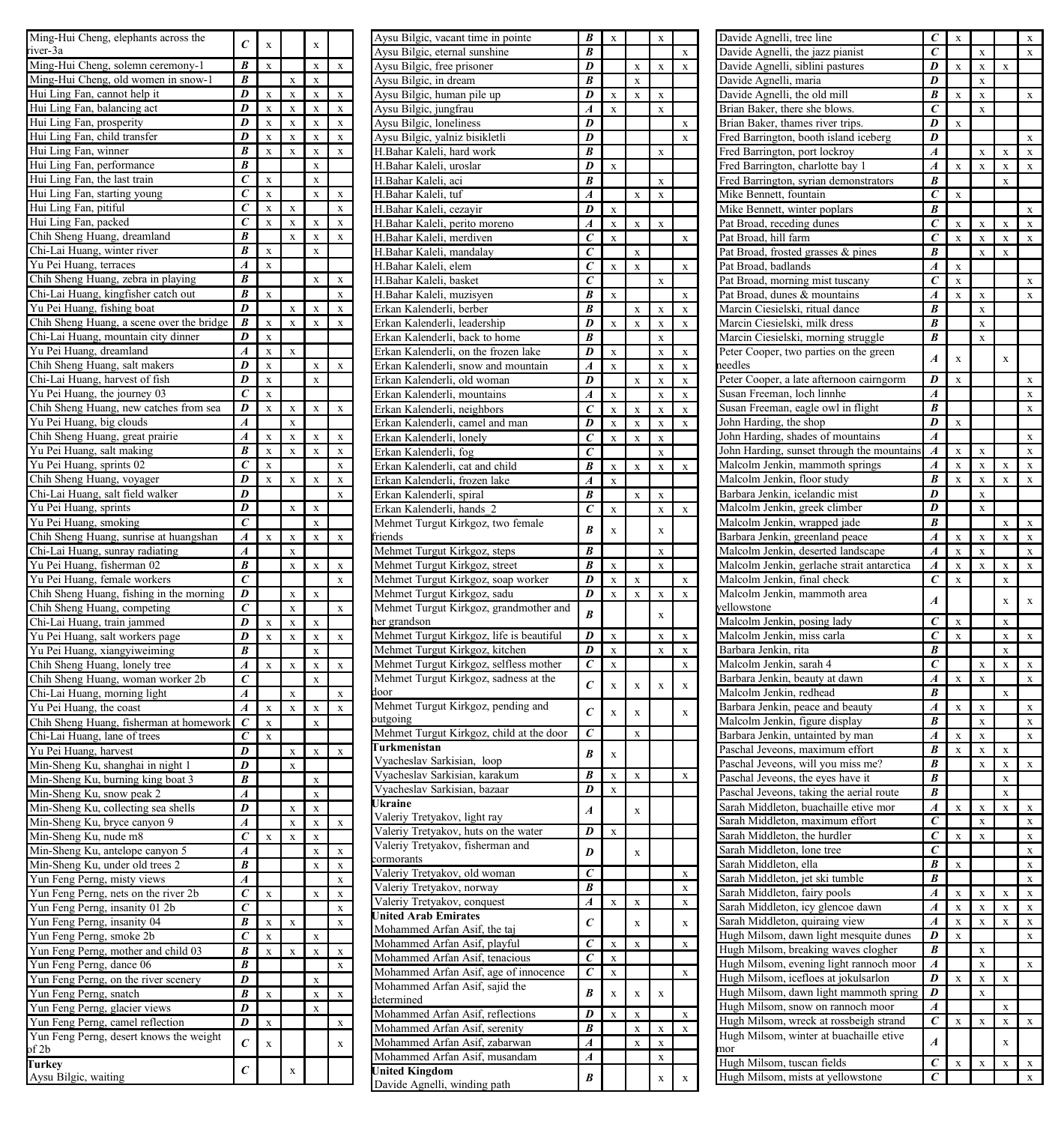| Hugh Milsom, fenceline therfield                                                                   | B                     | X                       |             |                |           |
|----------------------------------------------------------------------------------------------------|-----------------------|-------------------------|-------------|----------------|-----------|
| Hugh Milsom, decayed pines yellowstone                                                             | $\overline{\epsilon}$ |                         | X           |                |           |
| Hugh Milsom, tuscan mists                                                                          | B                     | X                       | X           | X              | X         |
| Ann Owens, sunset at porth nanven                                                                  | B<br>D                | X                       |             |                | X         |
| Ann Owens, eilean mundi, scotland                                                                  | A                     |                         |             | X<br>X         |           |
| Ann Owens, black cuillens<br>Ann Owens, rise and shine                                             | Ć                     |                         | $\bf{x}$    | $\bf{x}$       | x         |
| Ann Owens, redundant pier                                                                          | $\epsilon$            | X                       |             |                | x         |
| Ann Owens, john                                                                                    | Ć                     | X                       |             |                |           |
| Ann Owens, evening beach stroll                                                                    | $\overline{c}$        | X                       |             |                |           |
| Ann Owens, falkirk wheel                                                                           | D                     | X                       |             |                |           |
| Ann Owens, tallisker bay, skye                                                                     | B                     |                         | X           | X              | X         |
| Ann Owens, sandown pier, isle of wight                                                             | D                     |                         |             |                | X         |
| Leo Palmer, highland glen                                                                          | A                     | x                       | x           |                | x         |
| Leo Palmer, captain john coxon                                                                     | Ċ                     |                         | x           |                |           |
| Leo Palmer, goth girl                                                                              | $\epsilon$            |                         | x           | x              |           |
| Leo Palmer, don robertson                                                                          | $\epsilon$            |                         | $\mathbf x$ |                |           |
| Leo Palmer, shop trader                                                                            | $\overline{B}$        |                         |             | x              |           |
| Leo Palmer, bryce canyon                                                                           | A                     |                         | x           |                |           |
| Leo Palmer, brown eyes                                                                             | R<br>B                | $\bar{x}$               |             | x              |           |
| Leo Palmer, hanging washing                                                                        | $\overline{A}$        | $\overline{\mathbf{x}}$ | x           | x<br>$\bar{x}$ |           |
| Leo Palmer, painted hills                                                                          | R                     | x                       | $\bar{x}$   | $\bar{x}$      | $\bar{x}$ |
| Tony Potter, glass roof<br>Tony Potter, design                                                     | $\overline{c}$        |                         | x           |                |           |
| Tony Potter, children of india                                                                     | D                     |                         | X           | X              |           |
| Tony Potter, loweswater dawn                                                                       | Ā                     | $\bar{x}$               | X           | X              | x         |
| Tony Potter, to cold to ride                                                                       | D                     | x                       | x           | x              |           |
| Tony Potter, autumn mists                                                                          | $\overline{A}$        |                         | x           | $\bar{x}$      | $\bar{x}$ |
| Tony Potter, sadhu with chi                                                                        | $\overline{D}$        | $\bar{x}$               |             |                |           |
| Tony Potter, morning in lakeland                                                                   | A                     |                         | x           | x              | $\bar{x}$ |
| Tony Potter, underpass                                                                             | $\overline{c}$        |                         | x           | x              | x         |
| Tony Potter, safety pin                                                                            | $\overline{c}$        |                         |             | x              |           |
| Shirley Radden, white pocket, utah                                                                 | $\overline{D}$        |                         |             | X              |           |
| Shirley Radden, hoodoes sunrise                                                                    | D                     |                         |             | X              |           |
| Shirley Radden, antelope canyon 2                                                                  | D                     | X                       |             | X              |           |
| Shirley Radden, looking back                                                                       | $\bar{c}$             |                         |             |                | x         |
| Shirley Radden, tetons and trees                                                                   | A                     |                         | x           |                |           |
| Shirley Radden, early morning tetons                                                               | A                     | x                       |             |                | x         |
| Steve Reynolds, planting the rice                                                                  | D                     | X                       |             |                |           |
| Steve Reynolds, cigar man                                                                          | D                     | x                       |             |                |           |
| Steve Reynolds, nap time                                                                           | D                     |                         |             | X              |           |
| Steve Reynolds, one careful owner<br>Steve Reynolds, in red                                        | B<br>R                | $\bar{x}$               |             |                |           |
| Steve Reynolds, enchanted garden                                                                   | R                     |                         |             | x<br>X         |           |
| Jon Sellers, the rising                                                                            | R                     |                         | x           |                |           |
| Jon Sellers, the cigar lady                                                                        | D                     | X                       |             |                |           |
| Jon Sellers, the new customer                                                                      | D                     | $\bar{x}$               | x           |                |           |
| Jon Sellers, mountain waterfall                                                                    | A                     |                         |             | x              |           |
| Jon Sellers, men of jarrow                                                                         | C                     |                         | x           |                |           |
| Jon Sellers, maritime memories                                                                     | $\epsilon$            |                         |             | x              |           |
| Robert Shanks, blue fan dance 1                                                                    | B                     |                         | X           |                |           |
| Robert Shanks, flamingos and horses at                                                             | D                     |                         |             |                | x         |
| sunrise                                                                                            |                       |                         |             |                |           |
| Robert Shanks, marron bells first snow                                                             | Ā                     |                         | $\mathbf x$ |                |           |
| Robert Shanks, what no fishing today 1                                                             | C                     | $\bar{x}$               |             |                | x         |
| Robert Shanks, time stands still 1                                                                 | C                     |                         | x           |                | x         |
| Robert Shanks, camargue horses bw                                                                  | C                     | $\bar{x}$               | X           |                | x         |
| Robert Shanks, artemis 1a                                                                          | $\epsilon$<br>B       |                         | x           | x              | X         |
| Robert Shanks, whats under your coat 1                                                             | R                     |                         |             | x              | x         |
| Robert Shanks, stallion fight 2                                                                    | R                     | X                       |             | X              |           |
| Robert Shanks, frosty sunrise<br>Margaret Sixsmith, whitescar limestone                            | $\overline{c}$        |                         | X           | X              |           |
| Margaret Sixsmith, abandoned                                                                       | $\overline{\epsilon}$ |                         | X           |                |           |
| Margaret Sixsmith, red squirrel summer 1                                                           | B                     |                         |             |                | X         |
| Margaret Sixsmith, sand and shadows                                                                | B                     |                         |             |                | X         |
| Margaret Sixsmith, the pinnacles western                                                           |                       |                         |             |                |           |
| australia                                                                                          | D                     |                         | $\bf{x}$    |                |           |
| Margaret Sixsmith, stormlight on crib goch                                                         | $\overline{A}$        | X                       | $\bf x$     | X              | X         |
| Margaret Sixsmith, mountain light                                                                  | $\boldsymbol{A}$      | X                       | X           | X              | X         |
| Margaret Sixsmith, northern lights 1                                                               | D                     | X                       | X           | X              |           |
| Margaret Sixsmith, snowdonia mountains                                                             |                       |                         |             |                |           |
|                                                                                                    | A                     | X                       | X           | X              | X         |
|                                                                                                    | Ċ                     | X                       | X           |                |           |
| Margaret Sixsmith, the bothy<br>Margaret Sixsmith, mountains of iceland<br>Jim Tarbox, split falls | $\overline{A}$<br>Ā   | X<br>X                  | X           | X              | X         |

| Jim Tarbox, el capitan yosemite                   | A                |                         |   |          |   |
|---------------------------------------------------|------------------|-------------------------|---|----------|---|
| Jim Tarbox, dawn hunter                           | $\overline{c}$   | x                       | x | X        |   |
| Jim Tarbox, mycena in morning light               | B                |                         | x |          |   |
|                                                   |                  |                         |   |          |   |
| Richard Tickner, santerian temple, trinidad       | D                | x                       |   |          |   |
| Richard Tickner, nina                             | $\epsilon$       | X                       | x | x        | x |
| Richard Tickner, sifnos (after hcb)               | C                | x                       | x | x        | x |
|                                                   |                  |                         |   |          |   |
| Richard Tickner, bless you !                      | Ċ                |                         |   | X        |   |
| Richard Tickner, ossie                            | B                |                         |   | X        |   |
|                                                   | D                |                         |   |          |   |
| Richard Tickner, kite launch                      |                  | x                       | x |          |   |
| Richard Tickner, the driver                       | $\overline{c}$   | x                       |   | x        |   |
| Richard Tickner, the red bicycle                  | B                |                         |   |          |   |
|                                                   |                  |                         |   |          |   |
| John Tillotson, sweeping spots                    | Ċ                |                         |   |          |   |
| John Tillotson, rust flowers                      | B                |                         |   | X        |   |
| USA                                               |                  |                         |   |          |   |
|                                                   | $\epsilon$       |                         | X |          |   |
| Shu Cheuk, misty mountain                         |                  |                         |   |          |   |
| Shu Cheuk, elegant egret                          | $\overline{c}$   |                         | x |          |   |
| Shu Cheuk, sunset at yellow mountain              | A                |                         |   | X        |   |
|                                                   |                  |                         |   |          |   |
| Shu Cheuk, aquaculture in blue                    | $\overline{D}$   |                         | x |          | x |
| Janet Chung, red dragonfly on a stick             | B                |                         | x |          |   |
|                                                   |                  |                         |   |          |   |
| Chung, sleepy hollow farm in fog<br>Janet C       | D                | X                       |   |          |   |
| Chung, exit glacier<br>Janet C                    | 4                | X                       |   |          |   |
| Dick Collins, canadian icefields                  | A                | X                       |   | x        |   |
|                                                   |                  |                         |   |          |   |
| Dick Collins, yellowstone canyon                  | Á                |                         |   | X        |   |
| Linh Do, cao dai 's yearly celebration            | D                | X                       |   |          |   |
|                                                   | B                |                         |   |          |   |
| Linh Do, i will be there                          |                  |                         | X | X        |   |
| Buck Jenkins, mist on the pond                    | A                | x                       |   |          |   |
| Buck Jenkins, miracle tree                        | B                |                         |   | X        |   |
|                                                   |                  |                         |   |          |   |
| Buck Jenkins, snow goose fly-up                   | B                |                         |   | X        |   |
| Buck Jenkins, mystery val. sandstone ovals        | B                |                         |   | X        |   |
|                                                   | A                |                         |   |          | X |
| Buck Jenkins, tetons - pure reflection            |                  |                         |   |          |   |
| Norman Johnson, successful roping attempt         | B                |                         |   | X        |   |
| Norman Johnson, half dome - side view             | A                | X                       |   | X        |   |
|                                                   |                  |                         |   |          |   |
| Norman Johnson, arizona squirell drinking         | $\boldsymbol{B}$ |                         |   |          | X |
| Norman Johnson, balsmroots and tetons             | $\overline{A}$   | $\bar{x}$               |   | $\bf{x}$ |   |
| range                                             |                  |                         |   |          |   |
|                                                   |                  |                         |   |          |   |
| Norman Johnson, half dome at sunset               | $\overline{A}$   |                         |   | X        |   |
|                                                   | D                |                         | X |          |   |
|                                                   |                  |                         |   |          |   |
| Vinh Mai, into the falls                          |                  |                         |   |          |   |
| Vinh Mai, capitol columns                         | $\overline{B}$   | x                       |   |          |   |
| Vinh Mai, gotcha                                  | B                |                         | X | X        |   |
|                                                   |                  |                         |   |          |   |
| Cyril Mazansky, namibian sand dunes 7             | B                |                         |   |          | X |
| Marvin Miller, half dome twilight glow            | $\boldsymbol{A}$ |                         | X | X        |   |
| Mary Miller, hummingbird at sage two              | B                |                         |   |          | x |
|                                                   |                  |                         |   |          |   |
| Marvin Miller, glacier bay glacier                | $\boldsymbol{A}$ | X                       | X | X        |   |
| Mary Miller, yosemite merced river                | $\boldsymbol{A}$ |                         | X | X        | X |
|                                                   |                  |                         | X |          |   |
| Marvin Miller, death valley evening glow          | $\overline{A}$   |                         |   | X        |   |
| Mary Miller, yellowstone creek hot springs        | A                |                         | X | X        |   |
| Marvin Miller, three glossy ibis bw               | C                |                         | X |          |   |
|                                                   | B                |                         |   |          | x |
| Marvin Miller, yellowstone emerald pool           |                  |                         |   | X        |   |
| Mary Miller, glacier bay calving                  | A                |                         | x | x        |   |
| Mary Miller, artists palette dry creek            | A                |                         | x | x        | x |
|                                                   |                  |                         |   |          |   |
| Mary Miller, twilight on victorian row two        | Ċ                | x                       | x |          |   |
| Mary Miller, turtle rock two                      | $\overline{c}$   | x                       |   |          | x |
|                                                   | B                | x                       |   |          |   |
| Mary Miller, sunrise at the lighthouse            |                  |                         |   |          |   |
| Marvin Miller, yosemite early spring              | $\boldsymbol{A}$ | X                       | X | X        |   |
| Mary Miller, winter in yosemite                   | D                |                         |   | X        |   |
|                                                   | D                | $\overline{\mathbf{x}}$ |   |          | x |
| Daniel Pham, young hercules                       |                  |                         |   |          |   |
| Daniel Pham, girl dream                           | B                |                         |   |          | x |
|                                                   | D                | x                       |   | X        |   |
| Daniel Pham, hard lifes                           |                  |                         |   |          |   |
| Daniel Pham, running rock                         | $\boldsymbol{A}$ | X                       | x | X        | x |
| Daniel Pham, snake river                          | A                | X                       |   |          | x |
|                                                   | D                | X                       |   |          | X |
| Daniel Pham, food collectors                      |                  |                         |   |          |   |
| Daniel Pham, morning mist                         | A                | X                       | X | X        | X |
|                                                   | A                | X                       | X | X        | X |
| Daniel Pham, cascade                              |                  |                         |   |          |   |
| Daniel Pham, missing you                          | Ć                | х                       | X |          | X |
| Daniel Pham, poem artist                          | C                | х                       | X |          |   |
|                                                   | B                | X                       |   |          |   |
| Daniel Pham, fishtail waves                       |                  |                         |   |          |   |
| Daniel Pham, hang in the air                      | B                |                         | x | x        | x |
| Gary Potts, cruel winter                          | c                | x                       | x | X        | X |
|                                                   | c                | X                       |   | X        |   |
| Gary Potts, majestic wilson peak                  |                  |                         |   |          |   |
| Gary Potts, beach dreams                          | C                | x                       | X | X        | X |
| Gary Potts, devils punchbowl 2                    | B                | X                       | X | X        | X |
|                                                   | B                |                         |   |          |   |
| Gary Potts, brianne 1                             |                  | X                       |   |          |   |
| Gary Potts, thors well<br>Gary Potts, harbor dusk | B<br>D           | X<br>X                  | x |          |   |

| Gary Potts, temple of the moon                                             | A                   | X                                        |                                          | X                  | X                       |
|----------------------------------------------------------------------------|---------------------|------------------------------------------|------------------------------------------|--------------------|-------------------------|
| Gary Potts, moonrise at bandon beach                                       | D                   |                                          | X                                        |                    | X                       |
|                                                                            |                     |                                          |                                          |                    |                         |
| Gary Potts, lupines and wilson peak                                        | A                   |                                          |                                          | x                  |                         |
| Gary Potts, grand canyon splendor                                          | $\overline{A}$      |                                          |                                          | X                  |                         |
| Gary Potts, yellowstone midnight                                           | C                   |                                          | X                                        |                    | X                       |
| Carroll Reynolds, window arch 0812                                         | A                   | X                                        |                                          |                    | x                       |
|                                                                            | A                   |                                          | x                                        |                    |                         |
| arroll Reynolds, delicate arch 1296                                        |                     |                                          |                                          |                    |                         |
| arroll Reynolds, chinese farmer 0294                                       | B                   |                                          |                                          | x                  |                         |
| Klaus-Dieter Schleim, approaching storm                                    | A                   | X                                        |                                          | X                  |                         |
| Loye Stone, cathedral rock yosemite                                        | $\boldsymbol{A}$    |                                          |                                          | X                  |                         |
| Loye Stone, autumn in yosemite                                             | A                   | $\bar{x}$                                |                                          | X                  |                         |
| Loye Stone, san francisco at dusk                                          | D                   | X                                        |                                          |                    |                         |
|                                                                            |                     |                                          |                                          |                    |                         |
| Loye Stone, viewing monument valley                                        | D                   |                                          |                                          | X                  |                         |
| Loye Stone, snowing on old deadwood                                        | C                   | $\bf{x}$                                 |                                          |                    |                         |
| vosemite                                                                   |                     |                                          |                                          |                    |                         |
| Loye Stone, morning light on el capitan                                    | A                   | $\bar{x}$                                | X                                        | x                  | $\bar{x}$               |
| Loye Stone, fall in yosemite                                               | A                   |                                          |                                          | x                  |                         |
|                                                                            |                     |                                          |                                          |                    |                         |
| David Whitson, colorado peake                                              | A                   |                                          |                                          | X                  |                         |
| David Whitson, in reverie                                                  | C                   |                                          | X                                        | X                  | X                       |
| David Whitson, laura with fabric bw                                        | $\epsilon$          |                                          |                                          | X                  |                         |
| David Whitson, elizabeth on a pedestal 68                                  |                     |                                          |                                          |                    |                         |
|                                                                            | $\epsilon$          |                                          |                                          | X                  | $\bar{x}$               |
| <sub>)W</sub>                                                              |                     |                                          |                                          |                    |                         |
| David Whitson, back view of emily                                          | $\bar{c}$           |                                          | X                                        | x                  |                         |
| Xiang Ming Zheng, night heron                                              | R                   |                                          | X                                        |                    |                         |
| Xiang Ming Zheng, surfing guy                                              | R                   | X                                        |                                          | x                  | X                       |
|                                                                            |                     |                                          |                                          |                    |                         |
| Xiang Ming Zheng, surfing girl                                             | B                   | X                                        |                                          | X                  | X                       |
| Xiang Ming Zheng, splash                                                   | B                   |                                          |                                          |                    | X                       |
| Vietnam                                                                    |                     |                                          |                                          |                    |                         |
| Quang Vinh Dang, rung phong ho-dang                                        | D                   |                                          |                                          | $\bar{\mathbf{x}}$ | X                       |
| quang vinh                                                                 |                     |                                          |                                          |                    |                         |
|                                                                            |                     |                                          |                                          |                    |                         |
| Quang Vinh Dang, day hang kho-dang                                         | D                   |                                          | X                                        |                    | $\bar{x}$               |
| quang vinhi                                                                |                     |                                          |                                          |                    |                         |
| Quang Vinh Dang, ngay moi-dang quang                                       | D                   | $\bf{x}$                                 |                                          |                    |                         |
| vinh                                                                       |                     |                                          |                                          |                    |                         |
| Quang Vinh Dang, va luoi                                                   | B                   | x                                        | $\bar{x}$                                | $\bf{x}$           |                         |
|                                                                            |                     |                                          |                                          |                    |                         |
| Quang Vinh Dang, hoa thep                                                  | B                   |                                          | x                                        |                    |                         |
| Quang Vinh Dang, apsara                                                    | B                   |                                          |                                          |                    | X                       |
| Quang Vinh Dang, hoa quyen voi thien                                       |                     |                                          |                                          |                    |                         |
| ihien                                                                      | B                   |                                          |                                          |                    | $\bar{x}$               |
| Liem Do Hieu, morning                                                      | $\overline{B}$      |                                          |                                          |                    | $\bar{x}$               |
|                                                                            | $\overline{D}$      |                                          |                                          |                    |                         |
| Liem Do Hieu, traditional profession                                       |                     |                                          |                                          | x                  |                         |
| Liem Do Hieu, early morning at sea                                         | $\overline{D}$      |                                          |                                          |                    | $\bf{x}$                |
| T Duong Phu, s?c meu                                                       | $\overline{D}$      |                                          | X                                        |                    |                         |
| T Duong Phu, along the                                                     | $\overline{B}$      |                                          |                                          | X                  |                         |
| T Duong Phu, ph? mea l?                                                    | D                   |                                          |                                          |                    |                         |
|                                                                            |                     |                                          |                                          |                    | X                       |
| T Duong Phu, d?o ph? mea 1?                                                | D                   | X                                        |                                          |                    |                         |
| T Duong Phu, river county                                                  | ċ                   |                                          |                                          | X                  | X                       |
| T Duong Phu, nhen                                                          | $\overline{c}$      |                                          |                                          |                    | x                       |
|                                                                            | C                   |                                          | X                                        | x                  |                         |
| T Duong Phu, 1?i x?a<br>T Duong Phu, ???ng v?                              |                     |                                          |                                          |                    |                         |
|                                                                            | C                   |                                          |                                          | X                  |                         |
| T Duong Phu, attend temple                                                 | R                   |                                          | x                                        |                    |                         |
| Duc Toai Le, throwing a cast net                                           | R                   |                                          |                                          | x                  | X                       |
| Duc Toai Le, life on bac lieu sea                                          | B                   |                                          | x                                        |                    |                         |
|                                                                            | B                   |                                          | X                                        | x                  |                         |
| Duc Toai Le, happy                                                         |                     |                                          |                                          |                    |                         |
| My Phuong Le, new day                                                      |                     |                                          |                                          |                    | X                       |
| Duc Toai Le, dance on the salt                                             | C                   |                                          |                                          | x                  |                         |
| My Phuong Le, life on bac lieu sea                                         | B                   | X                                        | x                                        |                    |                         |
|                                                                            |                     |                                          |                                          |                    | X                       |
|                                                                            | C                   | X                                        |                                          |                    |                         |
| Duc Toai Le, going to the market                                           | C                   |                                          |                                          |                    | X                       |
| Duc Toai Le, dancing on the river                                          | $\epsilon$          | X                                        |                                          |                    |                         |
| Van Danh Nguyen, west pancakes                                             | B                   |                                          |                                          |                    | X                       |
|                                                                            | B                   |                                          |                                          | X                  |                         |
| Van Danh Nguyen, tranquility                                               | $\overline{B}$      |                                          |                                          |                    |                         |
| Van Danh Nguyen, interest                                                  |                     |                                          |                                          |                    | X                       |
| Van Danh Nguyen, dinner                                                    | B                   |                                          |                                          | X                  | X                       |
| Van Danh Nguyen, calligraphy artists                                       | D                   | $\bf x$                                  |                                          | X                  |                         |
| Van Danh Nguyen, writing parallel                                          |                     |                                          |                                          |                    |                         |
| entences                                                                   | $\epsilon$          | X                                        |                                          |                    |                         |
|                                                                            | $\overline{c}$      |                                          |                                          |                    |                         |
| Toan Nguyen Van, silence musical notes                                     |                     | $\bf{X}$                                 |                                          |                    |                         |
| Toan Nguyen Van, the childhood                                             | $\epsilon$          |                                          |                                          | X                  | X                       |
| Toan Nguyen Van, happy man                                                 | $\epsilon$          | X                                        |                                          | X                  |                         |
|                                                                            | $\overline{B}$      |                                          | $\mathbf x$                              |                    |                         |
| Toan Nguyen Van, how pristine you are<br>Toan Nguyen Van, connecting happy |                     |                                          |                                          |                    |                         |
| iversides                                                                  | B                   |                                          |                                          |                    | $\bar{x}$               |
|                                                                            |                     |                                          |                                          |                    |                         |
| Toan Nguyen Van, welcome guest                                             | B                   |                                          |                                          | X                  |                         |
| Toan Nguyen Van, sulking<br>Thu Dong Tran Thi Thu, man dai xoe             | $\overline{c}$<br>D | $\boldsymbol{\mathsf{x}}$<br>$\mathbf x$ | $\boldsymbol{\mathsf{x}}$<br>$\mathbf x$ | $\bf{x}$           | $\overline{\mathbf{x}}$ |